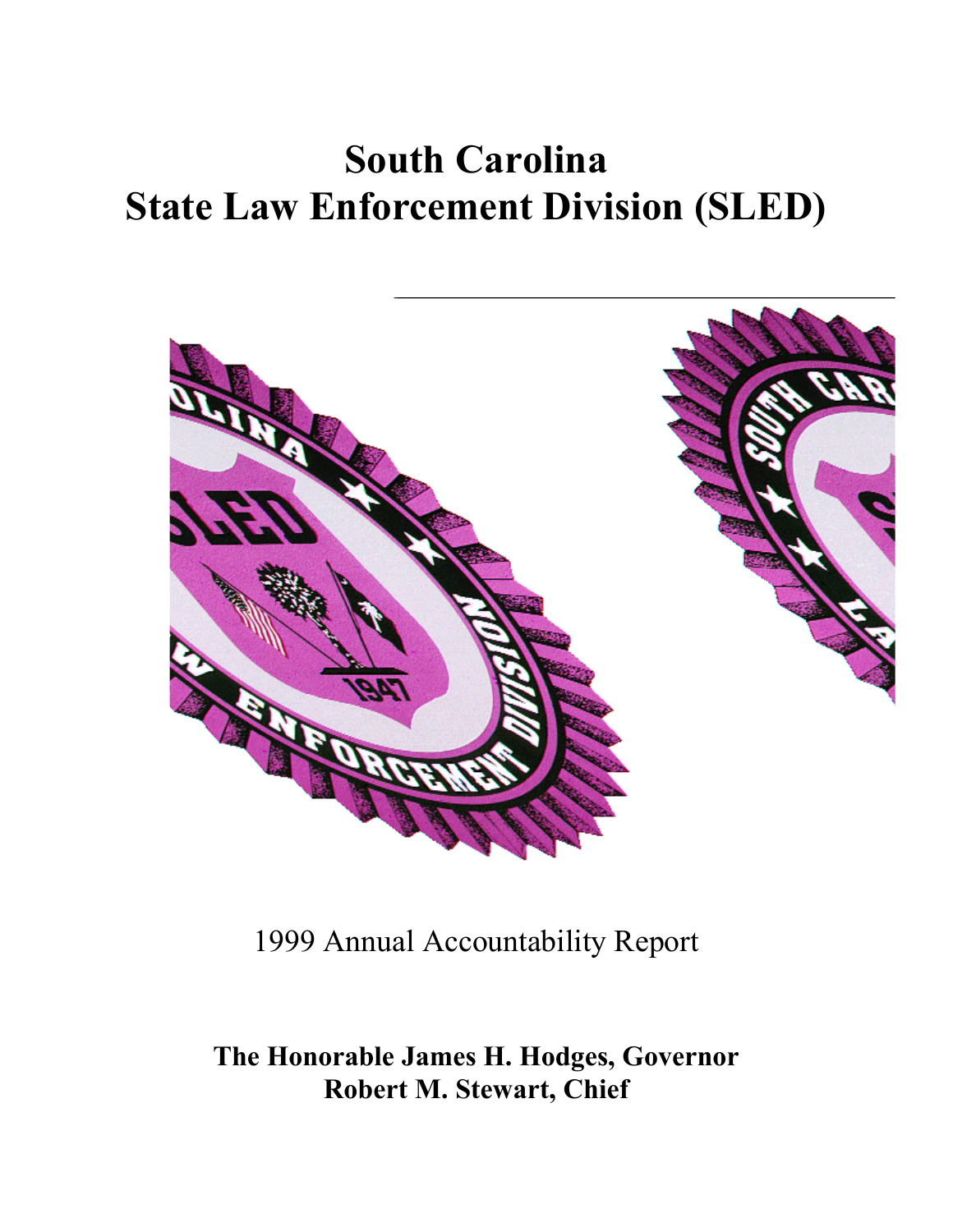# **TABLE OF CONTENTS**

| <b>Executive Summary</b>                     | 3  |
|----------------------------------------------|----|
| <b>Mission Statement</b>                     | 6  |
| <b>Organizational Chart</b>                  | 9  |
| <b>Leadership System</b>                     | 10 |
| <b>Major Challenges</b>                      | 13 |
| <b>Customer Focus</b>                        | 15 |
| <b>Other Performance Criteria</b>            | 21 |
| <b>Strategic Planning</b>                    | 21 |
| <b>Information and Analysis</b>              | 22 |
| <b>Human Resource Focus</b>                  | 24 |
| <b>Process Management</b>                    | 27 |
| <b>Key Results</b>                           | 29 |
| <b>Customer Satisfaction Results</b>         | 29 |
| <b>Human Resource Measures</b>               | 30 |
| <b>Organizational Effectiveness Measures</b> | 31 |
| <b>Financial Results</b>                     | 32 |
| <b>Supplier/Partner Results</b>              | 33 |
| <b>Description of Major Program Areas</b>    | 34 |
| <b>Investigative Services</b>                | 34 |
| <b>Forensic Services</b>                     | 36 |
| <b>Community Services</b>                    | 37 |
| <b>Criminal Justice Information Services</b> | 40 |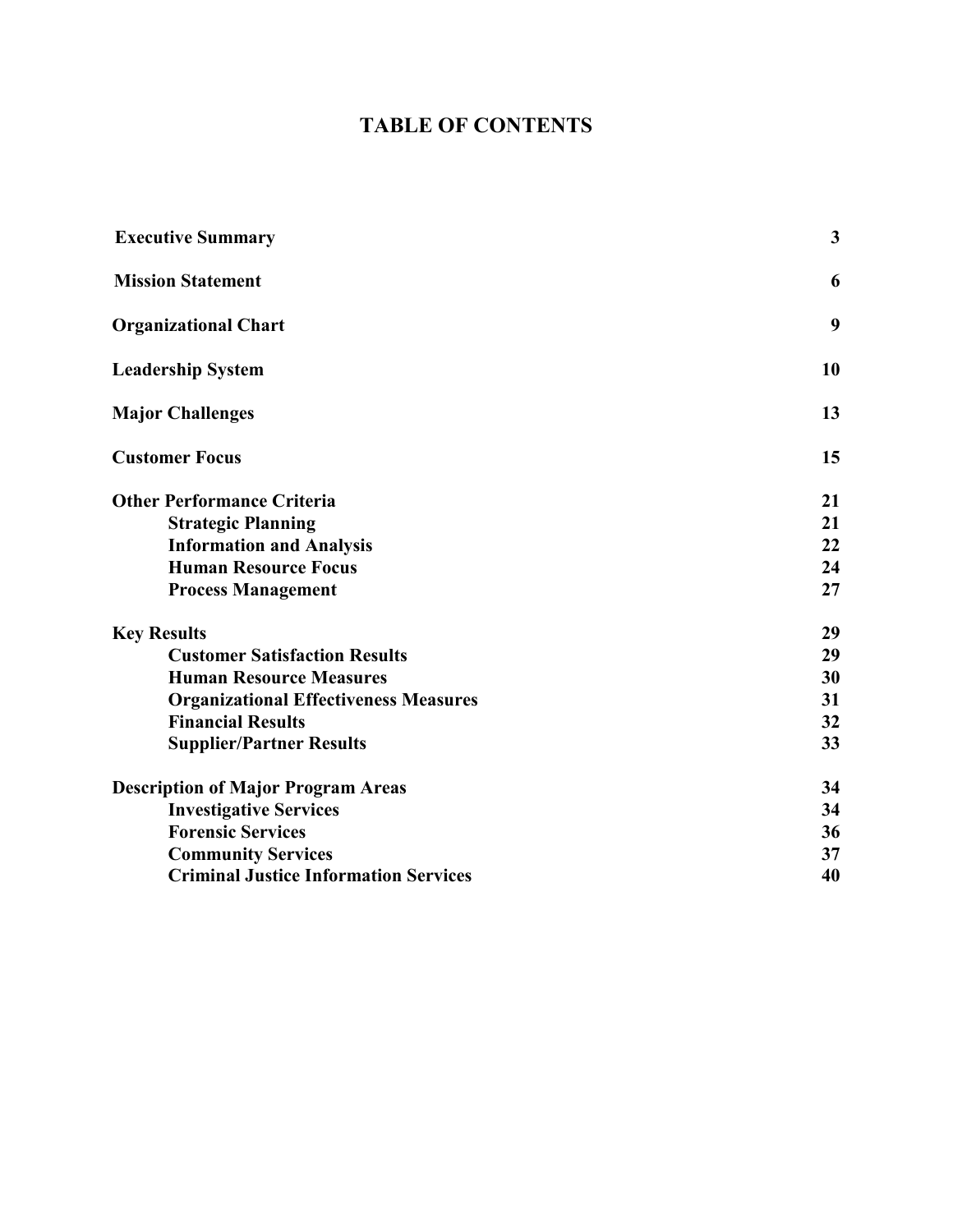# **Executive Summary**

The South Carolina State Law Enforcement Division (SLED) shares the Governor=s vision of providing a secure environment for enhancing the educational and economic well-being of the citizens of South Carolina. SLED is committed to working in conjunction with local, state, and federal governmental agencies to provide a secure environment for South Carolinians to live, learn, work, and play. In addition, SLED continues to emphasize the integrity of the agency, customer satisfaction, accessibility, ethics, and accountability as a part of core values and objectives. SLED pursues its mission through service to local law enforcement, the criminal justice community, and South Carolina citizens. SLED continues to refine its services based on customer evaluation, the need for quality, speed, versatility, and accessibility in service delivery and by targeting improvement through organizational streamlining, technology, and accountability to customers.

The State Law Enforcement Division is a professional organization of over 570 employees dedicated to providing quality law enforcement services that enhance public safety and the administration of justice. The State Law Enforcement Division was founded on and maintains the following core values: Public Confidence, Effective Leadership, Quality Service Delivery, Satisfied Customers, and Dedicated and Satisfied Employees. SLED continues to work with local, state, and federal entities to meet enforcement needs with limited state resources through innovation and cooperation.

SLED maintains accredited status by two organizations which are internationally recognized for their intensive accreditation process: the Commission on Accreditation for Law Enforcement Agencies (CALEA) and the American Society of Crime Laboratory Directors/Laboratory Accreditation Board (ASCLD/LAB). These accreditations are coveted achievements in the law enforcement communities. SLED was the first South Carolina state level law enforcement agency to be accredited by CALEA and ASCLD/LAB and the second agency of its kind to received CALEA accreditation in the nation.

This agency was first accredited by CALEA in 1994 and re-accredited in 1999. In addition, the SLED forensic laboratory was accredited by a separate organization (ASCLD/LAB) in 1994 and reaccredited in 1999. The agency and the employees are required to establish, implement, and comply with over 300 written standards to achieve and retain CALEA accreditation, and over 135 criteria to achieve and retain ASCLD/LAB accreditation. SLED must undergo extensive scrutiny by outside inspection teams which audit agency implementation, maintenance, and compliance with all standards. If the agency fails to meet these strict standards, accredited status is jeopardized. Reaccreditation by these organizations requires a complete review of the agency and laboratory, respectively, including on-site inspections by the external inspection teams.

The State Law Enforcement Division is an agency committed to establishing the best professional practices, meeting rigorous standards, attaining high goals, and achieving stated objectives in order to complete our mission. **Accreditation provides objective evidence from external peers of an agency**=**s commitment to excellence in leadership, resource management, and service delivery**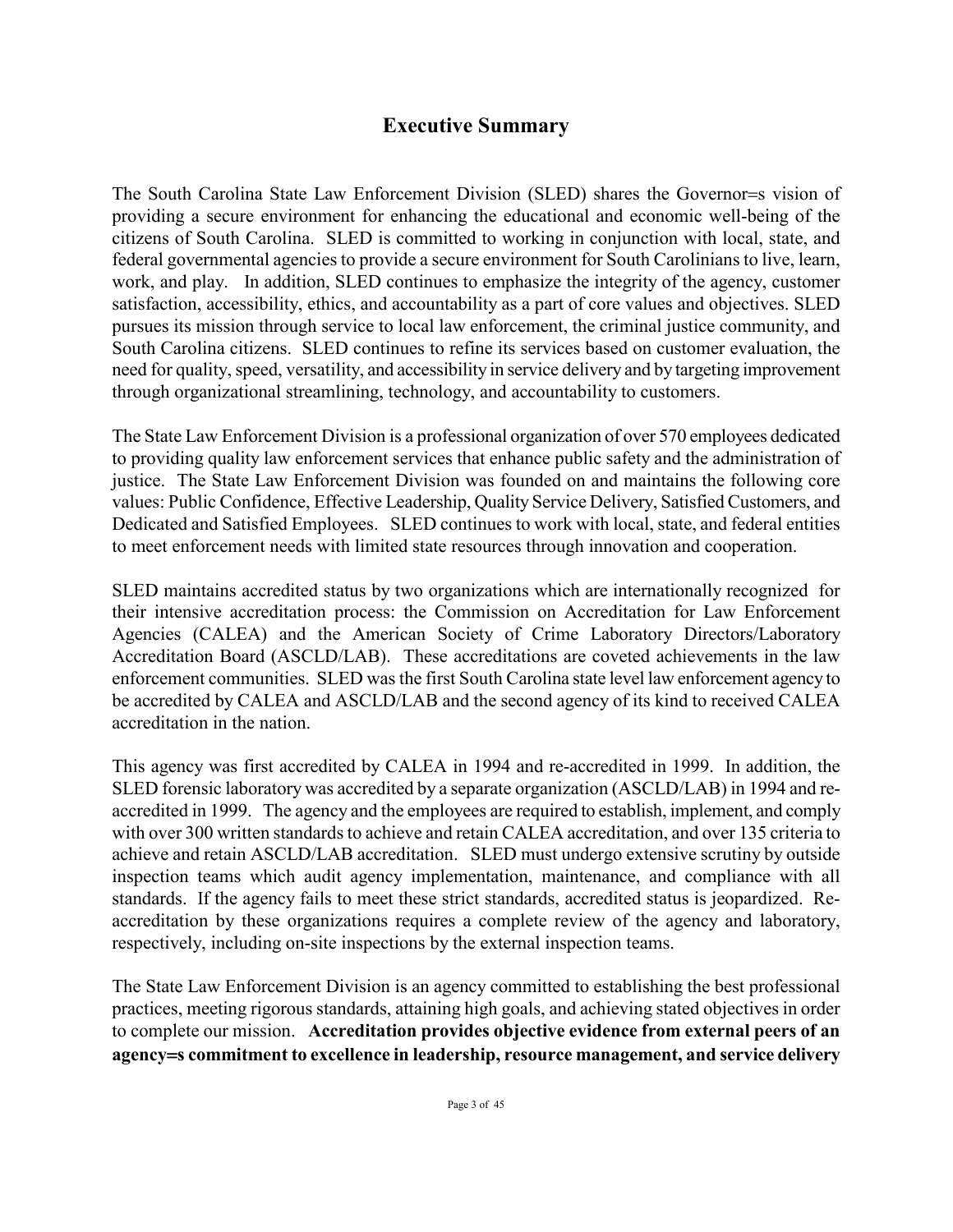**resulting in governmental officials being more confident in the agency**=**s ability to operate efficiently and meet community needs.** Accreditation is a coveted award that symbolizes professionalism, excellence, and competence. SLED employees take great pride in the agency, knowing SLED is among the best law enforcement agencies in the world.

SLED complies with CALEA standards that address major law enforcement subjects to include; the role, responsibilities and relationships with other agencies; organization, management and administration; personnel structure; personnel process; operations; operational support; auxiliary and technical services. Further, SLED complies with ASCLD/LAB standards which demonstrate that our Forensic Laboratory management, operations, personnel, procedures, equipment, physical plant, security, and health and safety procedures meet internationally established standards. All of these standards help strengthen crime detection, investigation, prevention, and control capabilities; formalize essential management procedures; establish fair and nondiscriminatory personnel practices; improve service delivery; solidify interagency cooperation and coordination; and boost citizen and staff confidence in the agency. In addition, accreditation standards give the Chief a proven management system of written directives, sound training, clearly defined lines of authority, and routine reports that support decision-making and resource allocation.

SLED=s organizational structure is made up of four program areas. These four program areas include **Investigative Services, Forensic Services, Community Services, and Criminal Justice Information Services,** and encompass SLED=s statutory mandates, major functions, and responsibilities. A description of each Program=s purpose follows:

*Investigative Services* units at SLED provide extensive investigative and technical assistance, upon request, to local, state, and federal agencies. The Investigative Unit at SLED conducts over 6,000 investigations per year. Services include: field investigations of major felony crimes; narcotics investigations; investigations for the state grand jury, protective services for dignitaries, leadership of state law enforcement resources during statewide emergency events, child fatality investigations, arson/bomb services and investigations, aviation services, bloodhound tracking services, fugitive apprehension, missing person detection, polygraph services, specialized tactical unit response (SWAT), automobile theft investigations, psychological profiling, and forensic art services. On average, over 25,000 requests are received annually for intelligence assistance, SWAT assistance, aviation services, and bloodhound tracking services. SLED continues to work closely with, and is well represented on, multiple federal law enforcement task forces.

*Forensic Services Laboratory* units provide comprehensive laboratory services to the South Carolina criminal justice system with expert examination of evidence in criminal cases and expert testimony in court proceedings. The purpose of the laboratory is to manage, coordinate, and provide forensic services through a partnership with local, state, and federal criminal justice agencies to improve law enforcement=s capacity to assist in detection, capture, prosecution, and impartial adjudication of criminal suspects, and ultimately, to assist crime prevention efforts. There are (11) separate sections within the laboratory that process and analyze approximately 17,000 cases per year. These sections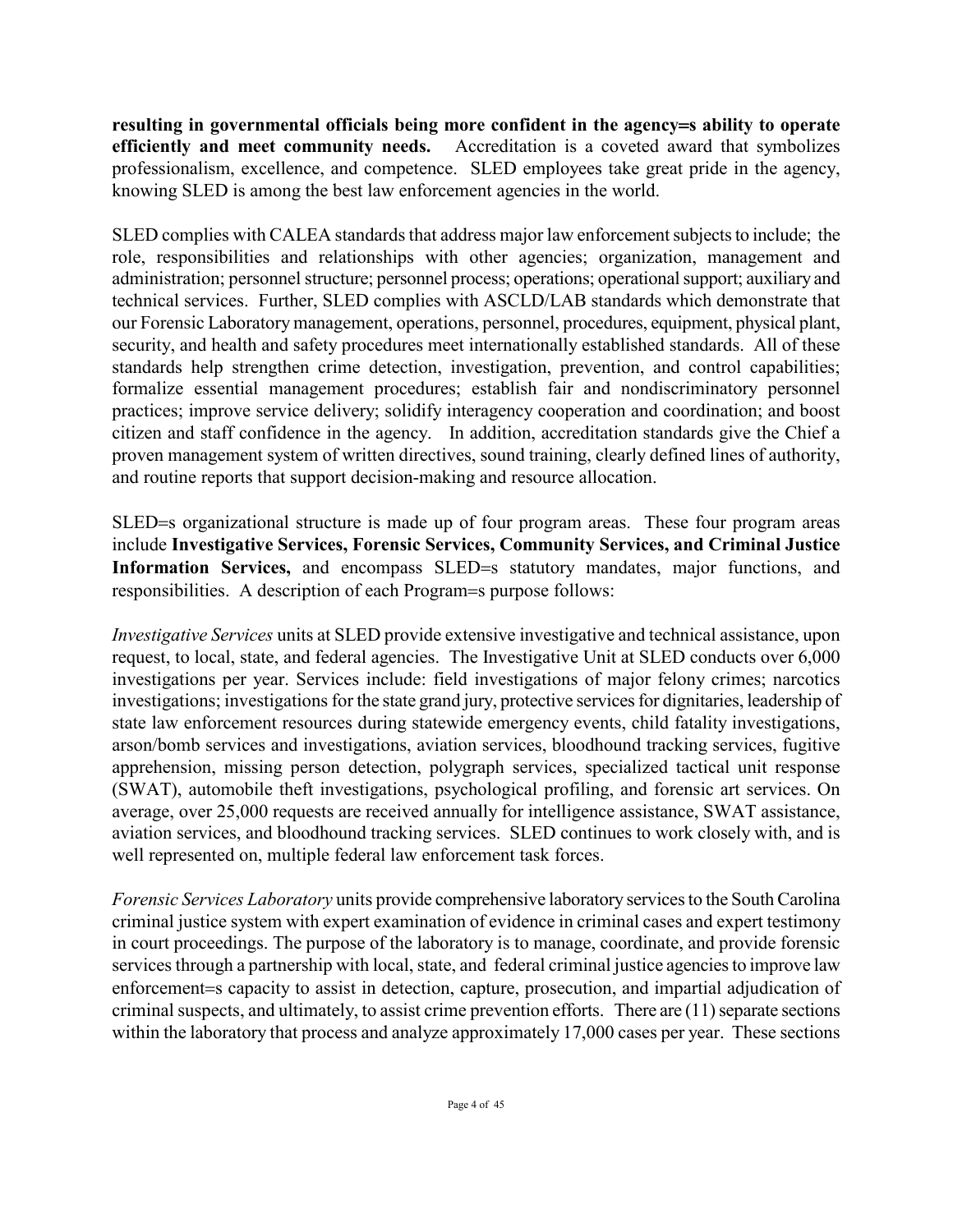are Arson, Drug Analysis, Firearms and Tool Marks, Implied Consent, Latent Prints, Photography, Questioned Documents, DNA/Serology, Toxicology, Trace Evidence, and Evidence Processing and Control.

*Community Services* units provide community relations development between law enforcement and the community. SLED is responsible for development of a statewide Drug Abuse Resistance Education (DARE) program by establishing staff and maintaining training programs and records. Regulatory components ensure compliance with state statutes and regulations by detective and security companies, and are also responsible for issuing concealed weapons permits. Alcohol enforcement units ensure compliance with and enforcement of all alcohol related statutes. Community Services personnel also conduct Internal Audits, process complaints, coordinate Internal Affairs investigations, and maintenance of associated records.

*Criminal Justice Information Services* include the State Crime Information Center (SCIC) with the Central Records Repository, the South Carolina Incident Based Reporting System (SCIBRS), the Sex Offender Registry and Quality Assurance; while the Justice Communications Section operates the state law enforcement network with interfaces to the National Crime Information Center (NCIC) and to the National Law Enforcement Telecommunications System (NLETS), and maintains the Automated Fingerprint Identification System (AFIS). The purpose of this program area is to provide criminal justice information and identification services needed to prevent crime, solve cases, recover property, and apprehend criminals. This component also provides screening to identify persons with criminal warrants, arrests, and convictions, and provides crime statistics and analytical data to policy-makers and to the public.

SLED=s strategic plan covering fiscal years 1998-1999 through 2002-2003 describes South Carolina=s current state law enforcement efforts and the actions the agency plans to take in anticipation of future changes to this environment. SLED=s strategic direction includes the use of technology to give its customers the best possible crime information and evidence analysis, the targeting of investigative resources to solve and prevent crimes, and the involvement of the criminal justice community, as well as the public, in developing quality training for officers.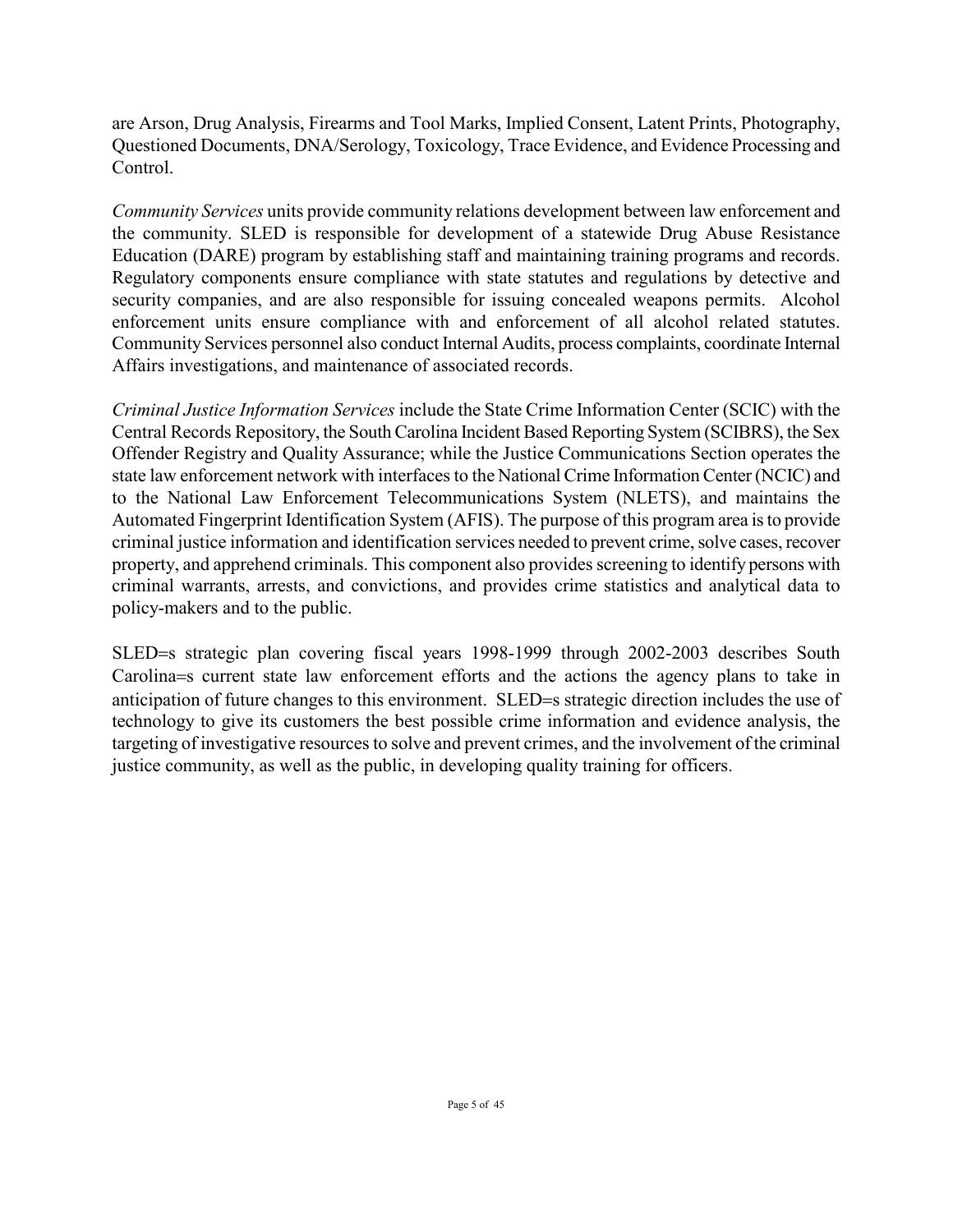# **Mission Statement**

The State Law Enforcement Division (SLED) is a South Carolina state government law enforcement agency. SLED was established in 1947 by Executive Order of the Governor at the request of the South Carolina Sheriffs= Association. In 1974, enabling legislation for SLED was signed into law.

The primary mission of SLED is to provide quality manpower and technical assistance to all law enforcement agencies and to conduct professional investigations on behalf of the state, as directed by the Governor or Attorney General, for the purpose of solving crime and promoting public order in South Carolina.

To accomplish this mission, the State Law Enforcement Division will:

- ∃ investigate organized criminal activities or combined state-federal interstate criminal activities, all general criminal activities, arson criminal activity, and emergency event management pertaining to explosive devices;
- ∃ maintain and operate a statewide comprehensive forensic sciences laboratory;
- ∃ conduct covert investigation of illegal activities pertaining to and the interdiction of narcotics and other illicit substances;
- ∃ operate and maintain a central, statewide criminal justice data base and data communication system;
- ∃ establish and operate a highly specialized, rapid response tactical law enforcement unit;
- ∃ operate and regulate state polygraph examination services;
- ∃ enforce and regulate alcohol statutes; and,
- ∃ provide enforcement assistance that is not inconsistent with the mission of the Division or otherwise prescribed by law.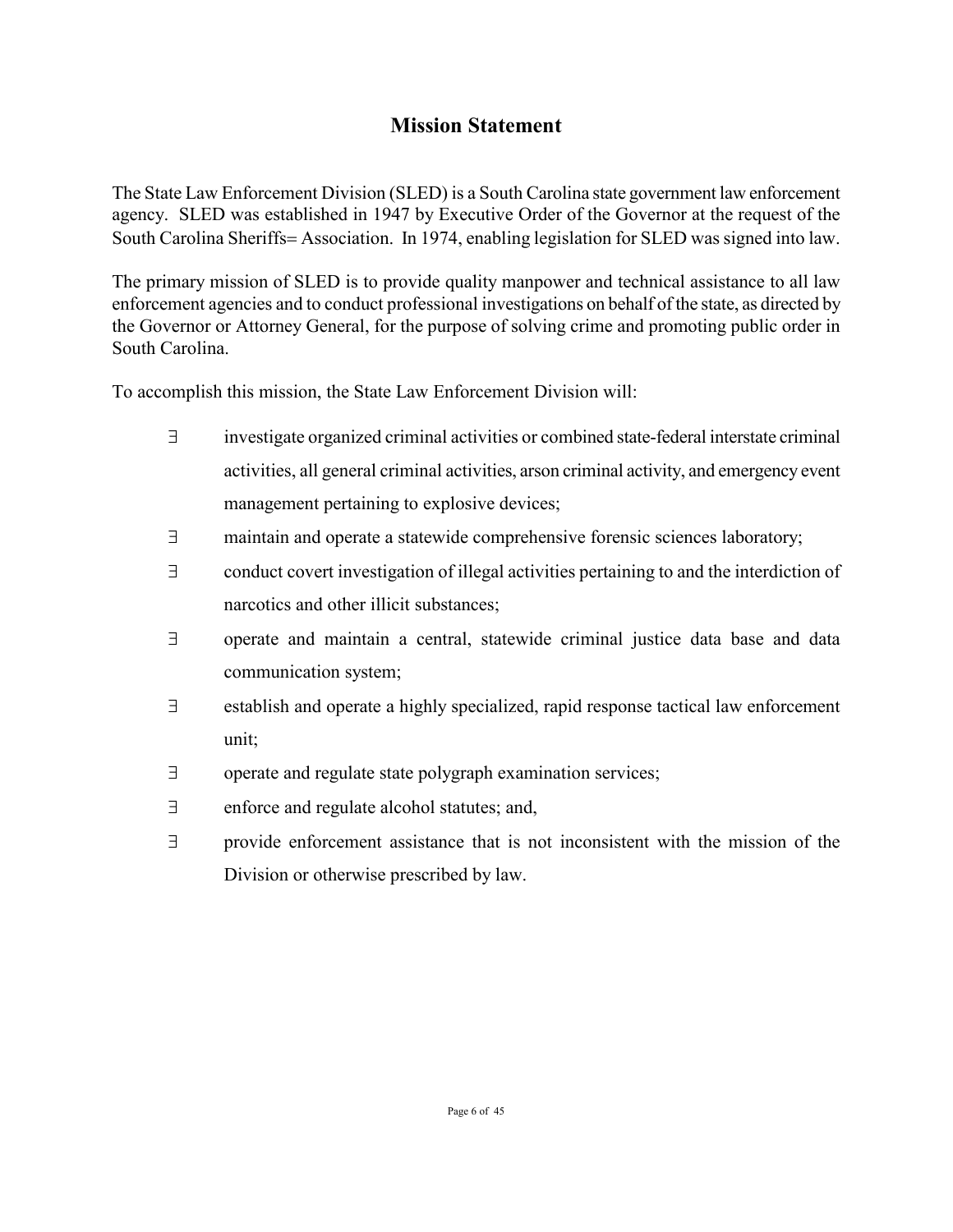#### **Our Vision**

SLED continues to pursue innovations and initiatives which enhance the safety of our citizens and improve the collective efforts of statewide law enforcement and criminal justice systems. Our success in realizing this vision requires the agency=s leadership to embrace change, aggressively employ new technology, and adopt progressive management, investigative, and enforcement practices. Members at all levels within the agency shall promote an organizational culture that subscribes to the Division=s APhilosophy of Leadership≅ which:

- ∃ Anticipates and reacts quickly to the needs of the citizens and agencies we serve through improvements in our organization and the services we provide;
- ∃ Recognizes our role as one component within the law enforcement community and pursues enterprise-wide solutions to multi-faceted problems through collaboration with other government agencies, the public, and the agency members;
- ∃ Maximizes the use of new technology to improve efficiency and effectiveness;
- ∃ Empowers members to critically analyze problems and prescribe solutions that enhance our ability to provide service.

### **Philosophy of Leadership**

The leadership philosophy of the Division is to create an organizational environment in which our mission is realized through excellence. This environment is created through implementation of our mission statement in the following manner:

### **Leadership**

The South Carolina Law Enforcement Division requires that our leaders provide organizational vision to agency members and the people we serve through:

- ∃ A positive attitude and an unparalleled desire to fulfill our mission and goals and which are demonstrated by continuous commitment to improvement of our agency and the services we provide;
- ∃ Hands-on, day-to-day leadership which allows closeness to the essential activities of the agency and to the people performing them;
- ∃ Professionalism and dedication that provides reinforcement and support to those individuals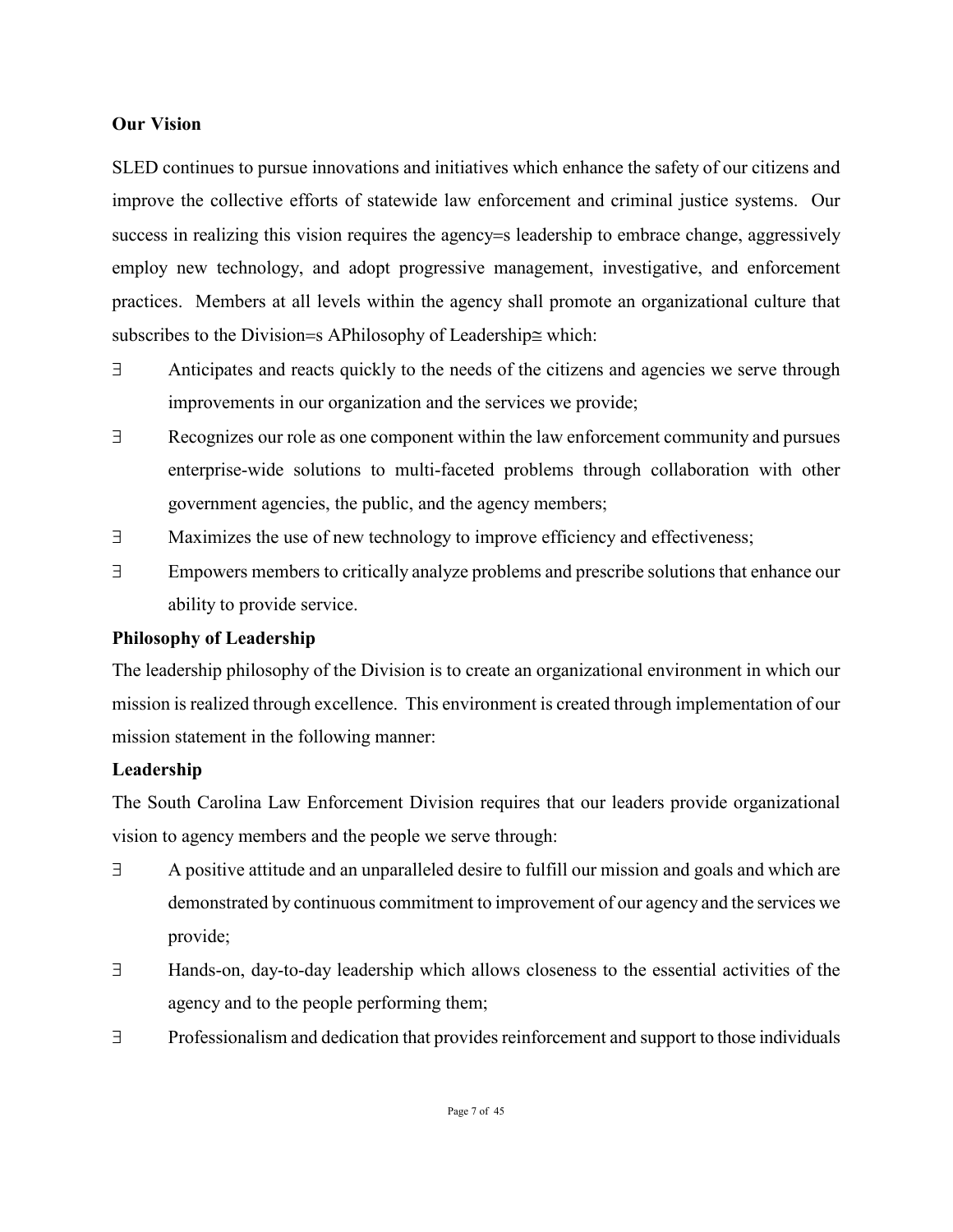who offer contributions to a work environment that reflects dedication to agency values.

# **Collaboration**

SLED=s leaders serve the agency when they create an enthusiastic and dedicated commitment within their fellow employees toward accomplishing our mission through:

- ∃ Promoting the desire in all department members to put forth their best effort by recognizing and celebrating their individual contributions;
- ∃ Recognizing that more can be accomplished when individual actions are taken cooperatively rather than separately.

# **Delivery**

The primary responsibility of our leaders is providing law enforcement and support services to the people they serve through:

- ∃ Acknowledging the needs of those we service and demonstrating a willingness to be of service;
- ∃ Ensuring that all members of the agency understand the importance of their individual roles towards accomplishing the agency=s mission.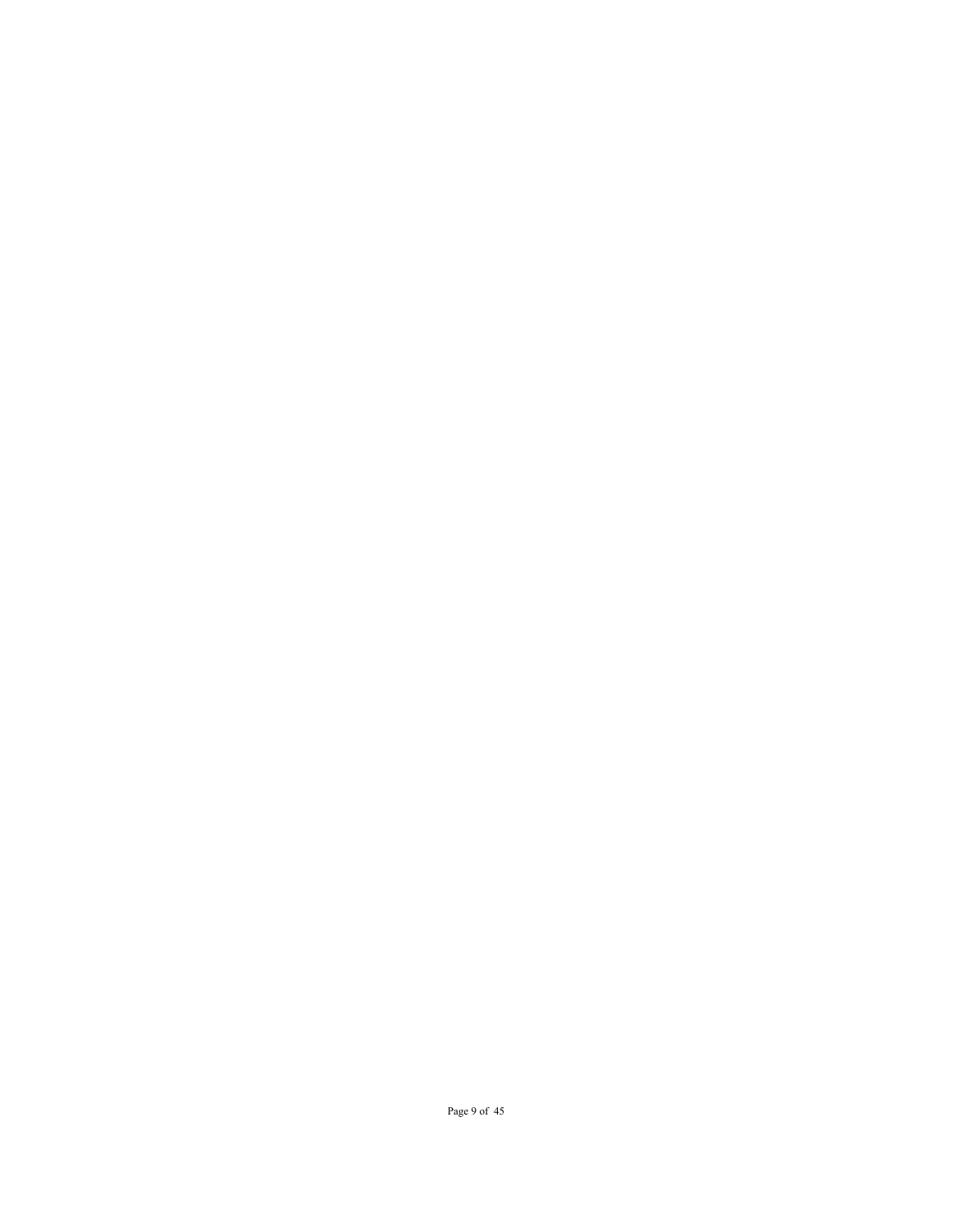# **Leadership System**

Chief Robert Stewart has been the Director since 1988 and with the agency as an Agent since 1975. Senior staff consists of Chief Robert Stewart, Chief of Staff James Christopher, Majors McKinley Weaver, Carlton Medley, Steve Smith and Mark Huguley, Director of Administration Rosetta Johnson; Executive Assistant for Intergovernmental Affairs Cindy Konduros, Public Information Officer Hugh Munn, and Legal Counsel Mark Keel. This group provides leadership and direction to accomplish the mission, goals, objectives, strategic plan, and resource management for SLED. Senior leadership within the State Law Enforcement Division is intimately involved in guiding the organization, in setting direction, seeking future opportunities, and monitoring performance excellence.

Senior leadership is responsible for ensuring that SLED remains one of the nation=s premier law enforcement agencies, receiving and maintaining the coveted accreditation status for both the forensic laboratory and the agency as a whole. The agency was first accredited by CALEA in 1994 and re-accredited in 1999. The SLED forensic laboratory was accredited by a separate organization (ASCLD/LAB) in 1994 and re-accredited in 1999. The agency and the employees are required to implement, establish, and comply with over 300 written standards to achieve and retain CALEA accreditation, and over 135 criteria to achieve and retain ASCLD/LAB accreditation. SLED must undergo extensive scrutiny by outside inspection teams which audit agency maintenance, implementation, and compliance with all standards. If the agency fails to meet accreditation standards, accredited status is jeapordized. Re-accreditation by these bodies requires a complete review of the agency and laboratory, respectively, including on-site inspections, by teams of outside experts. Accreditation provides objective evidence from external peers of an agency=s commitment to excellence in leadership, resource management, and service delivery, resulting in governmental officials being more confident in the agency=s ability to operate efficiently and meet community needs.

Senior leadership at SLED continues to work with other state law enforcement agencies to increase inter-agency coordination. This facilitates a team-oriented approach to statewide law enforcement initiatives, reduces duplication of services, and ensures maximum use of the state=s limited resources. This combined cooperative effort creates a positive environment for increased efficiency.

Senior leadership reviews written directives, policy, procedures, and practices with agency personnel on a continuous basis. The process for ensuring agent understanding and knowledge of agency policy and procedures has been instituted since 1994. In addition, continuous training is provided to ensure agents are updated with court rulings and statutory changes. Further training is required to maintain proficiency levels in the areas of tactical response, interpretation of law, and vehicle operations, as well as forensic sciences continuing education. Empowering employees with critical information allows them to make informed decisions regarding agency mission, operations, principles, policies, practices, goals, and objectives.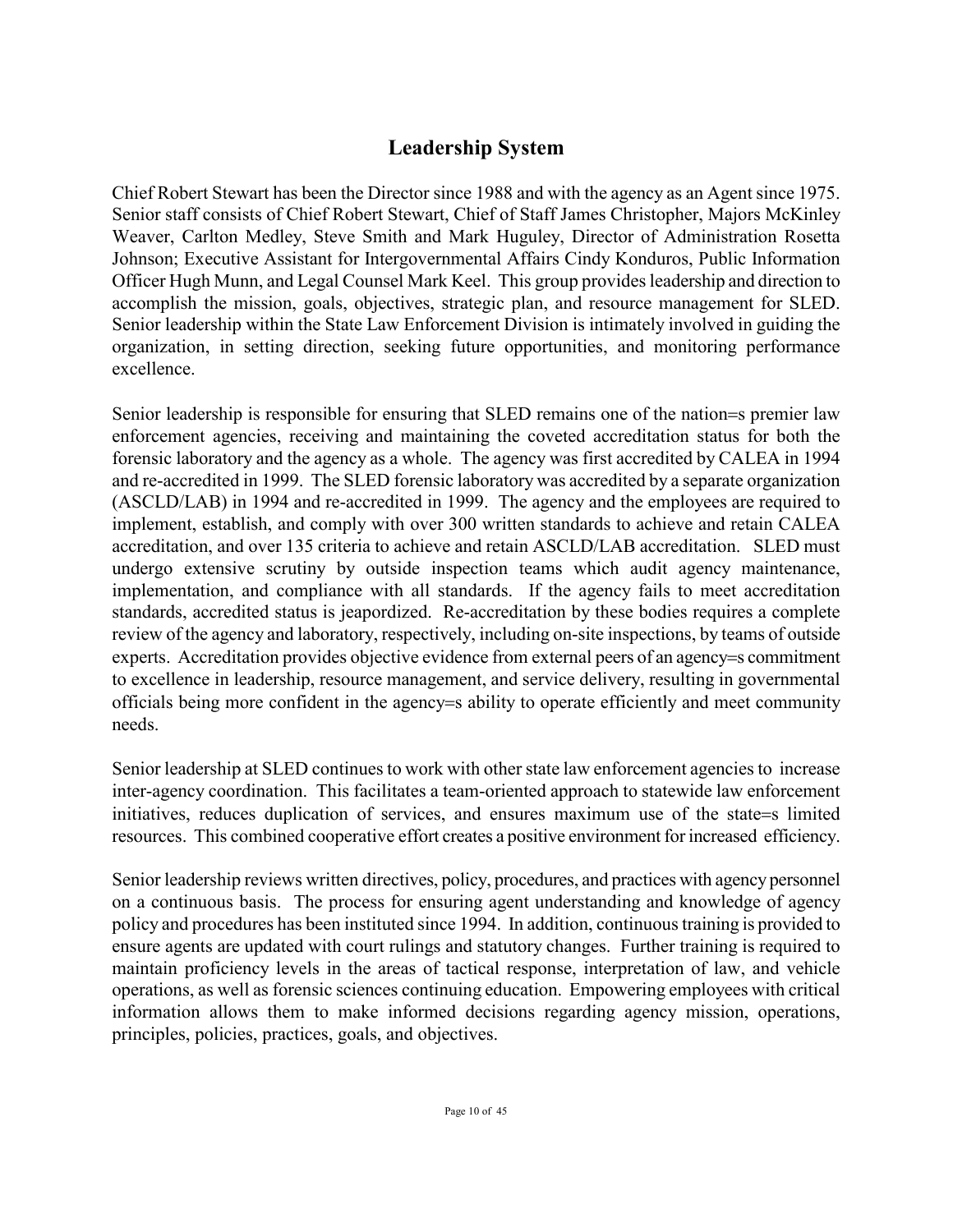Senior leadership at SLED supports the accreditation initiative statewide and nationally by providing staff assistance to other law enforcement agencies seeking accreditation. SLED has 16 trained accreditation experts on staff who travel throughout South Carolina and the nation to provide accreditation evaluation. These individuals are trained to provide assistance to those agencies seeking CALEA and ASCLD/LAB accreditation.

SLED also partners with law enforcement associations both statewide and nationally. Our collaboration with state partners include the Sheriffs= Association, Police Chiefs= Association, and the South Carolina Law Enforcement Officers Association. In addition, SLED continues to work with the South Carolina Victims Assistance Network and Mothers Against Drunk Driving to implement preventive measures. SLED works closely with other governmental agencies which include, but are not limited to, the Budget and Control Board, Department of Revenue, Department of Alcohol and Other Drugs Abuse Services, the Department of Corrections, the Department of Probation, Parole and Pardon, the Department of Education, the Department of Natural Resources, the Attorney General, the Adjutant General, the Department of Public Safety, the Department of Social Services, the Department of Health and Environmental Control, the Department of Juvenile Justice and, the Department of Transportation.

SLED continues to work with our counterparts in other states. SLED, along with our counterpart in Florida, the Florida Department of Law Enforcement (FDLE), brought a group of southeastern states together to share information and develop innovative approaches for advancing state level law enforcement programs. This group, *The States Coalition,* meets routinely to develop legislation that addresses common concerns and funding issues. In a collective effort, the representatives from eleven (11) state law enforcement agencies made an unprecedented attempt to persuade the federal government to allocate enough funds to improve all state and local forensic science laboratories and medical examiners= offices nationwide. SLED worked with Senator Ernest Hollings to ensure the South Carolina Law Enforcement Division received over \$4.2 million in the federal budget for our forensic laboratory. SLED is expected to receive approximately \$5 million from FY2000 federal appropriations. SLED continues to work closely with federal law enforcement agencies, to include representation on multiple federal task forces. SLED=s partner agencies at the federal level include: the Federal Bureau of Investigation (FBI), the Drug Enforcement Administration (DEA), the Bureau of Alcohol, Tobacco and Firearms (BATF); the US Attorney=s Office, the National Crime Prevention and Privacy Compact Council.

Further, in 1997, Chief Stewart was among five individuals nationally who were appointed to serve on the Federal Commission on the Advancement of Federal Law Enforcement. This Commission was asked to report to Congress and the American People regarding a wide variety of matters related to Federal Law Enforcement issues to include consolidation, terrorism, globalization of crime, federalization of crime, maintaining professionalism, and demonstrating accountability.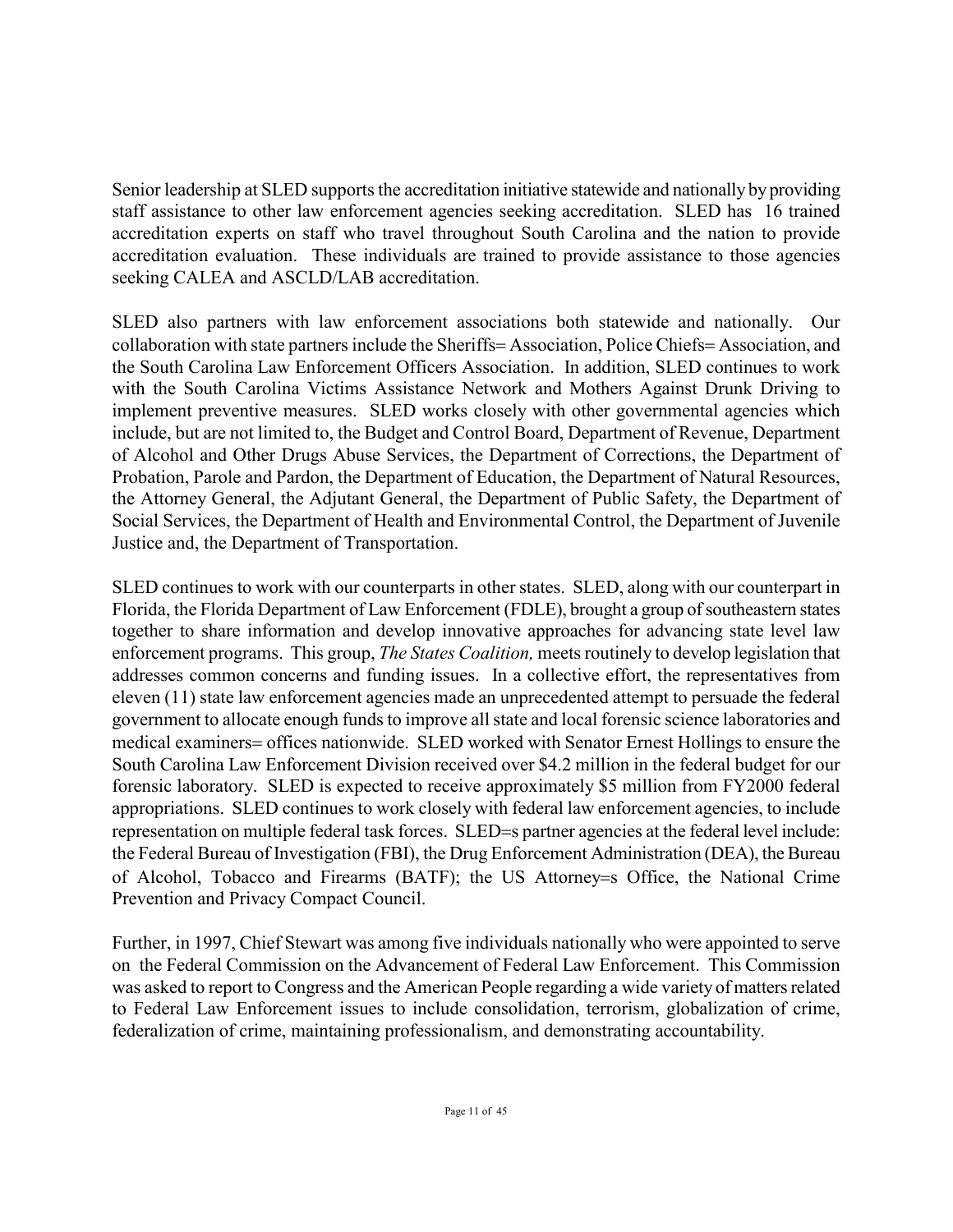Senior leadership continues to stress the following core **ethical values** as goals for all SLED personnel:

- ∃ Integrity SLED employees should adhere to an official code of conduct which supports the moral values necessary for good government and advances the purpose and mission of this agency as well as the ideals of their profession.
- ∃ Honesty SLED employees should be truthful and sincere in all their interactions with the public and with each other. SLED personnel should avoid the appearance of wrongdoing, and in their official capacities should confront and challenge unethical behavior.
- ∃ Respect for Others SLED employees should discharge their duties with strength, courage, professionalism, care, compassion, and concern for the well-being of all those they serve. They should recognize the inherent worth and dignity of all persons regardless of race, color, sex, age, religion, national origin, handicapping condition, or social or economic status.
- ∃ Fairness SLED employees should make decisions in a fair, objective, and impartial manner.
- ∃ Accountability SLED employees should take responsibility for their own actions and decisions, and protect the public trust by upholding the Constitution and laws of the United States of America and the State of South Carolina.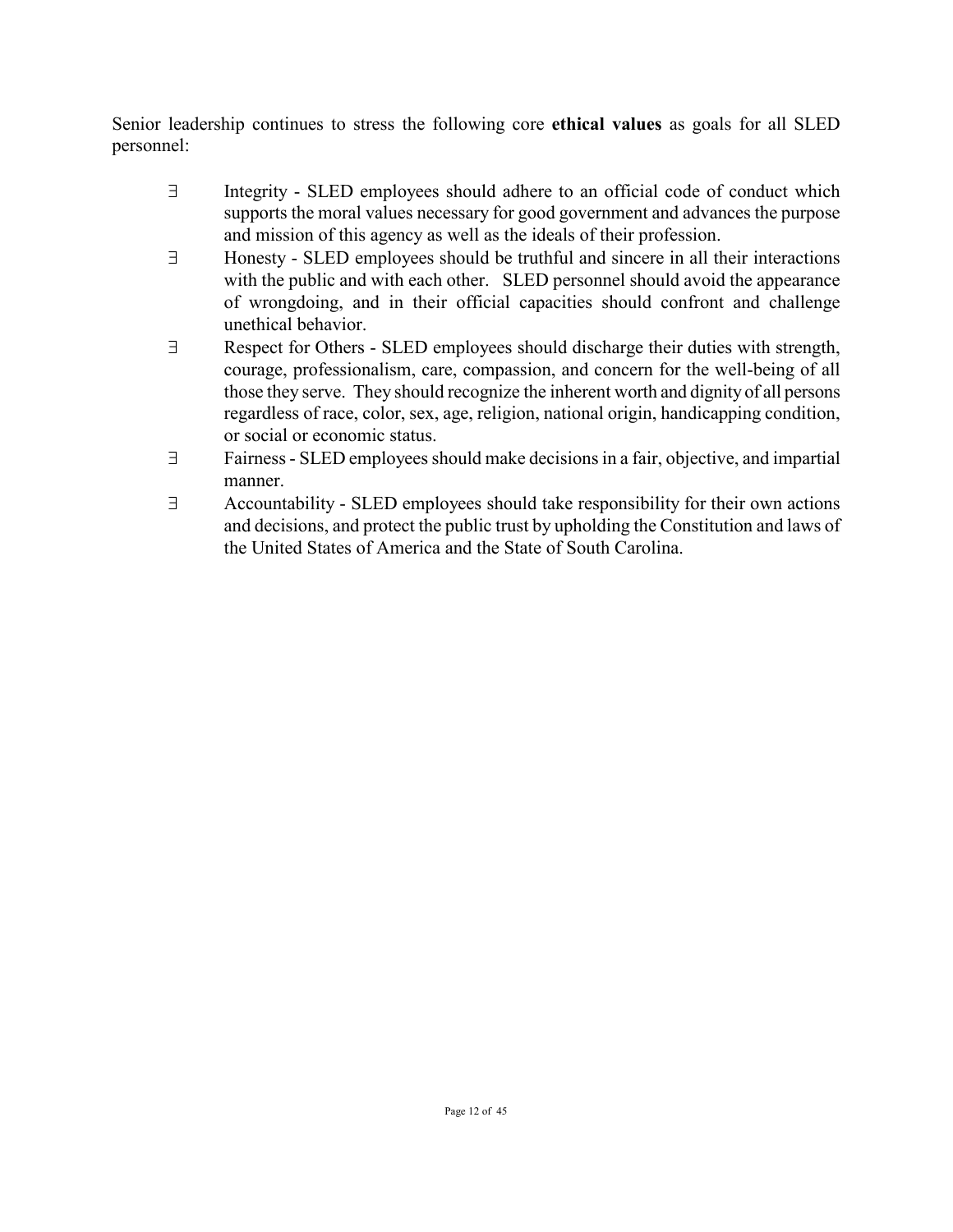# **Major Challenges**

The management of the South Carolina Law Enforcement Division believes that the following are the major challenges that must be addressed in the future to meet the mission, philosophy, and vision of the agency:

- ∃ Attraction and retention of quality employees, in an economically prosperous environment, is becoming more and more difficult. The Division must continue to attract both law enforcement and civilian personnel who possess unique skills and talents. Law enforcement officers need additional computer expertise to meet criminal and operational challenges of the future. Information technology, forensic, and psychological personnel, etc., must be continually recruited and offered adequate benefits in order for the agency to compete in a high-tech arena. Salaries and benefits of both law enforcement and civilian employees must be continuously monitored as we compete with industry, government, and other law enforcement agencies for top quality employees. Ensuring our workforce is representative of the citizens we serve will continue to be a top priority. The agency will continue to evaluate and address these issues and, when appropriate, make the necessary proposals for legislative consideration. SLED has made compensation its top priority in the FY99-00/FY00-01 budgets and will continue to prioritize it in our FY2001-2002 budget request.
- ∃ Implementation of statutory requirements outlined in ΑIllegal Per Se≅ laws. Additional personnel and extensive training is an immediate concern. The legislature provided a statutory mandate for implementation of the Alllegal Per Se≅ laws without funding. SLED will pursue funding of this program in the FY01-02 fiscal year.
- ∃ A major challenge to the agency and all law enforcement is the ever-increasing reliance upon DNA forensic capabilities. Efforts to enter all DNA samples from the current juvenile and adult prison population, and from Probation, Parole and Pardon clients have received much attention and are a core strategy for the agency. The explosion in demand for forensic crime analysis is also recognized by the agency. On a daily basis, numerous local departments request additional assistance from the SLED Forensic Laboratory. Our space, equipment, and personnel resources have quickly been surpassed by demand. SLED has pursued funding of additional personnel, equipment, and space over the last three years. The agency will continue to work within current parameters and pursue funding in the FY01-02 Appropriations Act.
- ∃ SLED continues to focus on customer conveniences and wait-time reduction in the forensic laboratory. Customer wait-time has been an issue we have faced and addressed for the past decade. During the last 12 years, SLED has increased space, personnel, and equipment to address the ever-increasing demand for forensic services. Since 1988, the laboratory staff has increased from approximately 71 to a current staff of 111, and laboratory space has grown from approximately 10,000 sq. ft. to over 70,000 sq. ft. SLED recognizes and is sensitive to the growing customer needs by providing added convenience, accessibility, and service to the citizens of South Carolina.
- ∃ During the next several years, SLED will be faced with a significant challenge to meet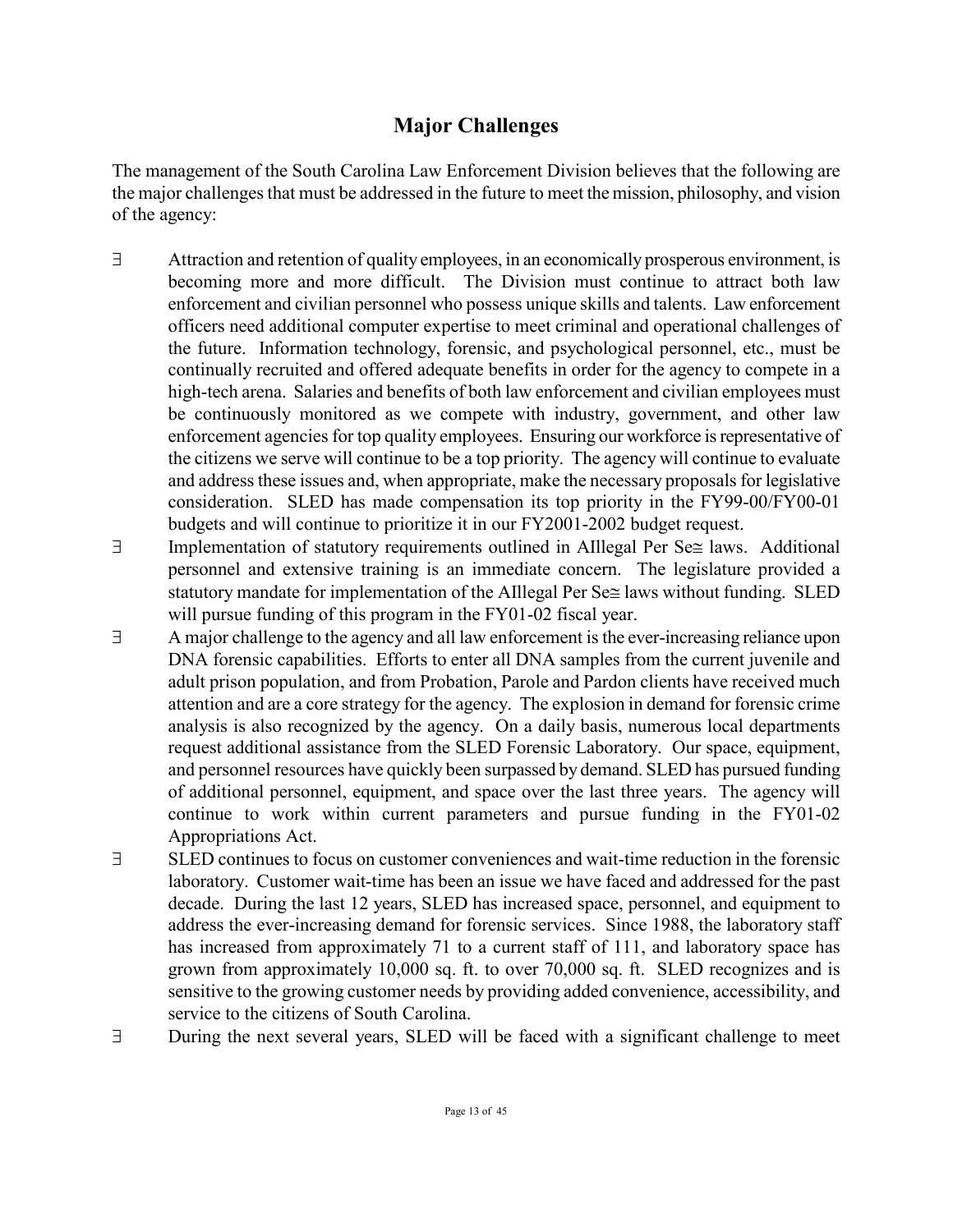existing and growing information technology needs. Many present initiatives reflect the Division=s commitment toward taking advantage of technology for the benefit of law enforcement in South Carolina. Continual effort will be placed on providing the state=s criminal justice community appropriate and timely information relating to criminal records, wanted persons, and stolen property. The Division will utilize innovative approaches in computer automation to detect and combat crime in the state. Additional emphasis will be placed upon the use of advanced information technology to provide efficient and effective services to the citizens of the state. For example, criminal history checks have become virtually instant with use of the Internet and e-commerce. Criminal Justice Information is available on SLED=s web-site to include, but not limited to: Crime Statistics, Statewide Sex Offender Registry, Criminal History Checks, Implied Consent Records, and other agency information. The Division must also plan to establish replacement schedules for computer hardware, develop appropriate maintenance plans for systems and hardware, and expand our system security. Improving law enforcement communications through computer networking will also be an agency priority. Plans and initiatives are in place to seek funding to meet these new technological challenges over the next several years.

state is an ongoing need and concern of the agency. The agency has aggressively pursued

capital funds over the last three years.

∃ Additional office space and funds to adequately maintain our current facilities across the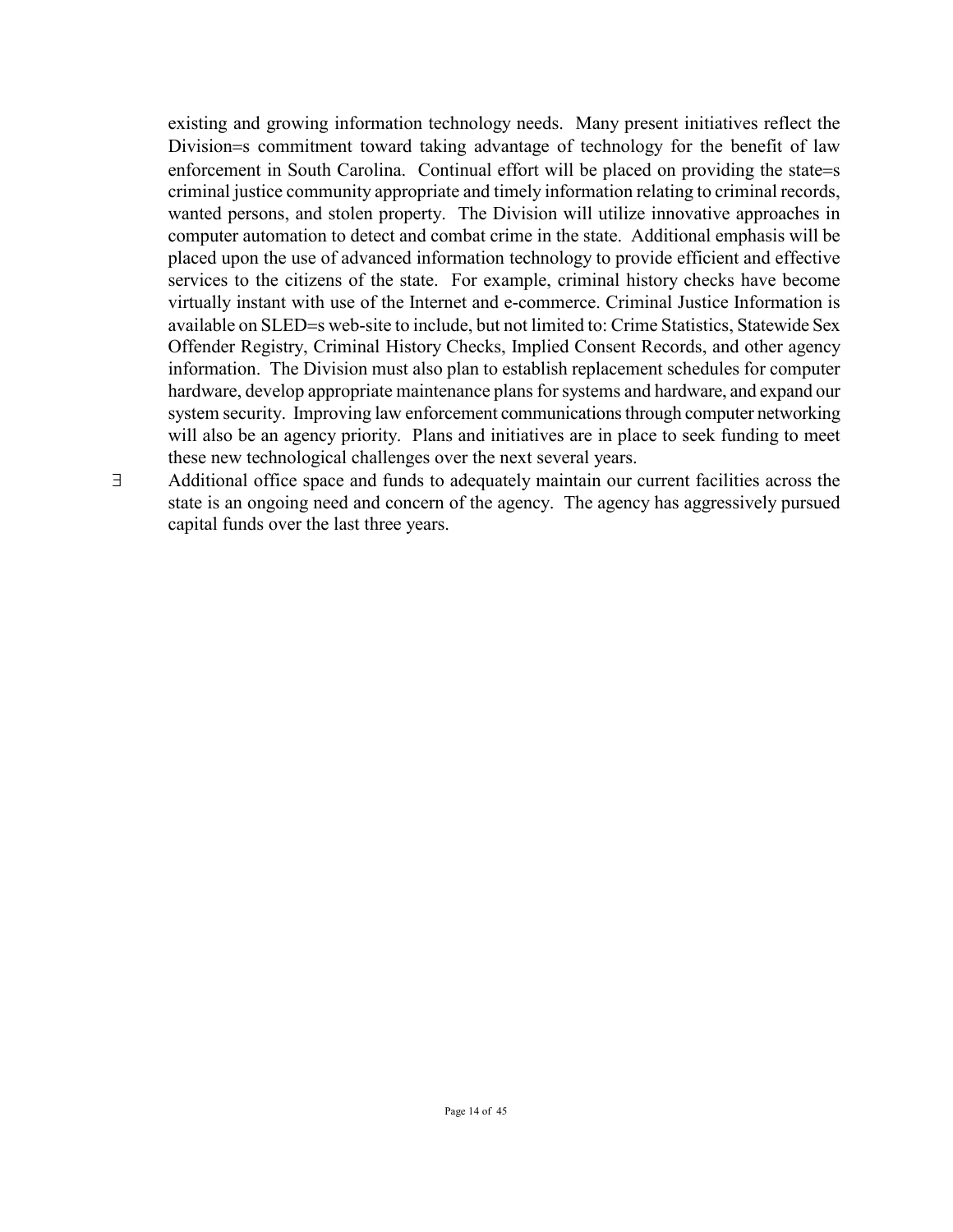# **Customer Focus**

SLED is committed to providing quality services to the state, its political subdivisions, and ultimately to the citizens of South Carolina. Providing effective and efficient services to requesting entities is the basis for the Division=s existence and the foundation for its success.

### **External Customers**

SLED=s major external customers include, but are not limited to, the Governor, Sheriffs, Chiefs of Police, Prosecutors, Judges, and citizens of South Carolina. Customer Service is a priority for attaining our mission at the State Law Enforcement Division. SLED reinforces its commitment to customers on an annual basis by allocating critical resources necessary to ensure customer requests and needs are met. SLED=s mission is to provide quality manpower and technical assistance to all law enforcement agencies, and to conduct professional investigations on behalf of the state, as directed by the Governor or the Attorney General, for the purpose of solving crime and promoting public order and safety in South Carolina.

The Chief of SLED is appointed by the Governor and confirmed by the South Carolina State Senate. He has been employed by SLED since 1975 and has served as Chief since 1988. The Chief is a nonpartisan appointee serving both Democrat and Republican Governors since 1988. The Chief of SLED is evaluated for performance by the Governor on an annual basis and has received excellent performance ratings since his appointment as Chief of the South Carolina Law Enforcement **Division** 

The State Law Enforcement Division conducts a bi-annual customer satisfaction survey of external users. The 1995 customer satisfaction survey shows a 100% approval rating of SLED=s performance based upon those solicitors who responded to the survey (75% of the solicitors responded). Additionally, of the 85% of sheriffs responding to the survey, SLED received a 95% approval rating. The 1997 customer satisfaction survey shows a 100% approval rating of SLED=s performance based upon those solicitors who responded to the survey (88% of the solicitors responded). Additionally, of the 83% of sheriffs responding to the survey, SLED received a 97% approval rating and of the 86% of chiefs of police responding, SLED received 98% approval rating for performance. The 1999 customer satisfaction survey shows a 100% approval rating of SLED=s performance based upon those solicitors who responded to the survey (63% of solicitors responded). Additionally, of the 72% of sheriffs responding to the survey, SLED received a 97% approval rating and of the 69% of chiefs responding, SLED received a 99% approval rating for performance.

The Chief of SLED has an ongoing communications program whereby he systematically visits and/or calls Sheriffs, Chiefs of Police and Solicitors. In addition, the Chief attends all annual statewide association meetings with the Sheriffs, Chiefs, and Solicitors as well as other local law enforcement associations. Further, each SLED Captain is responsible for making routine visits with local law enforcement officials in order to maintain a close working relationship. Any concerns and/or complaints raised during visits or conversations are handled immediately by the leadership of the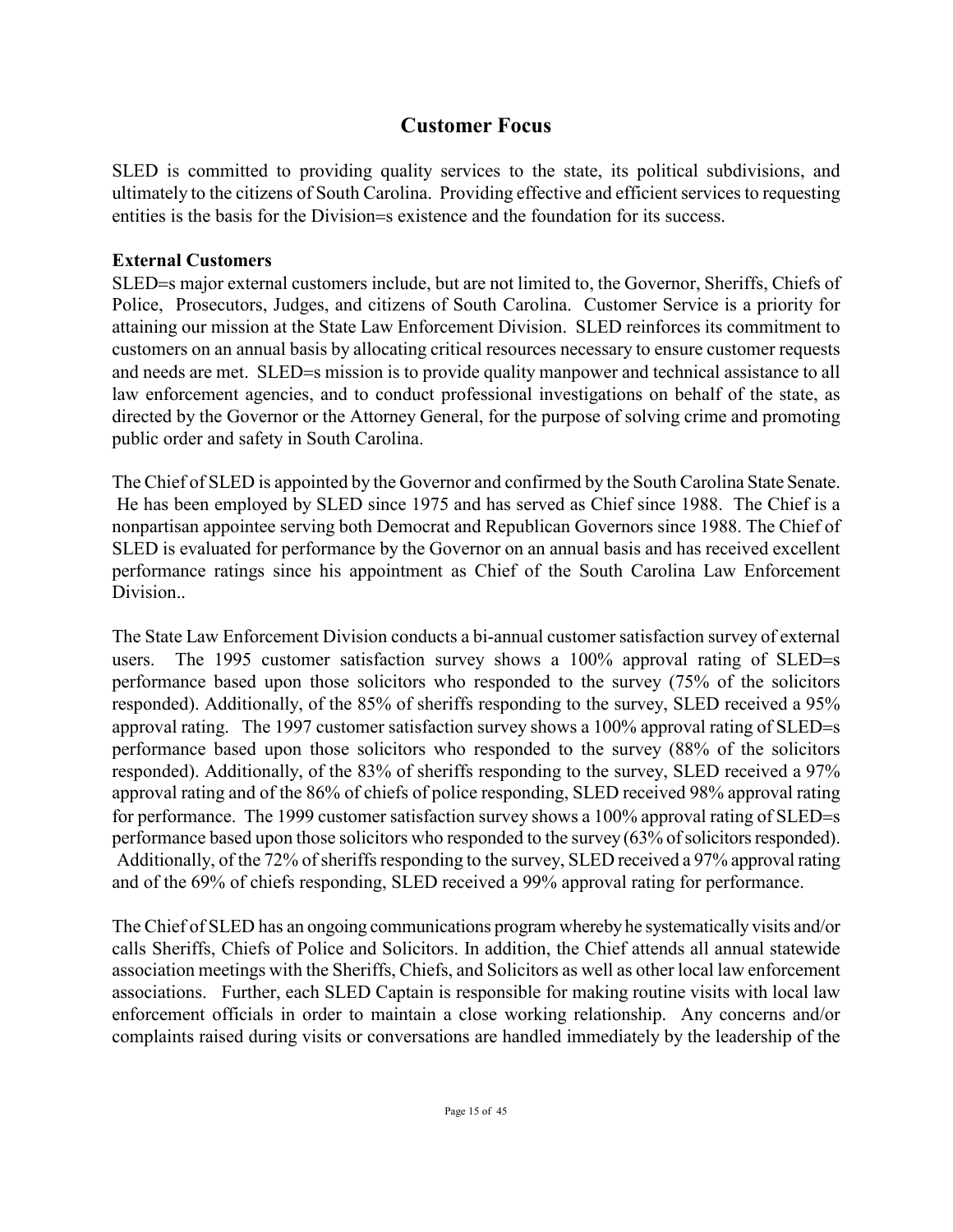agency. As a result, SLED customer surveys have been very positive.

The State Law Enforcement Division has a systematic approach of addressing complaints on personnel, services, and/or products. SLED is committed to receiving and accepting complaints about the actions and performance of all Division personnel. As an organization, we try very hard to provide the highest level of quality law enforcement service to all citizens. Policing is a difficult and complex job. We realize that the actions of our personnel may sometimes be misunderstood and at times may fall short of expectations. However, sound policy, procedures, guidelines, and management techniques minimize these events.

The leadership and membership of SLED are aware of the important responsibility and duty of being public servants. SLED operates under the constitutional guarantees afforded to everyone and under the laws that govern us. Therefore, the courteous receipt of complaints, thorough and impartial investigation, and just disposition are important in maintaining the confidence of our citizens. SLED distributes complaint process brochures for use by those having a complaint against the Division. The agency requires that complaint investigations be completed within approximately 180 days, with the Chief of SLED receiving the results. The individual casting the complaint is consulted for input and is notified of the disposition of the complaint. If dissatisfied with the finding, the complainant may make an appointment with the SLED Assistant Director for Community Services to discuss the case.

SLED opens itself to external assessment by the public. As a part of the accreditation process, the agency is required to solicit comments from the public for input towards improvement in operations and attainment of expectation levels. SLED publishes a notice in the newspaper which invites comment through a toll-free number which is monitored by our external inspectors. To date, SLED has received positive comments.

The State Law Enforcement Division continues to place varied information on the Internet for easy access by the public. Frequently asked questions are outlined and answered, the Sex Offender Registry is provided, Criminal History Checks are accessible on-line; detailed Crime Statistics are available, Implied Consent Data and other information relating to the SLED breath alcohol testing program, as well as other agency information is also made available on the SLED web-site. SLED continues to address access issues in an effort to provide the citizens with timely and useful crime information.

Because morale, loyalty, commitment, dedication, and innovation are very important to the success of SLED, the Chief has established an Awards Program to recognize individual accomplishments, both for our internal and external customers. Individuals who are not employed by the State Law Enforcement Division, and who make significant contributions to the Division or the law enforcement community, are eligible for the ΑDistinguished Associate Award≅ and the AMeritorious Service Award≃

Other initiatives provided for SLED internal and external customers include extensive and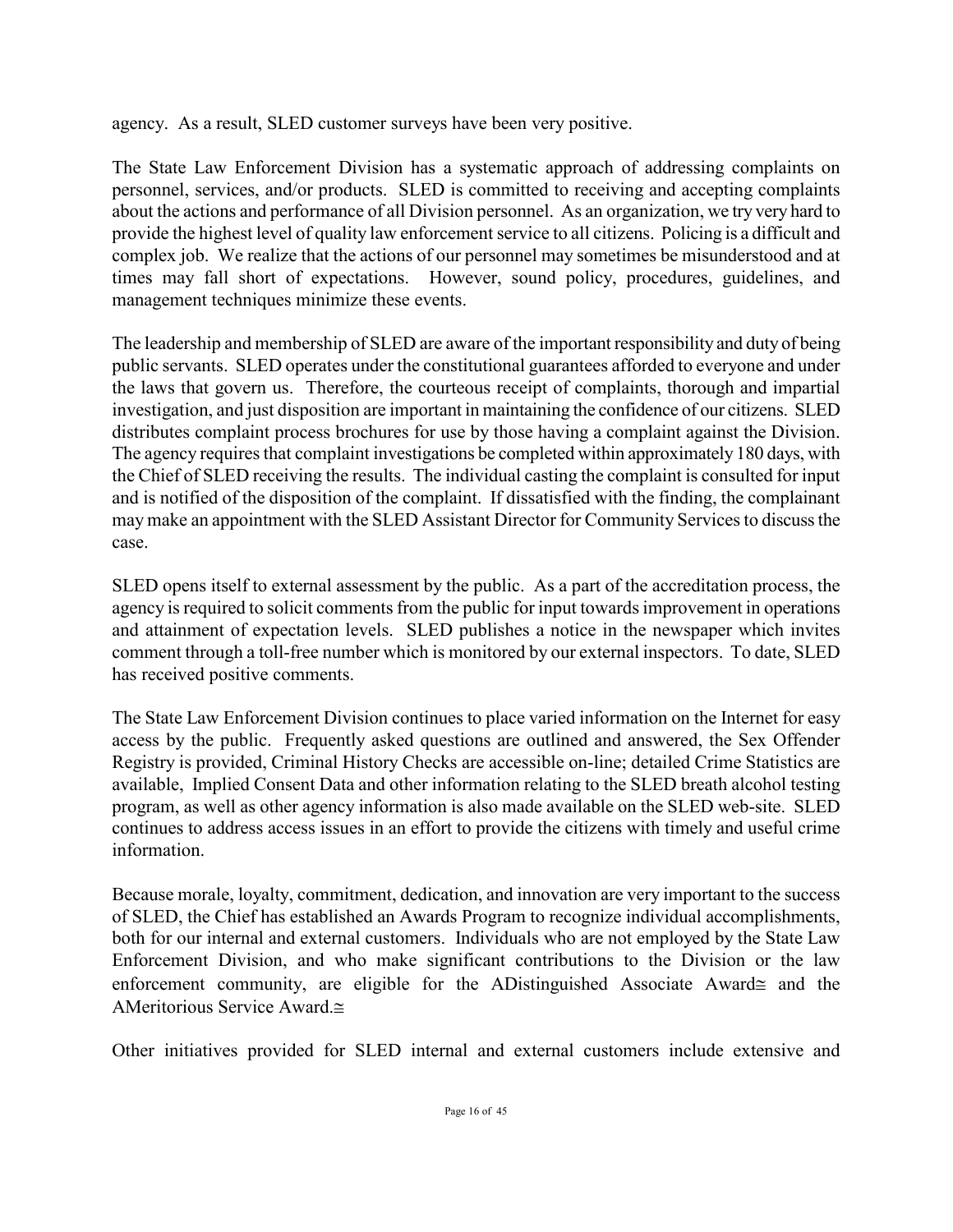specialized training. External customers include local, state, national, and global agencies and personnel. SLED participates in various training exercises/schools for law enforcement agencies and personnel, forensic scientists, licensees, and permit holders.

Investigative Services, Criminal Information Services, and Community Services Customer Training (external):

- ∃ Providing Educational presentations regarding Drug Abuse Resistance Education (DARE) representing approximately 200 students;
- ∃ Providing training to 80 statewide DARE officers annually;
- ∃ Providing Officer Survival Schools for local, state, and federal level law enforcement (in-state and out-of-state) representing approximately 150 personnel trained annually;
- ∃ Providing Child Fatality training programs for medical personnel, attorneys, coroners, and law enforcement personnel representing approximately 500 trained annually regarding child abuse, child neglect, and child death investigations;
- ∃ Providing Polygraph training for law enforcement personnel to receive or maintain certification representing approximately 150 personnel trained/served annually;
- ∃ Providing an internship program in coordination with the University of South Carolina on an annual basis, representing approximately 15 interns annually;
- ∃ Providing Bloodhound Tracking training for local law enforcement agencies representing approximately 5 tracking teams trained annually;
- ∃ Providing Incident Based reporting training to local law enforcement departments responsible for submitting crime statistics to the State Law Enforcement Division;
- ∃ Providing the Cadet Academy (one week in summer) for 60-70 rising high school seniors annually (the academy/camp is used to provide awareness regarding law enforcement and careers in law enforcement);
- ∃ Providing law enforcement presentations to Palmetto Boy=s State participants each summer;
- ∃ Providing global training efforts for members of the MOSCOW Police Department by training 72 law enforcement officers in investigative techniques over a period of three years;
- ∃ Providing in-service training for all SLED sworn officers representing approximately 380 employees trained annually in legal updates; investigative technique updates meeting standards for weapons qualification; and meeting criteria for emergency response vehicle use;
- ∃ Providing training to regulatory and enforcement agencies and licensees regarding Video Poker Enforcement and Regulation;
- ∃ Providing Alcohol Enforcement training to businesses and employees regarding transfer and/or sale of alcohol to under age persons; identification of fake IDs and updates on statutory obligations to operate an alcoholic beverage establishment, representing training for 8600 industry personnel;
- ∃ Providing Behavioral Sciences training for psychological profilers nationwide and worldwide (2 trained for Australia; 2 trained for Georgia Bureau of Investigation);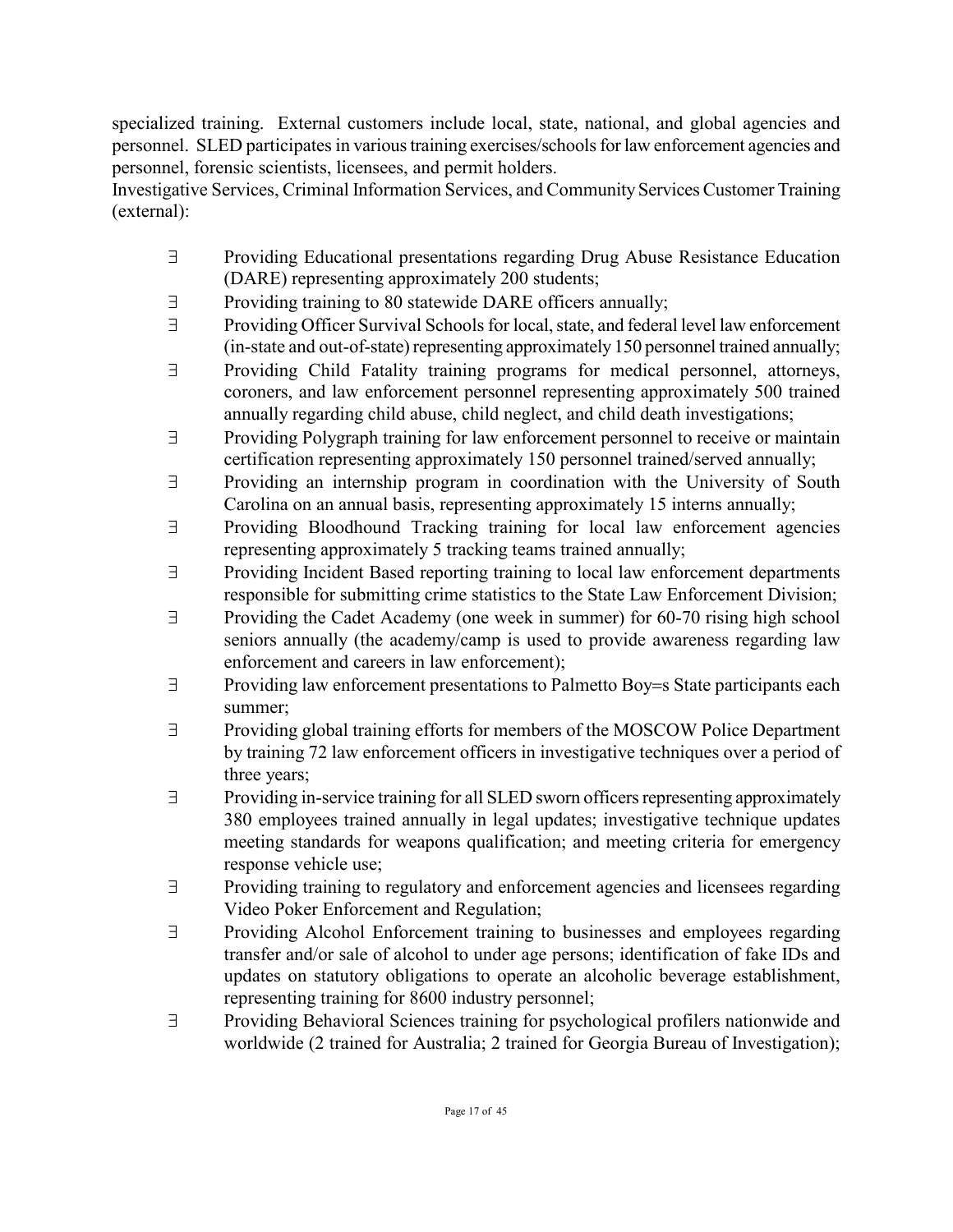training provided for local law enforcement officers at the Criminal Justice Academy on an annual basis; psychological profiling training provided for prosecutors on an annual basis (100 per year); providing training on the Sex Offender Registry for approximately 100 officers during FY99-00; training SLED officers annually on psychological profiling techniques (approximately 150 during FY99-00);

- ∃ Providing initial training for approximately 24 officers on the use of automated intelligence systems for investigating violent gangs;
- ∃ Maintains training system for NCIC certification for 6034 operators;
- ∃ Special Operations Providing 5000 coloring books to South Carolina children regarding Child Safety; providing training to state agencies to include: Department of Social Services (DSS); Health and Human Services (HHS); and the Attorney General=s Office regarding financial exploitation of vulnerable adults; providing training to other states regarding Child Abuse and Homicide representing approximately 100 officers trained; and,
- ∃ Providing Forensic Art training for officers at the FBI Academy in Quantico, Virginia; lecturing at the University of South Carolina and the Medical University of South Carolina; and presenting casework at the International Association for Identification (IAI) annually.

Forensic Sciences Customer Training (external):

- ∃ Providing training to prosecutors locally, statewide, and nationally regarding forensic issues at the National Advocacy Center;
- ∃ Providing training for prosecutors during the annual Solicitor=s Conference to include DNA analysis, Breath Testing, Toxicology, and other scientific disciplines.
- ∃ Providing training in Marijuana Analysis to approximately 221 law enforcement officers;
- ∃ Providing training in Trace Evidence to Charleston and Greenville lab personnel to get their laboratories up and running; training for prosecutors at the National Advocacy Center to approximately 160 U. S. Attorney=s Office personnel;
- ∃ Providing informational training in Photography regarding bite marks, drugs, crime scenes, and overall forensics; training for other photography professionals during conferences; and providing approximately 100 briefings to counties and cities regarding forensic photography;
- ∃ Providing routine training with SLED forensic department regarding Questioned Documents; training at the Criminal Justice Academy for local departments regarding questioned documents; training to bank tellers regarding questioned documents; training of US Attorney staff in this area at the National Advocacy Center; conducting services and training for federal departments to include the Internal Revenue Service (IRS), United States Secret Service (USSS), Federal Bureau of Investigation (FBI), United States Customs Service, and the Bureau of Alcohol, Tobacco and Firearms (BATF);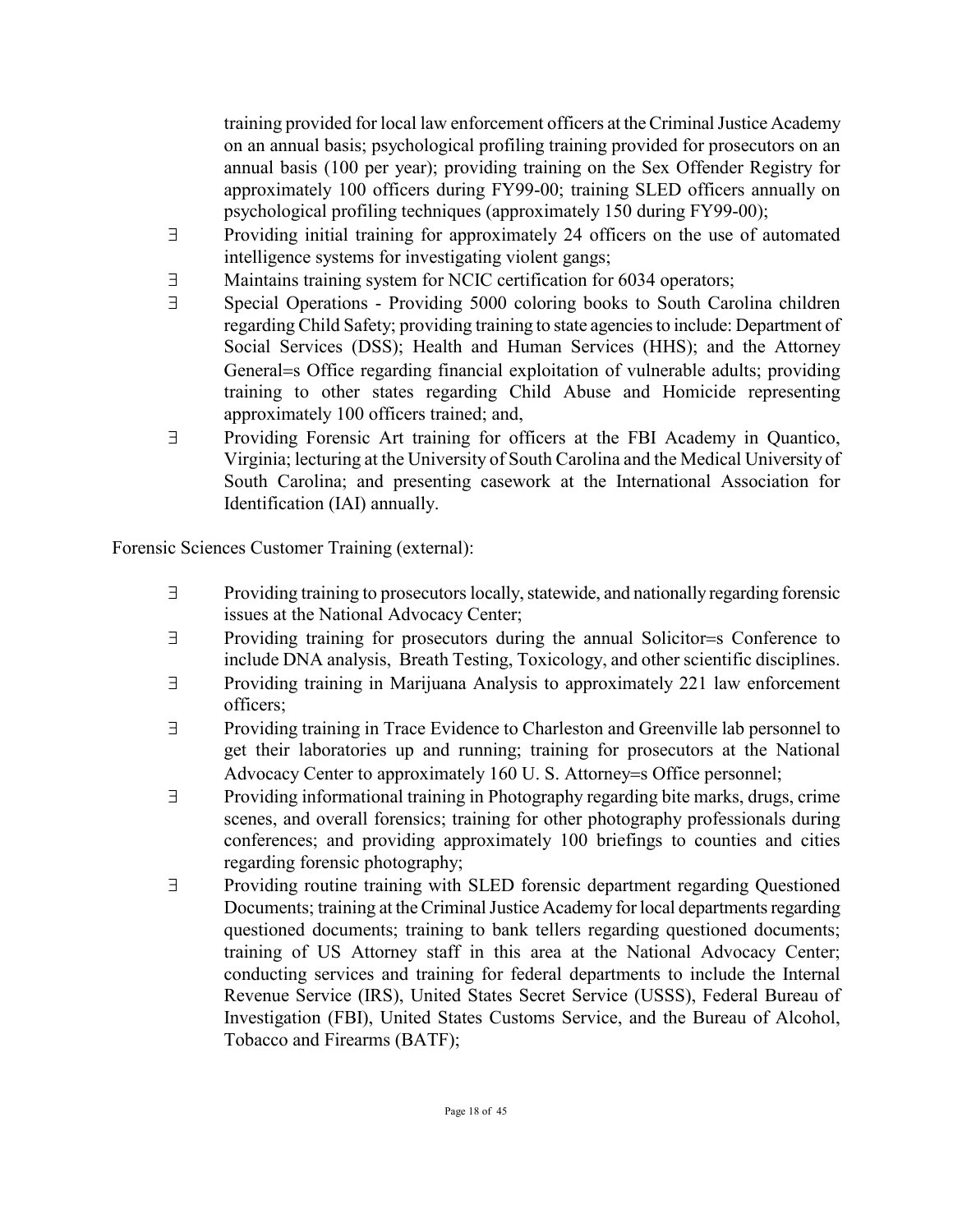- ∃ Providing training in Toxicology for prosecutors at the National Advocacy Centers and other prosecutors and law enforcement officers representing approximately 200 persons trained annually;
- ∃ Providing Questioned Document training internationally to forensic scientists;
- ∃ Production and distribution of DNA/Serology video tapes regarding use of Sexual Assault evidence collection kits to law enforcement statewide; providing approximately 15 presentations annually to medical personnel, law enforcement, lawyers, and civic groups; providing training at the National Advocacy Center;
- ∃ Providing training in Latent Prints/Crime Scenes for the National Advocacy Center four times annually representing approximately 160 persons; training at local departments and at the Criminal Justice Academy regarding latent prints/crime scenes; and making our annual presentation to the SC Police Corps (Citadel) regarding latent prints/crime scenes; and making presentations regarding forensics and law enforcement to Boy and Girl Scouts annually;
- ∃ Providing training in Firearms and Tool Marks for the National Advocacy Center four times annually representing approximately 160 U. S. Attorneys; and providing annual presentations and talks to Schools, Boy Scouts, and Civic Groups; and,
- ∃ Participating in over 20 instructional videotaping productions in numerous forensic disciplines.

# **Internal Customers**

SLED=s internal customers are our valued employees. SLED also provides extensive training internally to include very specialized training. SLED has a staff designated for development and training. Central training records are maintained and updated as additional training is received by personnel. A training assessment committee has been established to assess SLED training needs. Additionally, legislative changes may dictate development and implementation of training programs internally (i.e. ΑIllegal Per Se≅, Video Poker, Tobacco, Sex Offender Registry, Victims= Bill of Rights, etc.).

- ∃ Annual in-service training includes legal and enforcement updates, and weapons and vehicle training and qualification.
- ∃ Operational and Management Training forsworn and non-sworn personnel includes skills training, supervisory training, customer service, quality training, interviewing techniques, policy and procedures updating, etc. and are received by personnel through the training program.
- ∃ Train-the-trainer SLED uses a train-the-trainer approach when possible. This method allows the agency to receive training at a reduced cost by sending a limited number of personnel to attend classes and then return to the agency to teach to others.
- ∃ Quality Training SLED solicited assistance from the National Guard to train personnel in quality training (Baldridge Criteria).
- ∃ Conferences/Seminars SLED employees are asked to present at many National Conferences regarding their given expertise to include staff from Forensic Art,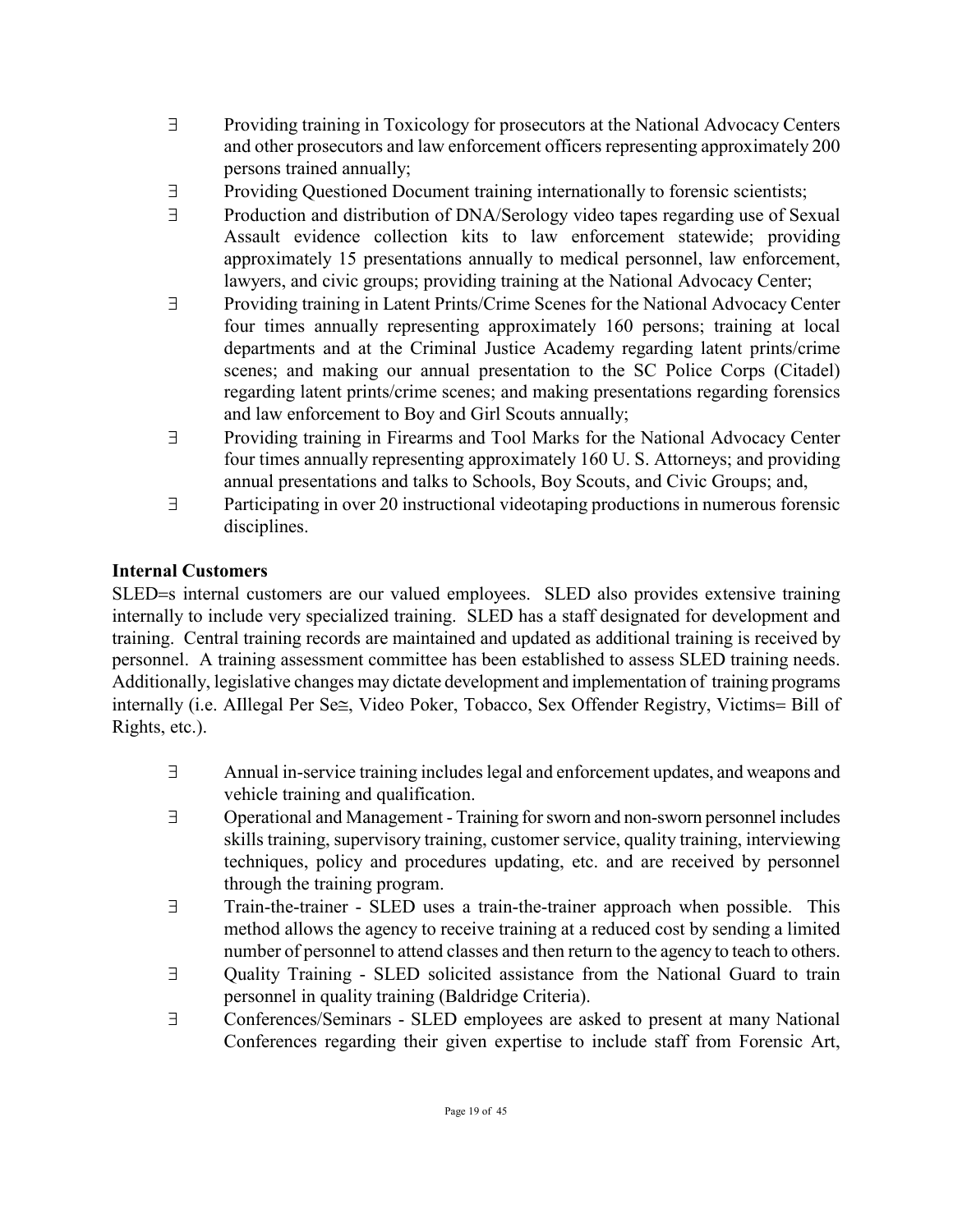Implied Consent, Questioned Documents, DNA testing, etc.

- ∃ SWAT training The SWAT team is a specialized rapid response tactical unit consisting of approximately 35 sworn agents. These agents receive additional tactical training necessary to address critical incidents.
- ∃ Aviation training SLED pilots continuously train with aviation equipment to remain certified. This training is in addition to in-service training.
- ∃ Tracking training for personnel and animals Tracking team continuously trains with the bloodhounds to keep skills current.
- ∃ Bomb Squad training The Arson/Bomb squad at SLED is extensively trained to provide arson and arson-related investigative assistance and to respond to requests involving explosive devices. Training is critical to safety.
- ∃ Forensic training SLED Criminalists are trained extensively in their disciplines to keep pace with current technology and science.

The morale, loyalty, commitment, dedication, and innovation of SLED personnel are very important to the success of the Division. Chief Stewart established an Awards Program to recognize individual accomplishments. SLED expects and receives a high level of commitment from all of its employees. We recognize our employees that serve this agency and the state with longevity, distinction, and innovation. SLED provides for Service Awards and Superior Accomplishment Awards for its employees, and Distinguished Associate Awards and Meritorious Service Awards for those individuals not employed by the Division. Each award is designed to recognize an individual for specific accomplishments. A special awards committee was established in 1994 and is composed of 12 members, appointed by the Chief for a term of two years. The committee reviews all ΑLetters of Recommendation for the Superior Accomplishment Award.≅ The committee makes recommendations to the Chief for recognizing excellence in performance.

The agency has a method for receiving suggestions for agency improvements as well as being a participant in the State Employee Suggestion Program (ESP). SLED=s Employee Innovation System (EIS) is designed to encourage state employees to participate in improving public service by submitting suggestions which will result in improvements and/or cost savings to state operations. SLED also provides a suggestion box for our employees so they can make suggestions for improvement. The box is checked periodically by the Coordinator. In order to ensure that the box is routinely checked, slips are placed in the box with a note to Αcall the Captain≅. If the coordinator responds within an adequate time-frame the leadership can document responsiveness. All suggestions are documented and investigated. Suggestions that lead to improvement, increased efficiency and/or effectiveness can be implemented. The agency continuously solicits input regarding agency operations and possible improvements.

SLED also has an exit interview process whereby all individuals leaving employment are given the opportunity to express any concerns before departing. These concerns are used as a pointer system for agency improvements. This process is currently being updated and revised forms developed in order to ensure timely receipt and distribution of information from respondents.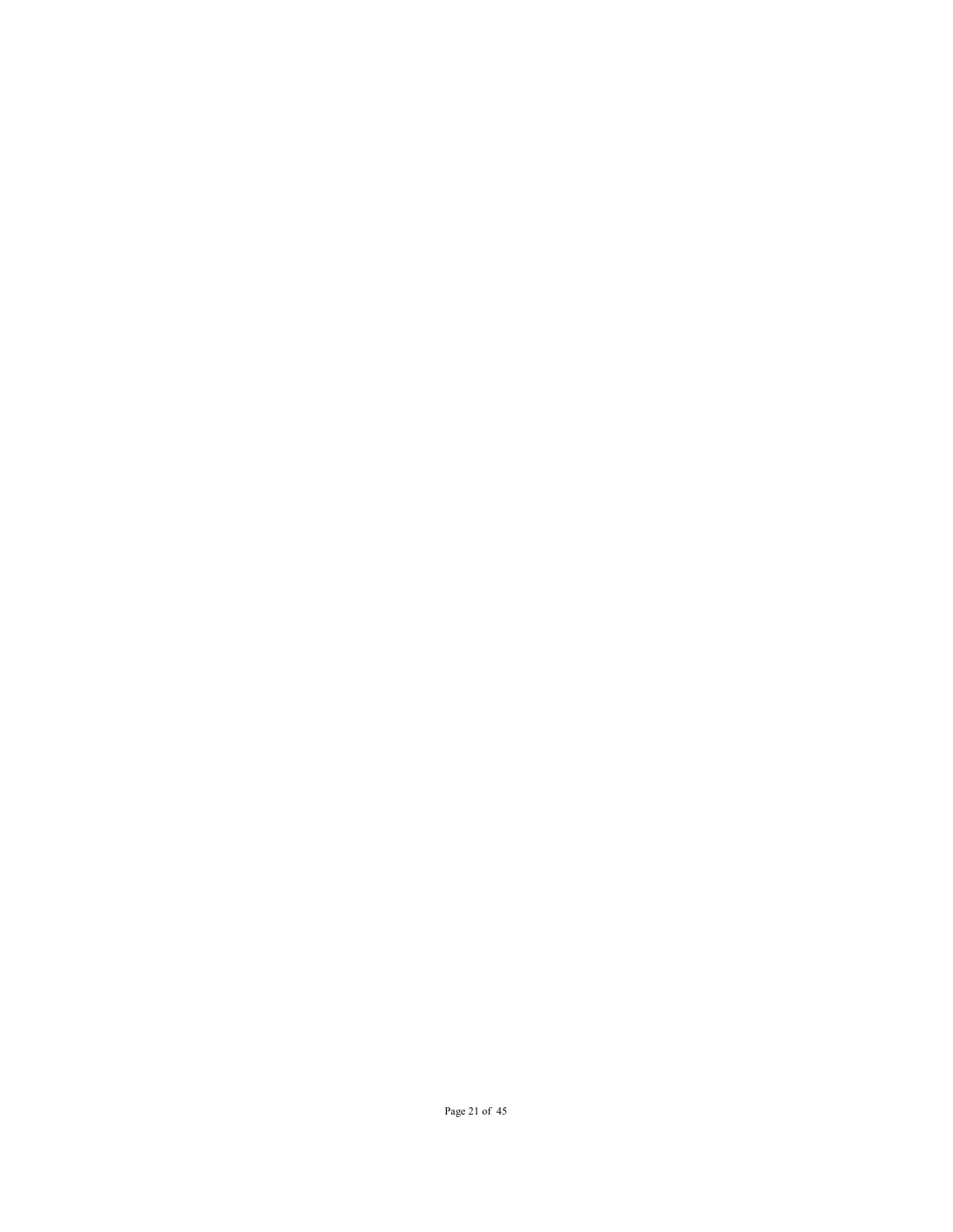# **Other Performance Criteria**

# **Strategic Planning**

Complex demands for services and declining public resources require that the State Law Enforcement Division carefully research operational alternatives and plan future programs. The Division has been in the formal planning business since 1993 with implementation of its first multiyear plan. SLED has a current, multi-year plan which includes long-term goals and operational objectives, anticipated workload and population trends, anticipated personnel levels, anticipated capital improvements and equipment needs, and provision for review and revision as needed. The planning process and its end product are essential to effective agency management. The agency has a clear written articulation of goals and objectives and a plan for achieving them. The strategic plan covers successive years beyond the current budget year, and contains provisions for frequent updating.

CALEA directs that the agency must have a system for evaluating the progress made toward the attainment of goals and objectives. Further, a written directive requires the formulation and annual updating of written goals and objectives for the agency and for each organizational component within the agency. SLED requires the formulation, annual updating, and distribution of the written goals and objectives to members of SLED. The responsibility for the final preparation of goals and objectives rests with the Special Agent in Charge of Legal Affairs with input from all personnel levels. Once per year, the leadership of the agency offers all members the opportunity to contribute ideas or suggestions pertaining to goals and objectives which are then reviewed and evaluated for inclusion. A final copy of the goals and objectives is available for all members to examine. An annual evaluation stating the progress made toward the attainment of goals and objectives is required by each functional area and is reported to the Chief.

In development of the strategic plan, SLED solicits and uses input from its customers when plotting its course for agency services and resource allocation. Information collected from our primary customers through our survey and routine discussions is used to identify demand, and determine strengths and weaknesses of agency services. With this information, the leadership of the agency is best able to develop a strategic plan with realistic goals and objectives that plots agency direction, ensures proper resource allocation, and targets opportunities for improvement. Providing quality services and tactical assistance to other law enforcement agencies is not only the primary mission of SLED but also allows the agency, in conjunction with other local, state, and federal law enforcement agencies, to work day in and day out toward the overall goal of ensuring that citizens are confident in the safety of their surroundings.

In planning for the  $21<sup>st</sup>$  century, the leadership of the South Carolina State Law Enforcement Division has developed a strategic plan covering fiscal years 98-99 through 2002-03. SLED=s strategic plan outlines issues and the major directions the Division will take to address these issues. Our current public safety environment and the actions the agency plans to take in anticipation of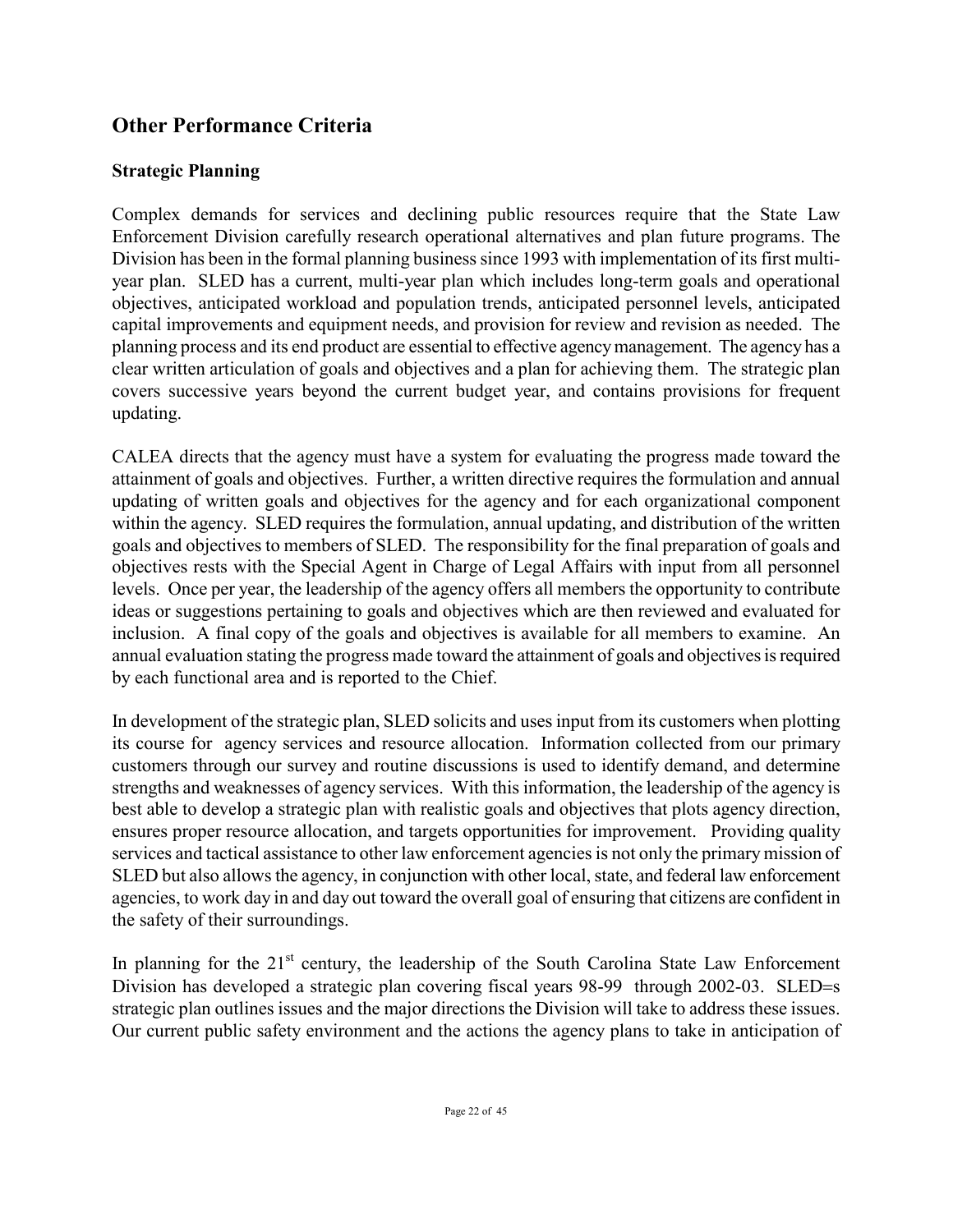future changes to this environment are included in our strategic plan. SLED=s strategic direction includes the use of technology to give our customers the best possible crime information and evidence analysis, the targeting of investigative resources to solve and prevent crimes, and involvement of the criminal justice community, as well as the public, in developing quality training for SLED officers.

The 1999 customer satisfaction survey shows a 100% approval rating of SLED=s performance based upon those solicitors who responded to the survey (63% of solicitors responded). Additionally, of the 72% of sheriffs responding to the survey, SLED received a 97% approval rating and of the 69% of chiefs responding, SLED received a 99% approval rating for performance.

# **Information and Analysis**

The Division has in place effective performance-based measurements reflecting the information needed to make Aappropriate and solid management≅ decisions. Many of the measures are a result of the accreditation process, in conjunction with discussions and conversations with customers/users of our systems. Selection of key performance indicators and tracking the data for timely use in projection of workloads, delivery of quality customer service, and proper allocation of limited agency resources are critical concerns for SLED leadership and employees. Because SLED is an assisting law enforcement agency, it is imperative that the leadership keep their finger on the pulse of the law enforcement community and prepare to re-prioritize resources at a moments notice.

SLED uses trend analysis for projecting and planning resource allocation for routine caseload/requests and inquiries as well as for peak work periods such as hurricane season and bike weeks. When the agency is able to predict workload, adequate resource allocation and deployment is relatively simple. The agency is able to use historical information to assist in determining potential resource allocation. However, unpredictable situations, including protests, marches, complex murder investigations, public corruption investigations, SWAT calls, bomb calls, and other acute efforts are not easily predicted. Therefore, it was necessary for the agency to develop systems that provide the leadership with extensive flexibility for resource allocation and deployment. This allows SLED leadership to efficiently re-prioritize agency operations and reallocation of resources during these events.

At the beginning of each year, the agency develops a budget based upon previous years spending and any Αnew≅ initiatives or changes within each functional area. A preliminary budget is established. Although trend analysis is very useful in developing a base budget from which to start each year, it is important that the State Law Enforcement Division leadership maintain flexibility in resource allocation. As a tool for flexibility, SLED uses a centralized budgeting and procurement system to redirect funding into critical need areas if necessary. Because of the unpredictable nature of criminal activity, hazardous weather, and emergency situations, SLED=s ability to use our numerous service delivery systems is critical to the success of the agency and delivery of critical services. SLED continuously attempts to use innovative techniques to minimize the effect and/or negative impact of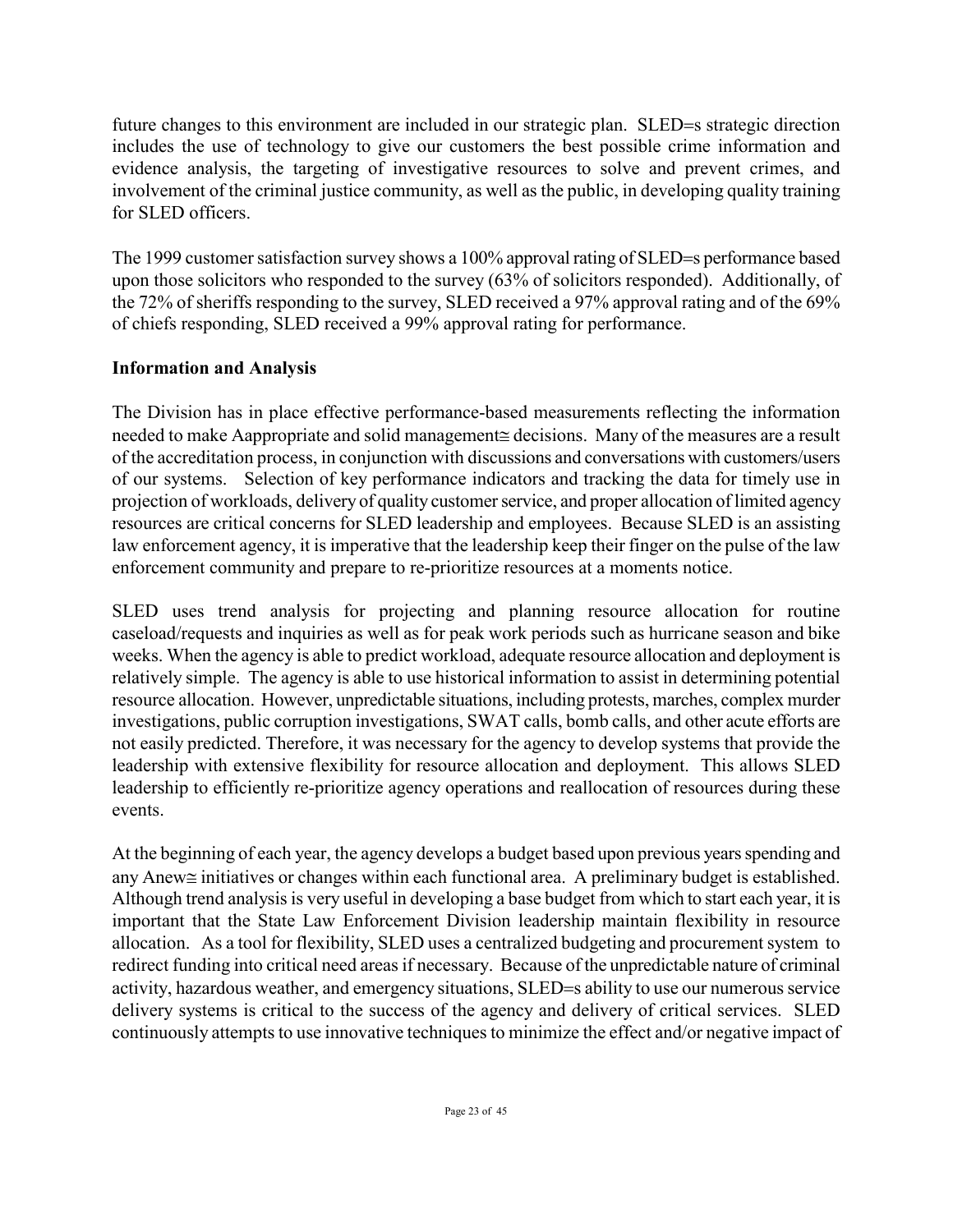a trend shift.

SLED uses the grant process, budget information, human resource data, and financial data systems to project spending and resource allocation for each functional area. Each of the functional areas are funded with use of historical expenditure/budgeting information, personnel service funding, and workload analysis. SLED uses agents= daily reports to determine agent use of time. An aggressive overtime monitoring system is used to determine necessary staffing levels and is a pointer for potential backlog. Finally, the grant process is used to provide critical need and special funding for progressive and innovative initiatives the agency deems necessary to provide critical customer services and remain on the forefront of law enforcement technology and techniques.

SLED uses the daily reporting system and overtime reporting to determine workload and resource allocation. Management monitors caseload and overtime to determine proper staffing levels in each functional area. If warranted, staffing levels are changed when substantive change occurs in workload and/or overtime. SLED employs techniques for addressing workload shifts, caseload increases, and emergency situations. SLED established a program to uniformly train sworn personnel so they can be easily used and/or transferred between functional areas when necessary. This tool provides leadership with flexibility to redirect resources when necessary, especially during emergency situations. When the agency is unable to address critical budgetary and personnel needs by using innovative resource practices, justification is provided and a legislative budget request results.

One of SLED=s largest data components is the Criminal Justice Information System which provides the agency, as well as local, state, and federal agencies, with critical crime information to include criminal records, the automated fingerprint identification system, and historical and current crime statistics. Statewide criminal activity is reported, retained, and distributed statewide and nationally through the SLED Criminal Justice Information System. The purpose of this program area is to provide criminal justice information needed to prevent crime, solve cases, recover property, and identify and apprehend criminals, to provide screening to identify persons with criminal warrants, arrests, and convictions, and to provide crime statistics and analytical information to policy-makers and the public. SLED continuously solicits input from users to determine improvements in delivery, format, and content of information. The system is an evolving one designed to provide our customers/users with a system that is accessible, user friendly, accurate, and timely. SLED, in conjunction with other local, state, and federal law enforcement agencies has made great strides toward reducing violent crime in South Carolina. SLED is able to determine this by compiling information received from local law enforcement agencies statewide. SLED monitors the criminal activity and publishes the results in the CRIME IN SOUTH CAROLINA report. The report is a compilation of current and historical statistical crime activity statewide; the data for this report is compiled and formatted annually and distributed to judicial, prosecutorial and law enforcement agencies. This information, along with requests for assistance and services, is used to determine SLED=s resource need and allocation.

As mentioned previously, the State Law Enforcement Division is an agency committed to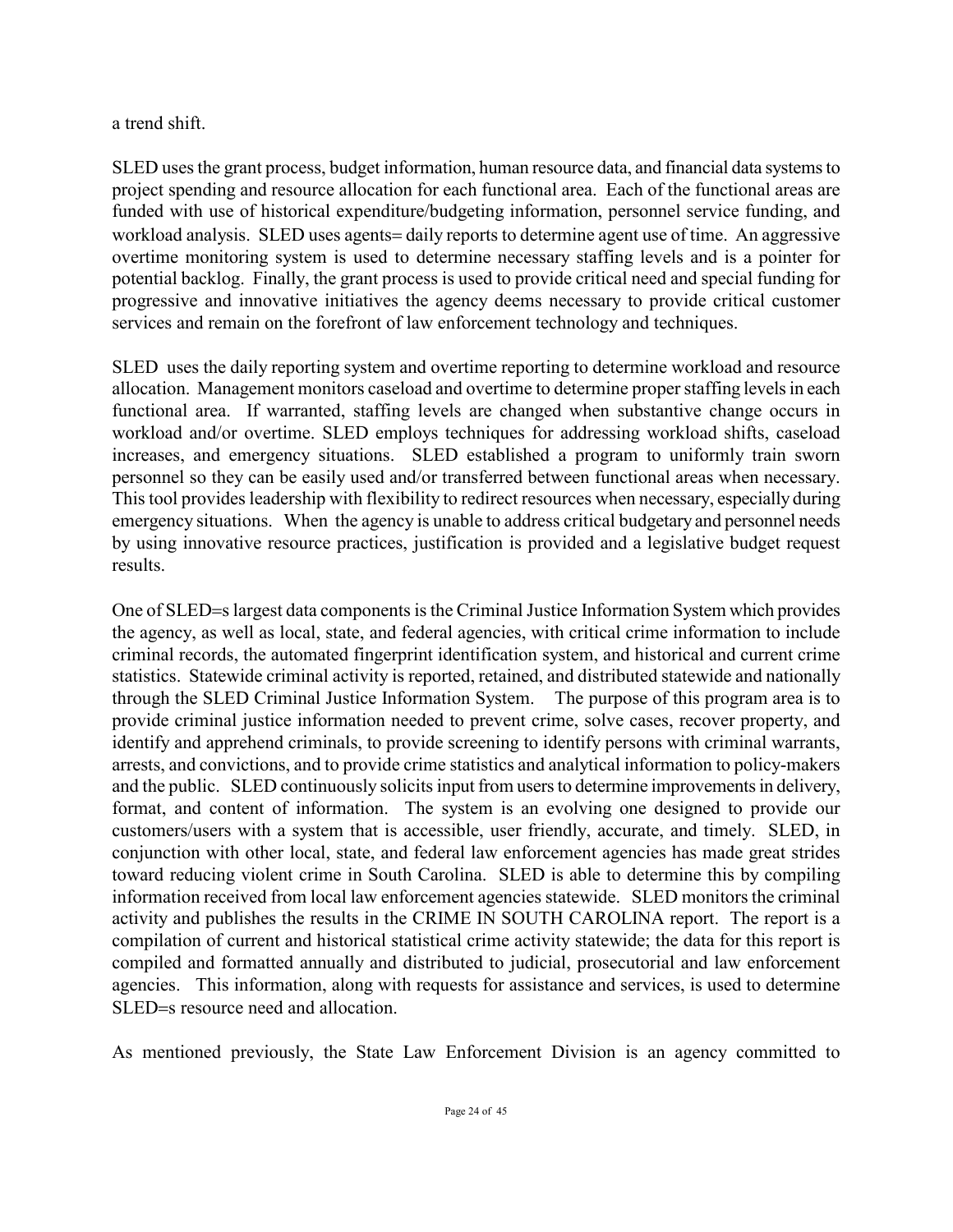establishing the best professional practices, meeting rigorous standards to complete our mission, attaining goals, and meeting objectives to a successful end. National Accreditation provides objective evidence from external peers of an agency=s commitment to excellence in leadership, resource management, and service delivery resulting in governmental officials being more confident in the agency=s ability to operate efficiently and meet community needs. Accreditation is a coveted award that symbolizes professionalism, excellence, and competence. SLED employees take great pride in the agency, knowing SLED is among the best in law enforcement. SLED conducts a customer satisfaction survey every two years by soliciting input from our external customer base (see customer focus section).

SLED complies with national standards that address major law enforcement issues to include: role, responsibilities, and relationships with other agencies, organization, management, and administration, personnel structure, personnel process, operations, operational support, auxiliary, and technical services. Agreement and compliance with these national standards help strengthen crime prevention and control capabilities, formalize essential management procedures, establish fair and nondiscriminatory personnel practices, improve service delivery, solidify interagency cooperation and coordination, and boost citizen and staff confidence in the agency. In addition, accreditation standards give the Chief a proven management system of written directives, sound training, clearly defined lines of authority, and routine reports that support decision-making and resource allocation.

The SLED Forensic Services Laboratory uses national standards in establishing benchmarks and performance indicators. These standards are established by ASCLD/LAB. The agency and the employees are required to establish, implement, and comply with over 135 criteria to retain ASCLD/LAB accreditation. The SLED forensic laboratory was accredited by ASCLD/LAB in 1994 and re-accredited in 1999. The SLED Crime Laboratory/Forensic Laboratory must undergo extensive inspections by certified forensic laboratory inspectors who audit laboratory maintenance, implementation, and compliance with all standards. If the Forensic Laboratory fails to meet accreditation standards, accredited status is lost. The SLED Forensic Laboratory utilizes proficiency testing mechanisms to ensure that our forensic analyses are conducted to the highest levels of accuracy. ASCLD/LAB accreditation provides objective evidence from external peers of SLED=s commitment to excellence in forensic analyses, leadership, resource management, and service delivery resulting in governmental officials being more confident in the agency=s ability to operate the Forensic Laboratory program efficiently and meet the needs of law enforcement, coroners, solicitors and the judiciary.

# **Human Resource Focus**

SLED has implemented work processes that promote teamwork, peer review, and quality results. The agency rewards initiative and encourages innovation through our recognition, reward, and compensation systems. The agency provides employees with opportunities for career development, skills building, and work related training opportunities. SLED uses a flexible work schedule; this is a critical element for agency operations as well as for employee satisfaction. The agency continues to pursue opportunities that enhance workforce satisfaction, development, and cohesiveness.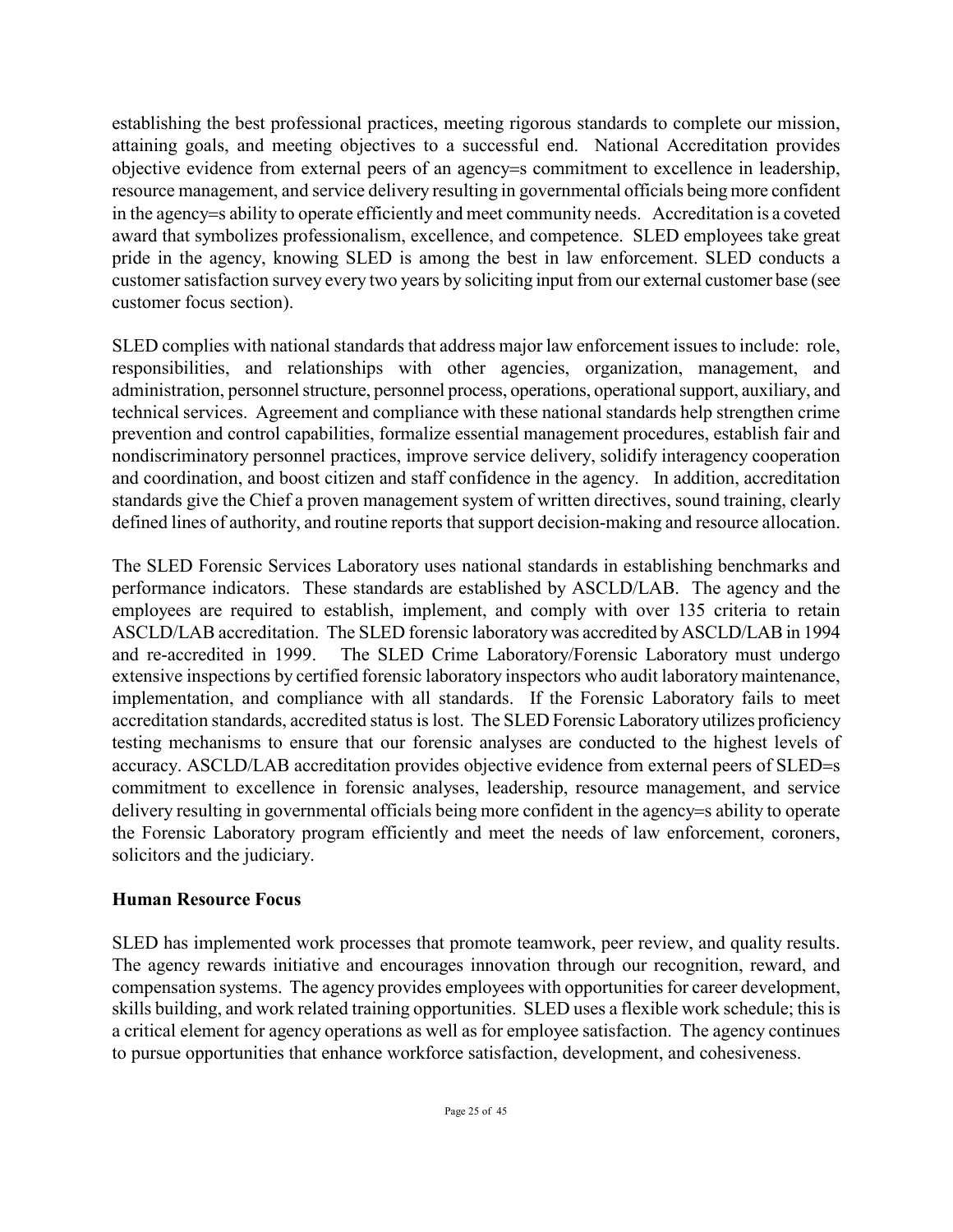SLED recognizes employee well-being and satisfaction as critical indicators. The agency uses exit interview feedback, turnover rate indices, absenteeism rate data, workers compensation cases, and grievance statistics to determine how well the agency and our employees are functioning. The agency continues to focus on the work environment and flexible work schedules. SLED began assessing tuition reimbursement programs for employees this year.

Employee compensation is important to the leadership of SLED. Parity with our southeastern counterparts and among our other state level law enforcement agencies regarding compensation is extremely important to recruiting, hiring, and retention. The Division is committed to its dedicated employees, as well as to attracting well-trained and experienced officers. SLED has implemented several approaches toward attaining this goal.

- ∃ SLED developed and established a stringent hiring and promotion policy which is geared toward hiring, promoting, and retaining excellent employees. SLED, in conjunction with the Budget and Control Board, Office of Human Resources, routinely reviews our hiring and promotion policies and procedures for any improvements. The Division is in the process of updating the policies and procedures in an effort to streamline, reduce subjectivity, and increase integrity of the process.
- ∃ SLED developed and established a progressive pay program (step plan) for Agents and Criminalists. Officers move through a pay plan based on performance and tenure. After four years of being an Agent I; the agent moves to an Agent II and after 10 years to an Agent III. Once an Agent III, the individual is eligible for a supervisory position within the agency. As for Criminalists, after two years they are eligible to become Criminalist II and after five years Criminalist III; Criminalist IIIs then become eligible for supervisory positions.
- ∃ The agency has conducted numerous salary surveys, comparing salaries of South Carolina agents and Criminalists with those of our southeastern counterparts. The results of the survey have been used to support our budget requests for additional pay for officers. SLED, in conjunction with the Governor and the General Assembly, has made substantial headway toward reaching our goal of being in parity with our counterparts. However, the agency will pursue additional funding in the FY2001-2002 budget to reach parity.
- ∃ SLED has conducted comparative studies regarding agent benefits to determine how the Division compares to our southeastern counterparts. This information is used in developing budget requests.

SLED constantly monitors resource use and allocation. The agency uses a systematic approach to ensure necessary resources are provided through prioritization. With a cross-trained staff, the agency is better able to address requests for service. Overtime, backlog, and case turnaround-time issues have been the primary indicators of staffing problems within SLED. The agency uses these indicators to support additional funding requests in order to increase responsiveness and service delivery.

SLED provides extensive training to law enforcement officers and non-sworn staff. Sworn staff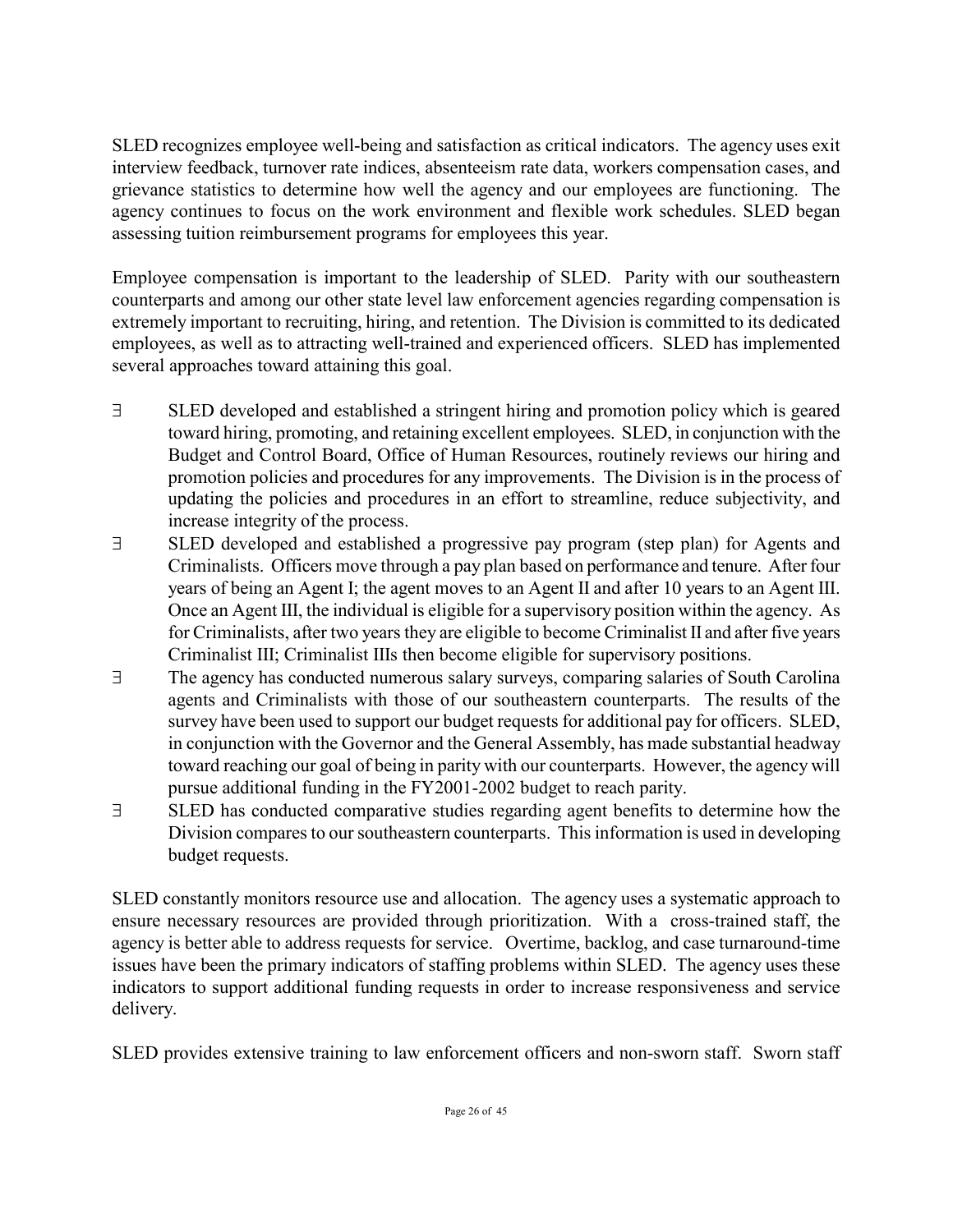receives uniform training, as well as specialized training, designed to specifically target their assigned duties and/or disciplines. The agency has a staff designated for human resource training and development. Central training records are maintained and updated as additional training is received by personnel. A training assessment committee has been established to assess SLED training needs and approval of training programs. All training requests must have approval from the Captain over training. Any out of state/country training must also have the approval of the Chief of SLED. Training is critical to safety. The following are types of training received:

Annual in-service training includes legal and law enforcement technique updates, and weapons and vehicle qualification; operational and management - training for sworn and non-sworn personnel includes skills training, supervisory training, customer service, quality training, interviewing techniques, policy and procedures updating, etc. are offered and received by personnel through the training program established by the SLED Human Resource Office. Train-the-trainer methodology is used when possible. This method allows the agency to receive training at a reduced cost by allowing only a few personnel to attend classes and return to the agency to teach those not in attendance; SLED utilizes experts on-site for training employees in order to maximize limited agency funds allocated for training; Quality Training - SLED solicited assistance from the National Guard to train personnel in quality training (Baldridge Criteria); Conferences/Seminars - SLED employees are asked to present at many national conferences regarding their given expertise to include staff from Forensic Art, Implied Consent, Questioned Documents, DNA testing, and others; SWAT training - The SWAT team is a specialized rapid response tactical unit consisting of approximately 35 sworn agents. These agents receive additional tactical training necessary to address critical incidents; Aviation training - SLED pilots continuously train with aviation equipment to remain certified. This training is in addition to annual in-service training; Bloodhound tracking training - This training is for personnel and canines - Tracking team continuously trains with the bloodhounds using techniques for keeping animals honed. Bomb Squad training - The Arson/Bomb squad at SLED is extensively trained to provide arson and arson-related investigative assistance and to respond to requests involving explosive devices. Forensic training - SLED Criminalists are trained extensively in their disciplines to remain current of cutting edge technology and science. Select SLED Personnel from the Forensic Services and Arson/Bomb Squad units receive highly specialized training regarding Weapons of Mass Destruction (WMD); these components work closely with federal law enforcement units tasked with WMD issues.

SLED, in conjunction with the Budget and Control Board, Office of Human Resources, has developed a preferential skill set necessary to becoming an Agent/Criminalist with the State Law Enforcement Division to include: training, experience, education and knowledge. Many of our jobs require associates, bachelors, masters and Ph.Ds. Therefore, our recruitment strategy involves a close alignment with colleges and universities. The task of attracting, recruiting, and retaining the high caliber employee has become increasingly difficult with the private sector paying at a higher rate. The agency has mitigated this somewhat with a combination of benefits, compensation, culture, and mystique (worthy call).

SLED takes workplace health issues very seriously. The agency established a health program designed to promote health and fitness. The program is called ΑProject Readiness≅. This health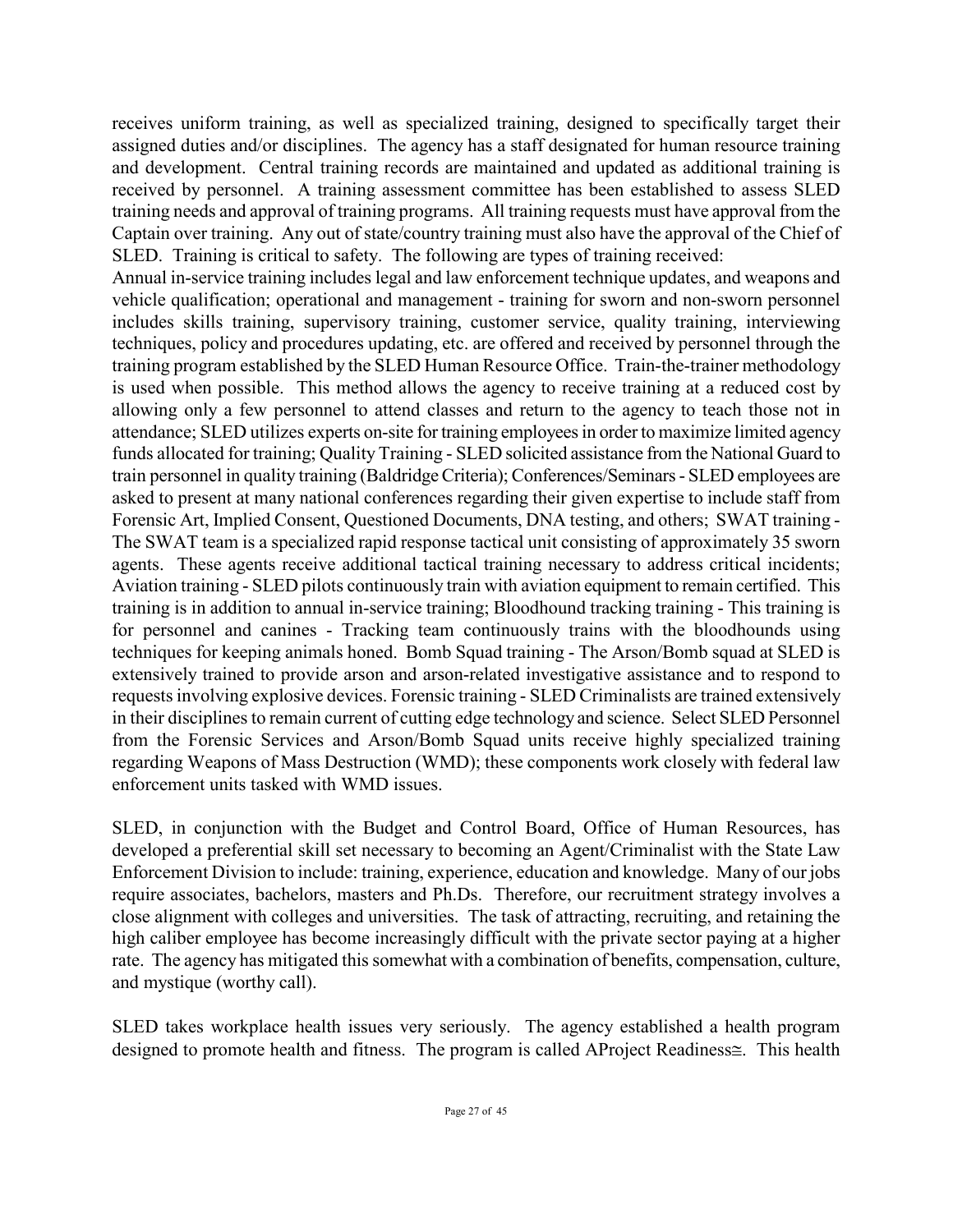screening program includes physician supervised clinical screening sessions on an annual basis for law enforcement officers from SLED, the Department of Public Safety (DPS), the Department of Natural Resources (DNR), the University of South Carolina (USC), the South Carolina House of Representatives, and the South Carolina Senate Security staffs. This multi-agency law enforcement officer health and fitness program provides blood draws and medical screening for 1500 to 1900 officers annually. Any anomaly found during these screening sessions is referred to MUSC and private physicians for clinical follow-up.

SLED also takes workplace safety very seriously. The agency has assigned staff to be responsible for safety in the workplace. The agency is in compliance with OSHA regulations, South Carolina Building Codes, and Fire Marshall regulations. The forensic laboratory has a policy/procedures and safety manual outlining specific safety procedures and precautions. Extensive training regarding safety is provided by the agency to all personnel. SLED also has trained EMTs on staff whom are readily available to respond to emergency situations. SLED works closely with local fire prevention officials to ensure the safety of personnel and facilities.

SLED has established an employee suggestion program, a formal complaint system, and an exit interview process to monitor employee satisfaction. In addition, the agency conducts reviews in areas where employee complaints are high. Over the years, only two areas have been identified and a review conducted. Employees are confidentially interviewed with a formal process and setting. The employees are given an opportunity to complete an employee satisfaction survey anonymously. The results of the survey are then used to pinpoint specific areas of weakness. These areas are addressed accordingly.

# **Process Management**

The agency uses national performance standards, along with customer expectation indices, to determine performance measures. Improved public safety, pride in our work, and the simple desire to meet customer demand are our incentives to continuously improve processes at SLED.

It is imperative for the agency to work with maximum efficiency and effectiveness, therefore ensuring our support functions are working smoothly is critical. During this year, the Division implemented a new financial system used to more effectively track and predict expenditure of funds. The leadership of the agency is now better able to determine resource availability/use, and predict future allocations.

SLED continuously seeks ways to improve timeliness and responsiveness. The agency has implemented several plans that reduced response time and turnaround time of services. During this year, the Toxicology laboratory reduced backlog and improved turnaround time from approximately 6 months to 3 months through streamlining, staffing, instrumentation, and employee commitment.

SLED increased air support responsiveness by building its own aviation storage facility at headquarters. This was a collaborative effort by SLED and Corrections to improve response time of law enforcement resources statewide. The by-product was also reducing the cost of housing the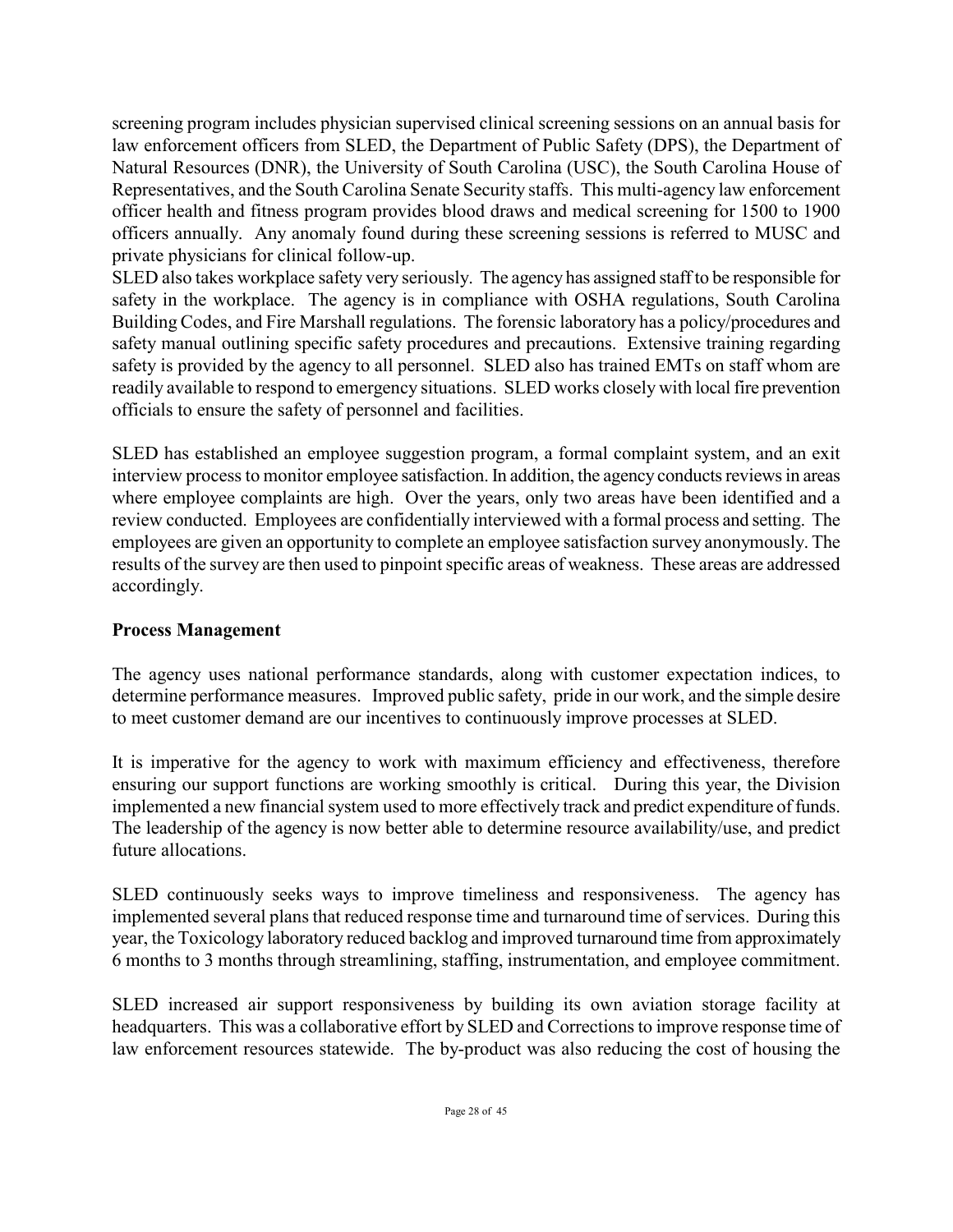aviation equipment long term. Partnerships with local law enforcement and other state agencies in the criminal justice community continue to produce beneficial results.

Many of SLED=s customers are also our suppliers. SLED maintains a close relationship with customers and suppliers to solicit input regarding SLED processes and potential improvements. While sheriffs and chiefs of police use many of SLED=s services, they also provide the agency with critical criminal justice information, and crime reporting data. In this role, these law enforcement agencies are our suppliers. SLED has a unit within the agency that deals with the receipt and compilation of this criminal justice information; the Uniform Crime Reporting (UCR) unit developed a process for our suppliers to use in reporting criminal information. This process included training our suppliers on Ahow to≅ uniformly report incident based information. In recent years reporting has improved, statistics have become more reliable, and information more current.

The Sheriffs are also suppliers in regards to collecting and sending sex offender information. SLED is responsible for compiling the information for public distribution. In an effort to make the collection/information forwarding process more timely, SLED provided each Sheriff=s office with the technology to collect and send the sex offender information electronically. SLED compiles the information and provides a statewide sex offender registry for public access. This program is a collaborative and cooperative effort among the Sheriffs, the Department of Corrections, the Department of Probation, Parole and Pardon Services, the Department of Juvenile Justice, and SLED, and has proven to be very successful.

During this past year, in order to meet customer/supplier and public demand, SLED developed a web-page offering Internet access to criminal justice information which is designed to increase public safety through public awareness. The web-site has a complete and up-to-date list of sex offender details, individuals with criminal records, crime statistics, and other law enforcement information. Since November of 1999, SLED has had approximately 71,800 visitors to its web-page. The Internet has streamlined the flow of certain information which has reduced the number of telephone calls, requests for information, and other operational inquiries. As a result, staff is better able to address increased workload in the criminal justice information area. SLED has also recently placed Implied Consent /alcohol breath testing policy/procedures/regulations information on our Internet web page; this has also freed these personnel to address increased workload issues in the Implied Consent section.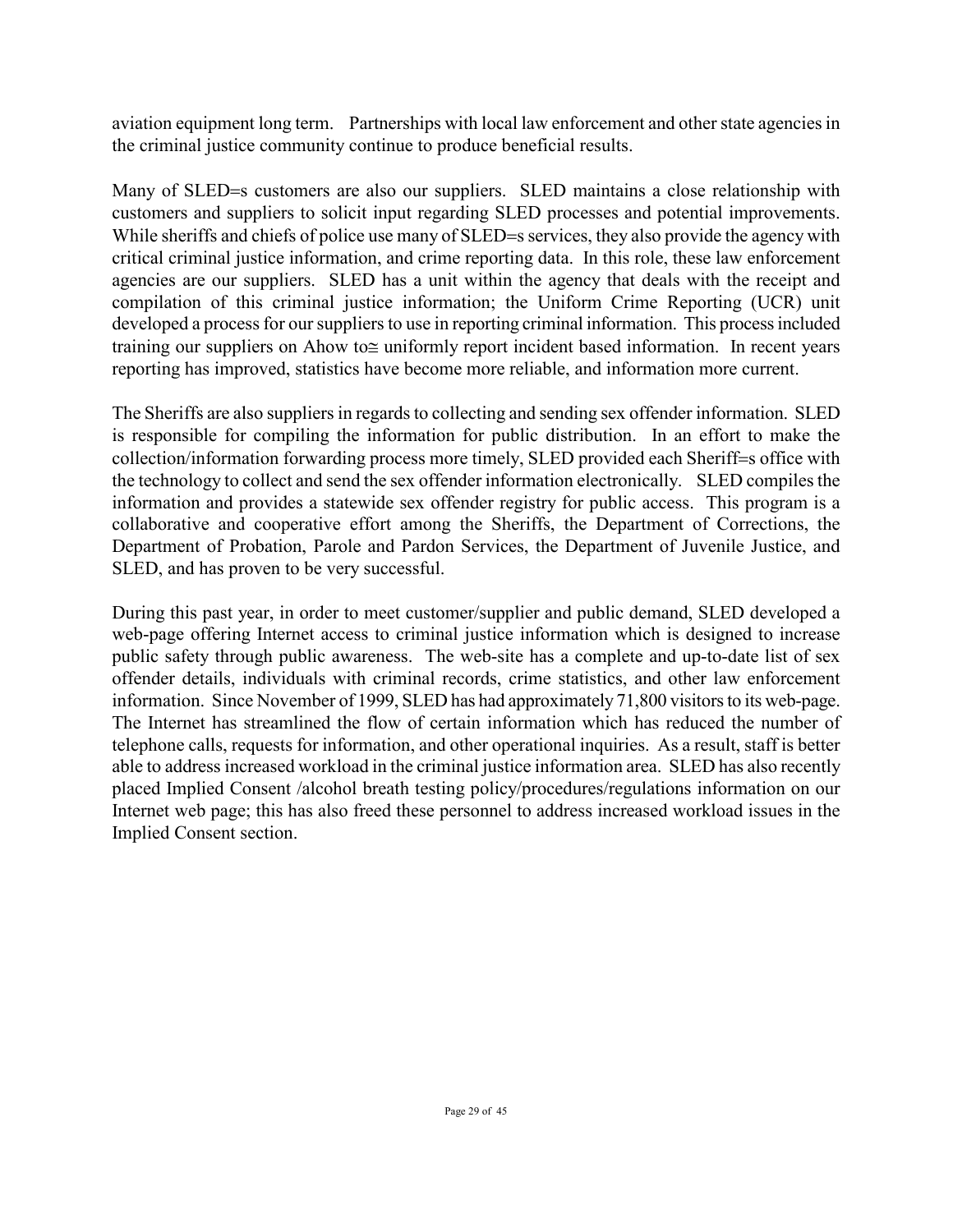# **Key Results**

### **Customer Satisfaction**

SLED conducts a bi-annual customer satisfaction survey of external users. In addition, the agency has a systematic approach of addressing complaints on personnel, services and/or products. The results of the survey are provided below:

SLED is committed to receiving and accepting complaints about the actions and performance of all personnel. As an organization, SLED tries very hard to provide the highest level of quality law enforcement service to all citizens. The Chart below provides a three year period of complaints received, the contract of the contract of the contract of the contract of the contract of the reviewed and reviewed and resolved.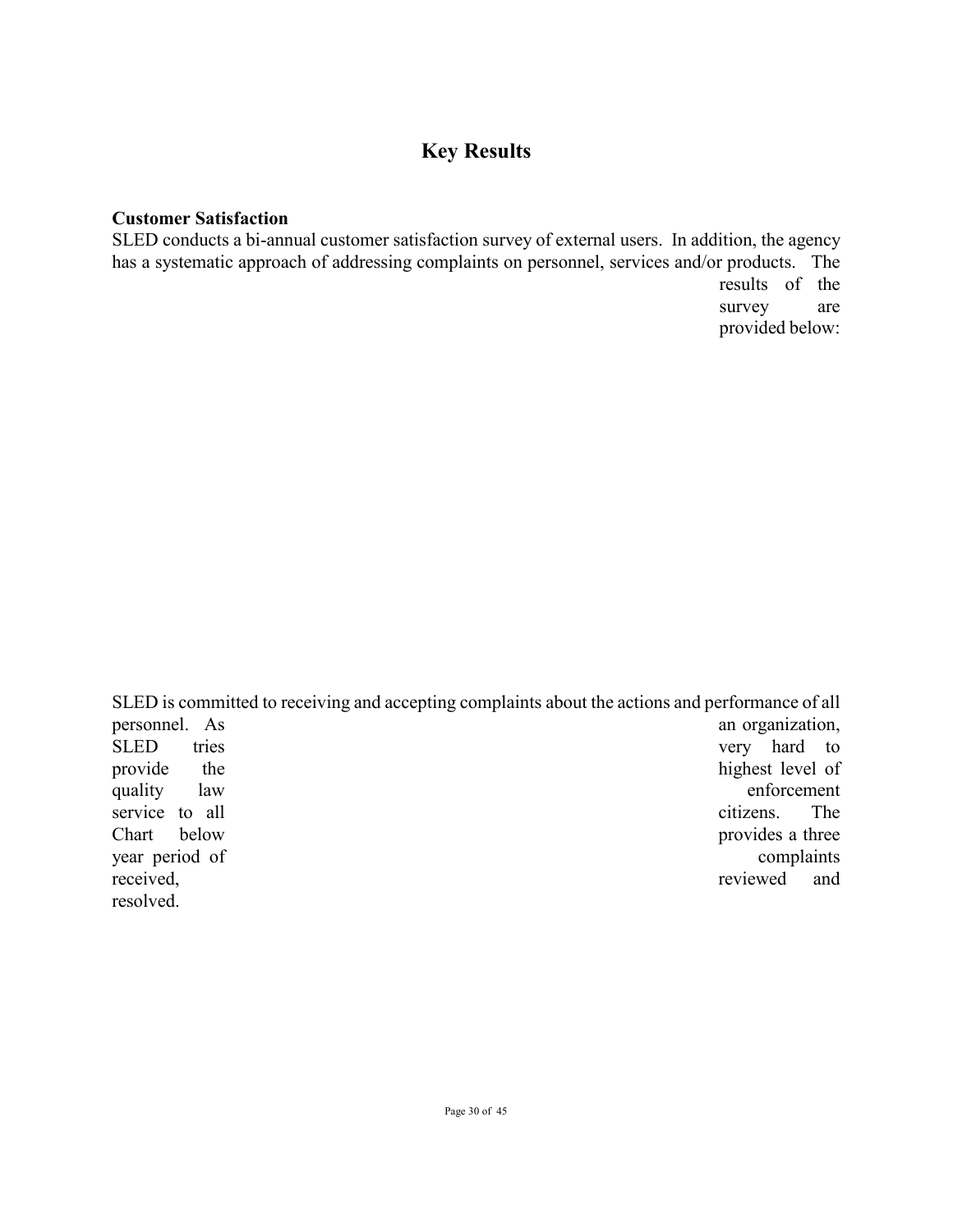#### **Human Resource Measures**

SLED is very proud of its employees and their commitment to excellence. SLED has a vigorous hiring and promotion policy in place designed to attract and promote the most qualified personnel available. In addition, various programs have been established to ensure extensive and continuous training of SLED personnel. Further, the agency developed a program that rewards initiative and encourages innovation through recognition and compensation. As a result, SLED has been very successful in hiring and retaining some of the best law enforcement officers and Forensic scientists in the country.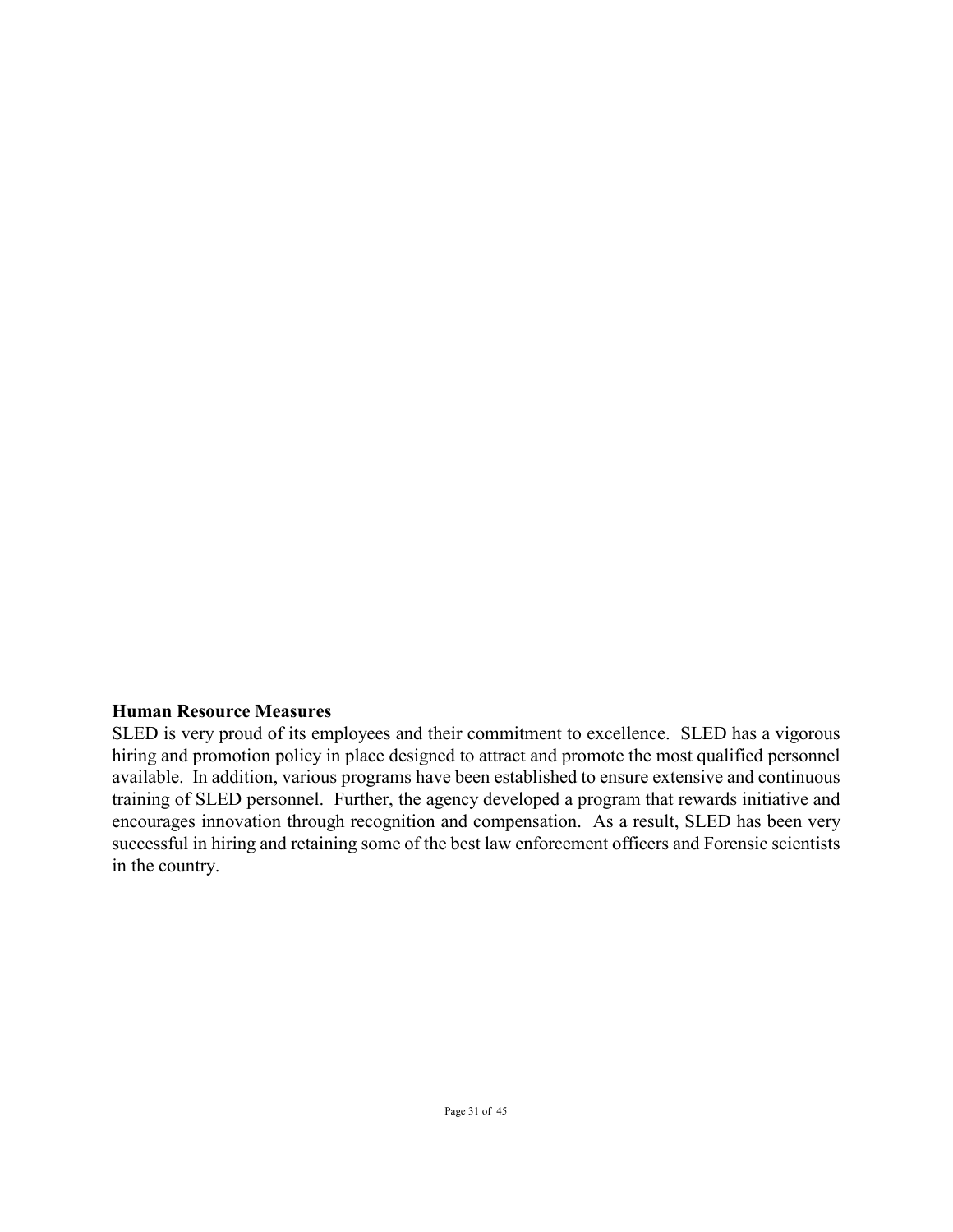#### **Organizational Effectiveness Measures**

SLED has demonstrated its organizational effectiveness through the National Accreditation processes. The agency was first accredited both agency-wide and in the Forensic Laboratory in 1994 and re-accredited in 1999. The agency and the employees are required to establish, implement and comply with over 300 written standards for CALEA accreditation and over 135 criteria for ASCLD/LAB accreditation. The charts below outline the agency=s success: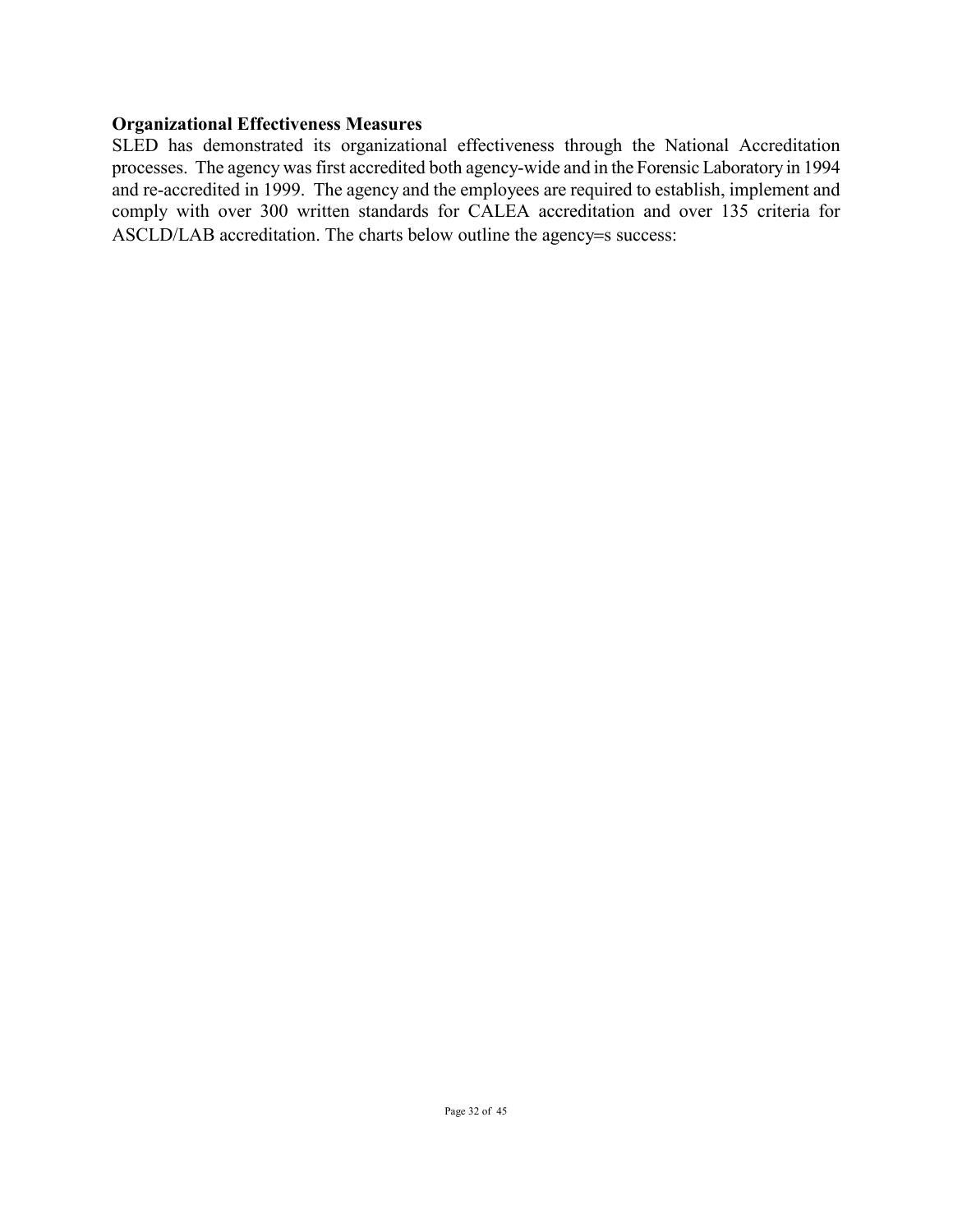### **Financial Results**

The agency has been very successful in securing state and federal appropriations through an aggressive campaign to adequately fund agency operations. The agency will continue to seek assistance from the Governor=s Office, the South Carolina General Assembly, and the United States Congress.

SLED is also committed to increased efficiencies in current operations. For example, the agency carefully monitors spending to establish trends and determine if and where funds can be saved. The chart below outlines such a program: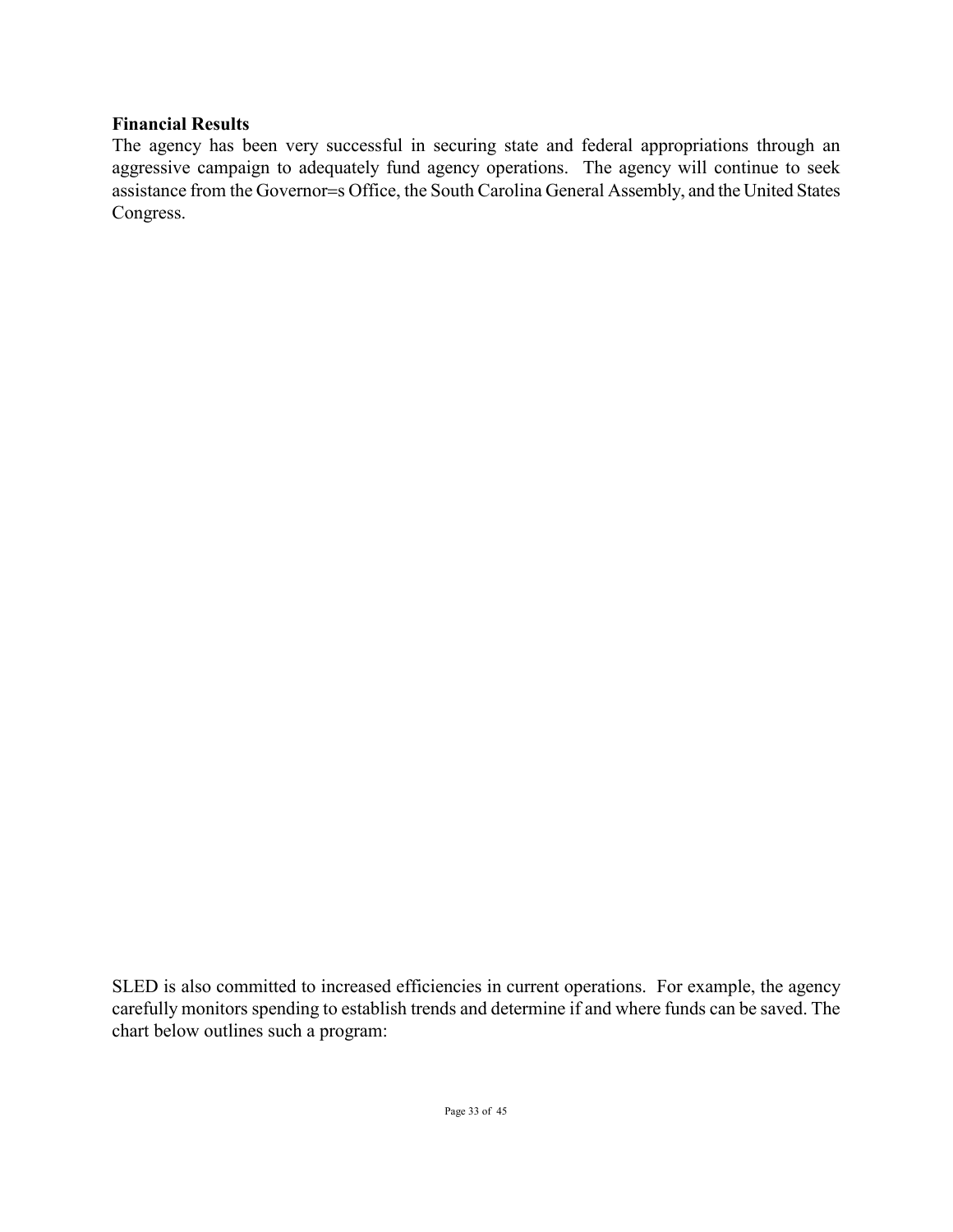#### **Supplier and Partnership Results**

SLED is dedicated to continuously improving its relationship with its suppliers and customers by building sturdy partnerships. SLED provides extensive training for suppliers/partners/customers in an effort to improve agency services as a customer, supplier and partner. Below is a chart outlining the training effort. Forensic Training is being provided for and by our scientific staff. The SLED Forensic staff received approximately 4,801 hours of external forensic science training. SLED Forensic scientists provided a total of approximately17,377direct contact training hours to external personnel during 1999. Additionally, because of increased demand for Forensic training, the SLED Forensic Laboratory assisted with production and circulation of over ten (10) video training tapes/programs in the areas of Toxicology, Questioned Documents, Latent Prints, Trace Evidence, Clandestine Laboratories and DNA during 1999; the number of indirect contact hours generated by these tapes, and the resultant savings in teaching hours is immeasurable.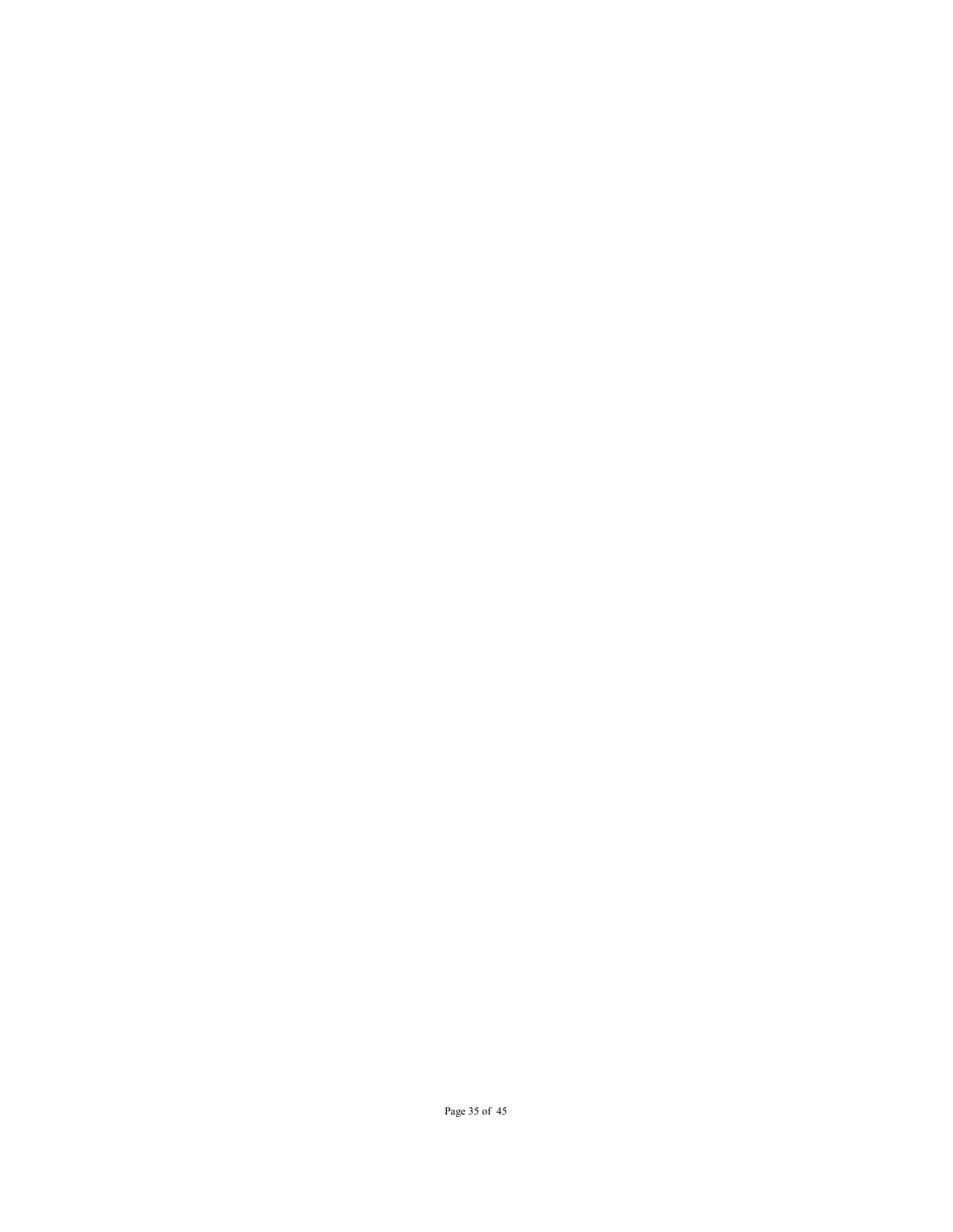| <b>Program Name:</b> | <b>Investigative Services</b> |              |
|----------------------|-------------------------------|--------------|
| <b>Program Cost:</b> | State:                        | \$16,200,101 |
|                      | Federal:                      | \$367,058    |
|                      | Earmarked:                    | \$1,127,487  |
|                      | TOTAL:                        | \$17,694,646 |

# **Statutory Authority**

- ∃ Section 23-3-10 establishes authority for the creation of the South Carolina Law Enforcement Division;
- ∃ Section 23-3-15 through 23-3-160 provides that SLED shall have specific and exclusive jurisdiction and authority statewide, on behalf of the State, in matters including but not limited to the following functions and activities: investigation of organized criminal activities or combined state-federal interstate criminal activities, all general criminal investigations, arson investigation and emergency event management pertaining to explosive devices; the maintenance and operation of a statewide comprehensive forensic sciences laboratory; covert investigation of illegal activities pertaining to and the interdiction of narcotics and other illicit substances; operation and maintenance of a central, statewide criminal justice data base and data communication system; establishment and operation of highly specialized, rapid response law enforcement units within the division; operation and regulation of state polygraph examination services;
- ∃ Section 20-7-5905 establishes the Department of Child Fatality within the State Law Enforcement Division;
- ∃ Section 38-55-550 establishes the Insurance Fraud Unit within the Attorney General=s Office and requires SLED to investigate matters of insurance fraud referred to the agency by the Attorney General;
- <sup>∃</sup> Section 23-3-175 establishes the Vehicle and License Crime Unit at SLED and Proviso 56DD.34 authorizes SLED to expend funds for the operation of the Vehicle and License Crime Unit; and,
- ∃ Section 23-3-1010 establishes the framework for the interstate and state-federal exchange of criminal history record information for non-criminal justice purposes.

**Program Goals:** Ensure quality-oriented identification and apprehension of criminal suspects in an expeditious and professional manner; provide proficient investigative and technical assistance to requesting law enforcement or prosecutorial entities, ensure criminal and narcotics investigations are provided to local, state, and federal agencies without interruption; aggressively provide expert investigative assistance in child fatalities; continue to provide investigative assistance to the Attorney General in combating insurance fraud in South Carolina; and, aggressively pursue the elimination of vehicle, license and title theft and/or fraud.

**Program Objectives: 1)** Implement and maintain an integrated crime program for efficient and effective investigation of crime; **2)** initiate advanced training for crime investigations to ensure best practices are being observed; **3)** assess and identify agency equipment use to initiate timely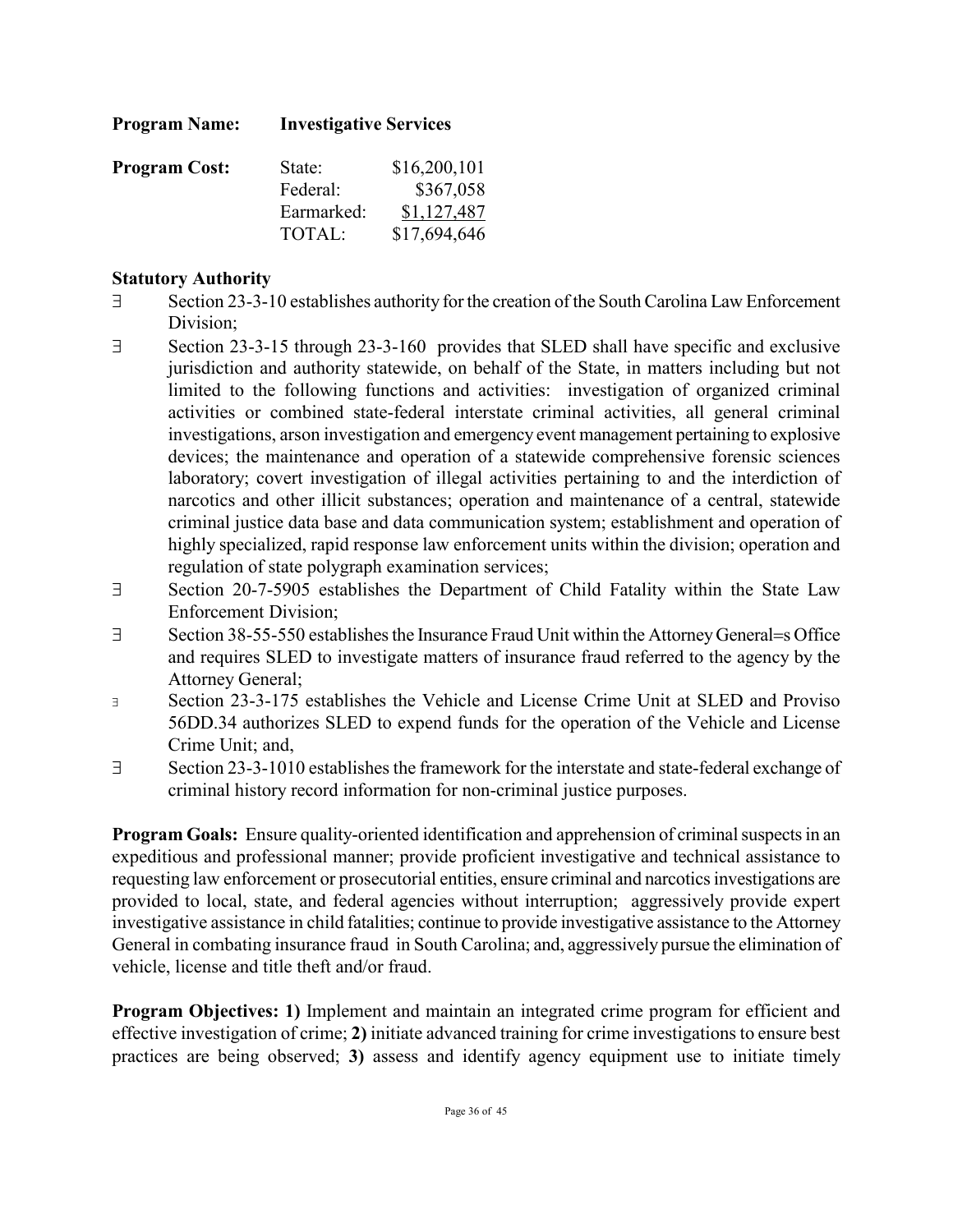replacement; **4)** continue to assess requests for service to ensure adequate resources are dedicated to those services most used and requested; **5)** continue to ensure suspicious child fatalities are investigated; **6)** ensure tactical operations are maintained for rapid deployment upon request; and **7)** continue to provide covert investigation of illegal activities pertaining to and the interdiction of narcotics and other illicit substances and **8)** work toward the reduction of vehicle theft and/or fraud;

### **Performance Measures:**

| <b>Outputs:</b>                                   | 1997 | 1998 | 1999 |
|---------------------------------------------------|------|------|------|
| Requests for narcotics investigations             | 882  | 1033 | 984  |
| Requests for criminal investigation/assistance    | 2490 | 3140 | 3582 |
| Requests for bloodhound tracking                  | 201  | 192  | 135  |
| Requests for aviation services                    | 328  | 326  | 291  |
| Vehicle/License Crime Unit cases                  | 645  | 579  | 622  |
| Arson/Bomb investigations                         | 748  | 557  | 731  |
|                                                   |      |      | S    |
|                                                   |      |      | W    |
|                                                   |      |      | AT   |
|                                                   |      |      | Tea  |
|                                                   |      |      | m    |
|                                                   |      |      | call |
|                                                   |      |      | S    |
|                                                   |      |      |      |
|                                                   |      |      |      |
|                                                   |      |      | 53   |
|                                                   |      |      |      |
|                                                   |      |      | 39   |
|                                                   |      |      | 35   |
| <b>Fugitive Task Force cases</b>                  | 317  | 270  | 157  |
| <b>Inputs:</b>                                    |      |      |      |
| Arrests by the SLED narcotics unit                | 676  | 589  | 527  |
| Marijuana plants interdicted by the Aviation unit | 7638 | 6582 | 2691 |
| Suspects apprehended by Bloodhound Tracking       | 81   | 81   | 62   |
| Arrests by the SLED Vehicle/License Crime Unit    | 434  | 331  | 543  |
| Arrests by the SLED Arson/Bomb Unit               | 90   | 128  | 124  |
| Arrests by the SLED Fugitive Task Force           | 280  | 135  | 112  |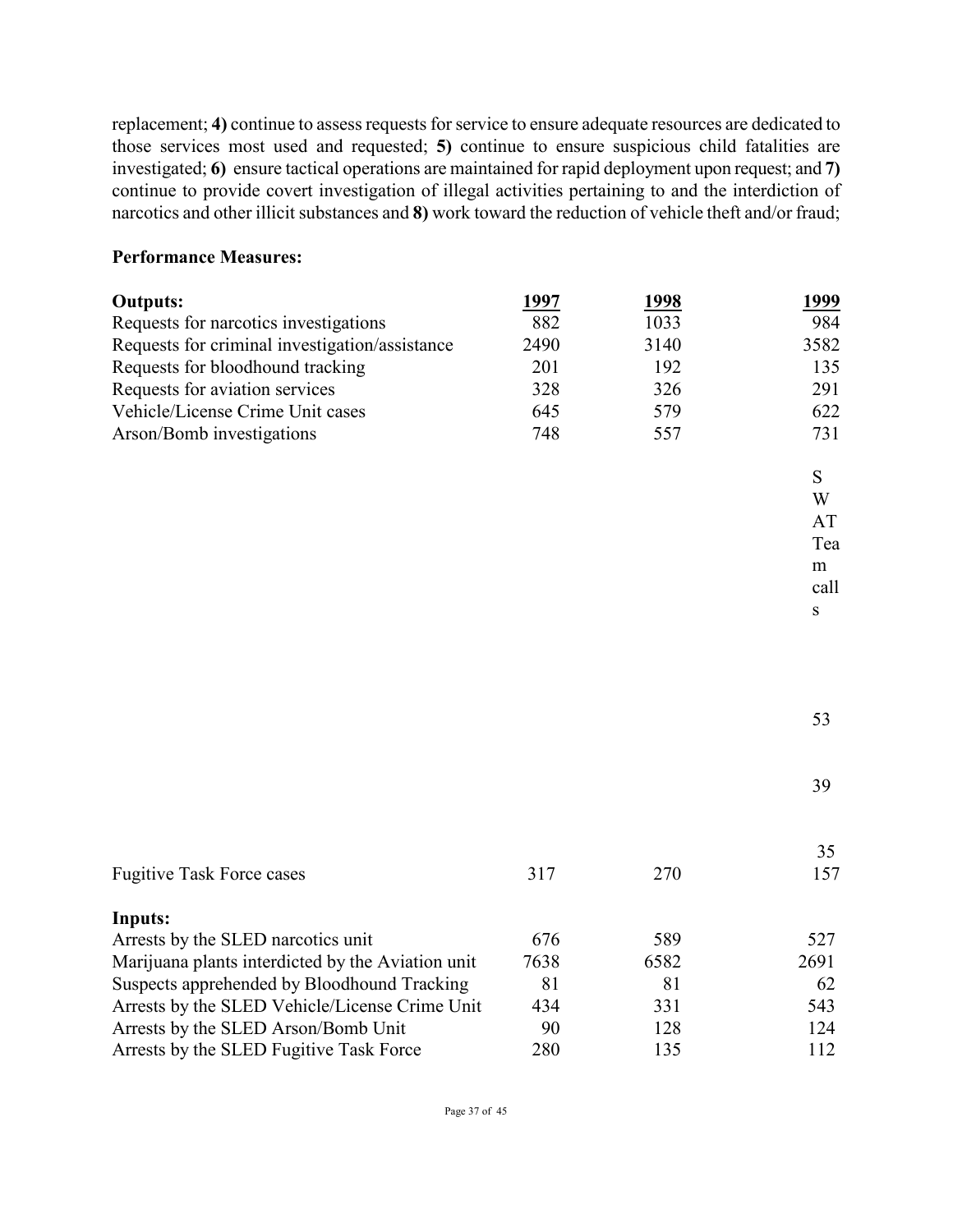# **Efficiency Measures:**

| Yes  | <b>Yes</b> | Yes.                                                       |
|------|------------|------------------------------------------------------------|
|      |            |                                                            |
| 100% | $100\%$    | $100\%$                                                    |
| 100% | 100%       | $100\%$                                                    |
|      |            |                                                            |
|      |            | \$12 million                                               |
|      |            | \$6.5 million                                              |
| 97%  |            | 97%                                                        |
| 98%  |            | 99%                                                        |
| 100% |            | 100%                                                       |
|      |            | \$21.5 million \$22 million<br>\$2.3 million \$3.1 million |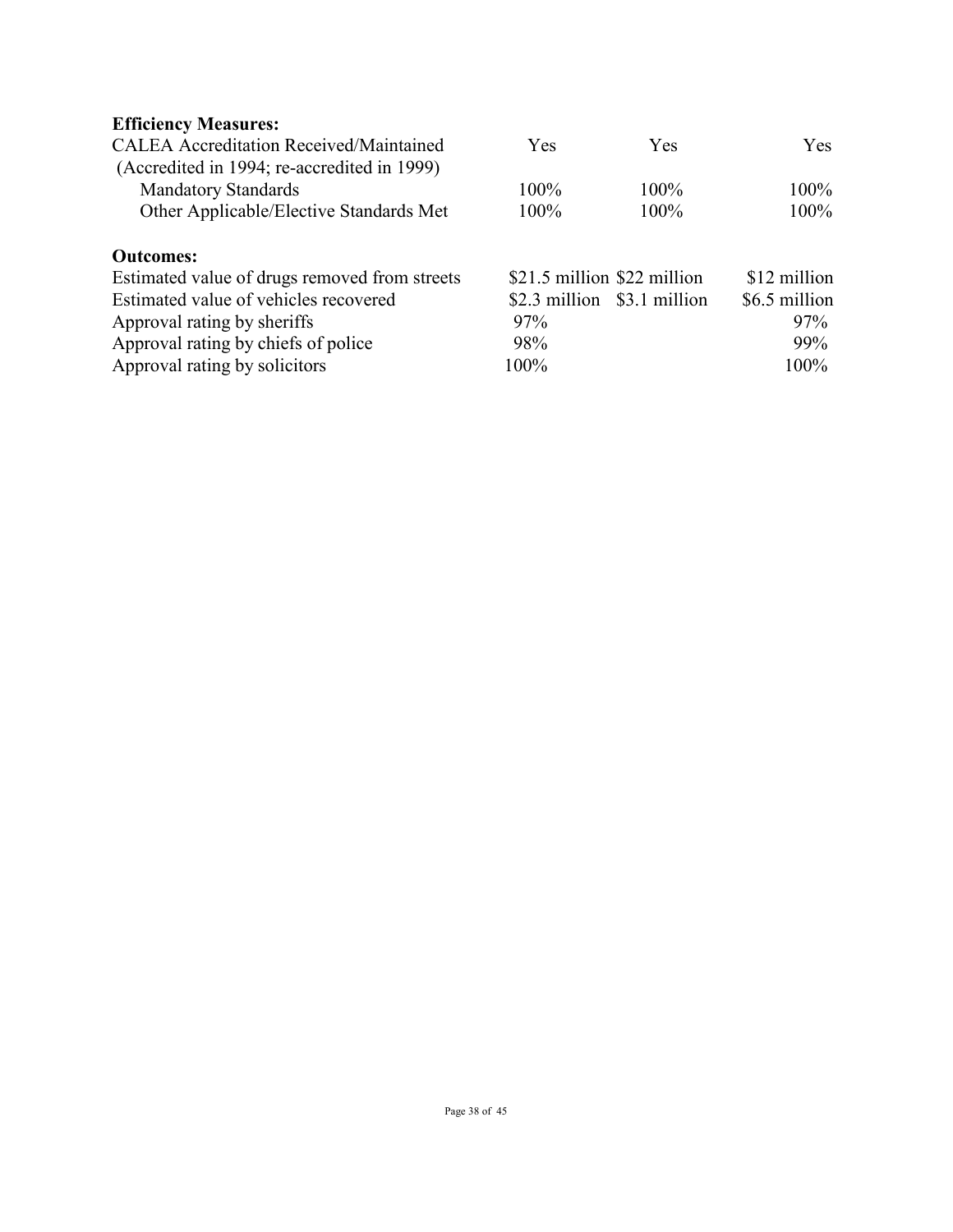| <b>Program Name:</b> | <b>Forensic Services</b> |
|----------------------|--------------------------|
|----------------------|--------------------------|

| <b>Program Cost:</b> | State:     | \$6,437,845 |
|----------------------|------------|-------------|
|                      | Federal:   | \$770,847   |
|                      | Earmarked: | \$1,453,784 |
|                      | Total:     | \$8,662,476 |

#### **Statutory Authority**

- ∃ Section 23-3-10 establishes authority for the creation of the South Carolina Law Enforcement Division;
- ∃ Section 23-3-15 through 23-3-160 provide that SLED shall have specific and exclusive jurisdiction and authority statewide, on behalf of the State, in matters including but not limited to the maintenance and operation of a statewide comprehensive forensic sciences laboratory; and such other activities as are not inconsistent with the mission of the division or otherwise prescribed by law;
- ∃ Section 23-3-610 through 23-3-700 establishes the State DNA Database authorizing SLED to develop DNA profiles on samples for law enforcement purposes and for humanitarian and non-law enforcement purposes and authorizes SLED to promulgate rules and regulations;
- ∃ Section 56-5-2945(D) directs SLED to provide video monitoring of all breath test sites to ensure the proper maintenance of videotaping equipment; and,
- ∃ Sections 56-5-2950; 50-21-114; 551-100; 56-1-2130; 23-31-410; 56-1-286 and Chapter 73 of the S. C. Rules and Regulations establish the authority for the Implied Consent Program within SLED.

**Program Goals:** Ensure quality-oriented support to local, state and federal jurisdictions by providing forensic and other resources, assets and expertise when requested for the successful detection and apprehension of criminals.

### **Program Objectives:**

1) Maintain state of the art forensic technology for timely and accurate processing of crime evidence; 2) provide expert testimony to support findings; and 3) provide requested training for solicitors and law enforcement regarding crime evidence processing.

| <b>Performance Measures:</b>          |               |              |       |
|---------------------------------------|---------------|--------------|-------|
| <b>Outcomes:</b>                      | <u> 1997 </u> | <u> 1998</u> | 1999  |
| Lab Accreditation Received/Maintained | Yes           | Yes          | Yes   |
| <b>Essential Standards Met</b>        | 100%          | 98%          | 100%  |
| <b>Important Standards Met</b>        | 87%           | 88%          | 97.8% |
| Desirable Standards Met               | 100%          | 100%         | 100%  |
| Approval rating by sheriffs           | 97%           | N/A          | 97%   |
| Approval rating by chiefs of police   | 98%           | N/A          | 99%   |
| Approval rating by solicitors         | $100\%$       | N/A          | 100%  |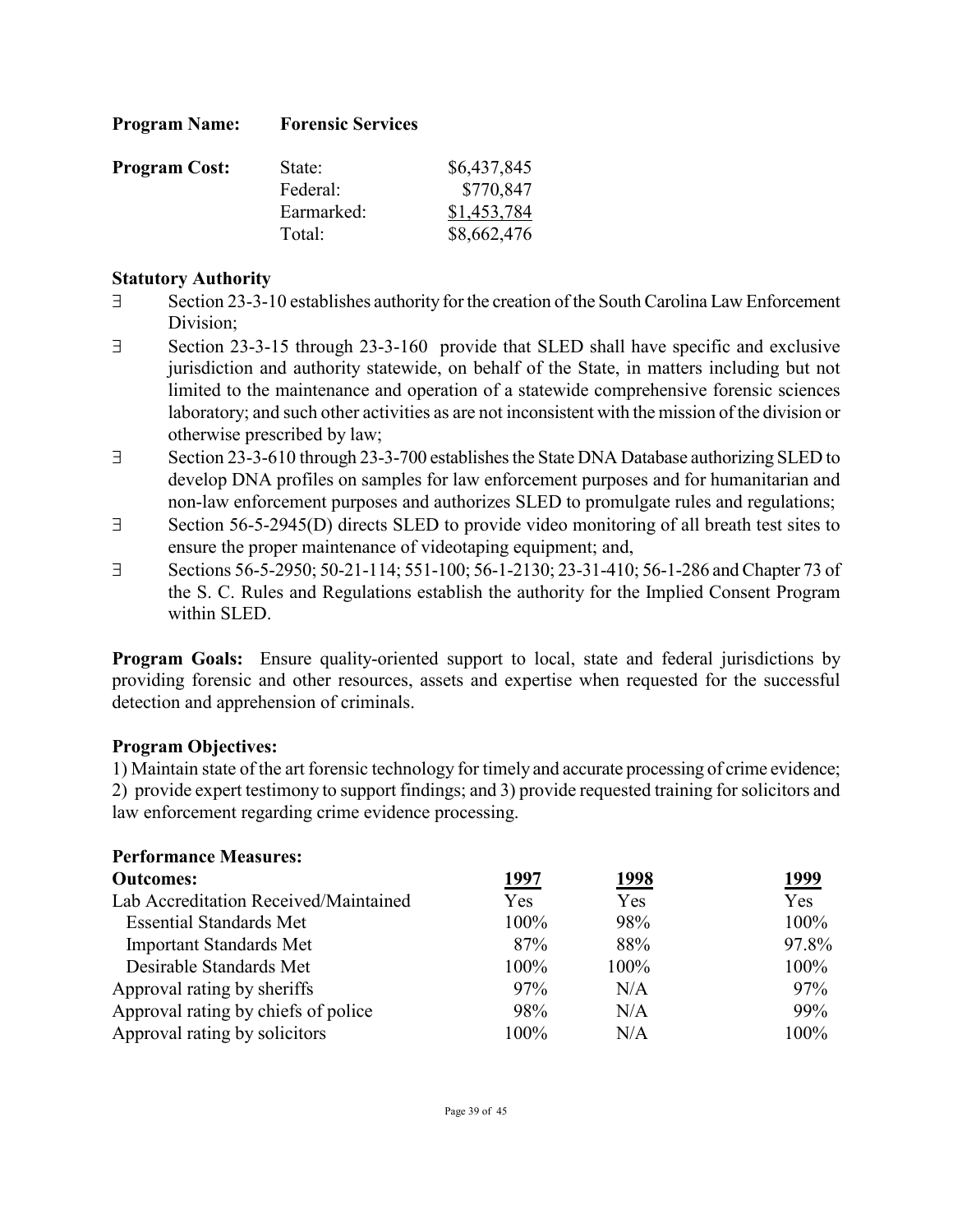| <b>Program Name:</b> | <b>Community Services</b> |             |  |
|----------------------|---------------------------|-------------|--|
| <b>Program Cost:</b> | State:                    | \$3,080,053 |  |
|                      | Federal:                  | \$0         |  |
|                      | Earmarked:                | \$1,046,229 |  |
|                      | Restricted:               | \$191,603   |  |
|                      | Total:                    | \$4,317,885 |  |

# **Statutory Authority**

- ∃ Section 23-3-10 establishes authority for the creation of the South Carolina Law Enforcement Division;
- ∃ Sections 23-3-15 through 23-3-160 provide that SLED shall have specific and exclusive jurisdiction and authority statewide, on behalf of the State, in matters including but not limited to regulation, enforcement and inspection under Title 61 (alcoholic beverage control laws) and such other activities as are not inconsistent with the mission of the division or otherwise prescribed by law;
- ∃ Sections 12-21-2703 through 12-21-2804; and 16-19-50; establish South Carolina=s video gaming laws which are enforced by the Alcohol Enforcement Unit;
- ∃ Section 23-31-110 through 23-31-150 authorizes SLED to regulate pistol purchases through implementation of a permitting program;
- ∃ Sections 23-31-205 through 23-31-235 created the ΑLaw Abiding Citizens Self Defense Act of 1996≅ authorizing SLED to issue Concealed Weapons Permits (CWP) upon positive completion of a background investigation;
- ∃ Section 23-1-65 outlines appointment of deputies, constables, security guards and detectives to assist with the detection of crime; SLED is responsible to ensuring Governor=s constable; security guards, and detective appointees have adequate training and meet the standards required for appointment;
- ∃ Section 40-17-10 through 40-17-170 outlines the powers and duties of Chief of Law Enforcement Division regarding private security business or private detectives.

### **Program Goals:**

Increase community wellness through quality-oriented community relations programs; promote interaction between law enforcement and the public through community awareness programs and improve communications among all parties affected by law enforcement activities; increase compliance with alcoholic beverage control statutes and enforcement of underage alcohol and tobacco laws.

### **Program Objectives:**

**1)** Assist local agencies in the development of community relations programs; develop a training program for the community relations unit to combat the multi-cultural society in a diverse community and provide training within the 46 counties; **2)** continue to work with school districts to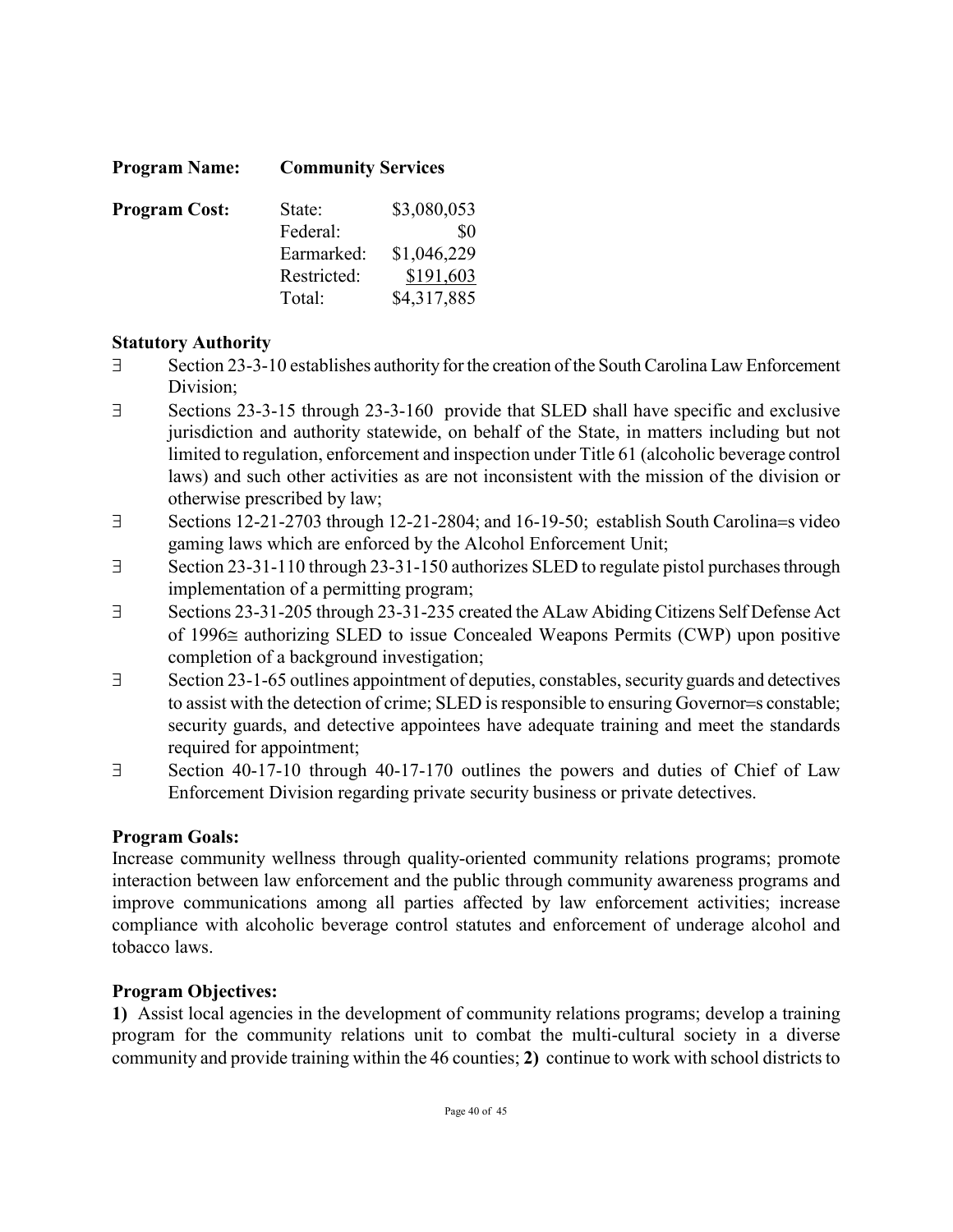establish D.A.R.E. programs in all school districts; **3)** pursue compliance with rigorous accreditation standards and compliance with statutes, rules and regulations, and agency policy through the continuous inspections of agency practices; **4)** continue to assess and monitor agency personnel training needs to ensure appropriate training is received; **5)** actively pursue increased volunteer participation in the Chaplaincy program; and **6)** increase compliance with alcoholic beverage control statutes.

| <b>Performance Measures:</b>                         |          |              |            |
|------------------------------------------------------|----------|--------------|------------|
| <b>Outputs:</b>                                      | 1997     | <u> 1998</u> | 1999       |
| <b>Counties Served</b>                               | 46       | 46           | 46         |
| <b>Community Relations/DARE</b>                      |          |              |            |
| Number of Cases                                      | 10       | 28           | 221        |
| Number of DARE Officers Trained                      | 50       | 69           | 80         |
| <b>Career Days Attended</b>                          | N/Avl.   | 20           | 67         |
| Alcohol Enforcement Unit                             |          |              |            |
| Administrative Inspections Conducted                 | 16,837   | 21,848       | 22,970     |
| <b>Undercover Investigations Conducted</b>           | 1347     | 1531         | 1413       |
| <b>Undercover Investigations</b>                     |          |              |            |
| (Underage enforcement program)                       | 464      | 564          | 586        |
| <b>Regulatory Unit</b>                               |          |              |            |
| <b>Investigations Conducted</b>                      |          |              |            |
| (CWP, Private Detectives, Security,                  |          |              |            |
| Alcohol licensing, etc.)                             | 30,553   | 29,001       | 29,890     |
| <b>Training Program</b>                              |          |              |            |
| Training Provided for SLED Officers                  |          |              |            |
| by SLED Instructors                                  |          | N/Avl.       |            |
| 20,028 hrs<br>22,619 hrs                             |          |              |            |
| Training Provided for Other Agencies                 |          |              |            |
| (officers)                                           | N/Avl.   | 4616 hrs     | 4,306 hrs  |
| <b>Industry Personnel Trained (licensing)</b>        | 4640 hrs | 3869 hrs     | 8600 hrs   |
| <b>Industry Seminars Conducted (licensing)</b>       | 135      | 158          | 140        |
| <b>CWP Instructor Lesson Plans Approved</b>          | 300      | 45           | 22         |
| Forensic Training Received by SLED                   |          |              |            |
| Criminalists                                         | N/Avl.   | N/Avl.       | 4,801 hrs  |
| Forensic Training Provided to Other Agencies         | N/Avl.   | N/Avl.       | 17,377 hrs |
| <b>Inputs:</b>                                       |          |              |            |
| Number of Interns Participating at SLED              |          |              |            |
| (Internship/Mentoring program)                       | 50       | 50           | 104        |
| Alcohol Enforcement Unit                             |          |              |            |
| Administrative Violations Written (alcohol)          | 1028     | 972          | 827        |
| Administrative Violations Written (video poker) 1889 |          | 476          | 314        |
| Administrative Warnings Written                      | 606      | 362          | 394        |
| Arrests                                              | 1860     | 1286         | 1613       |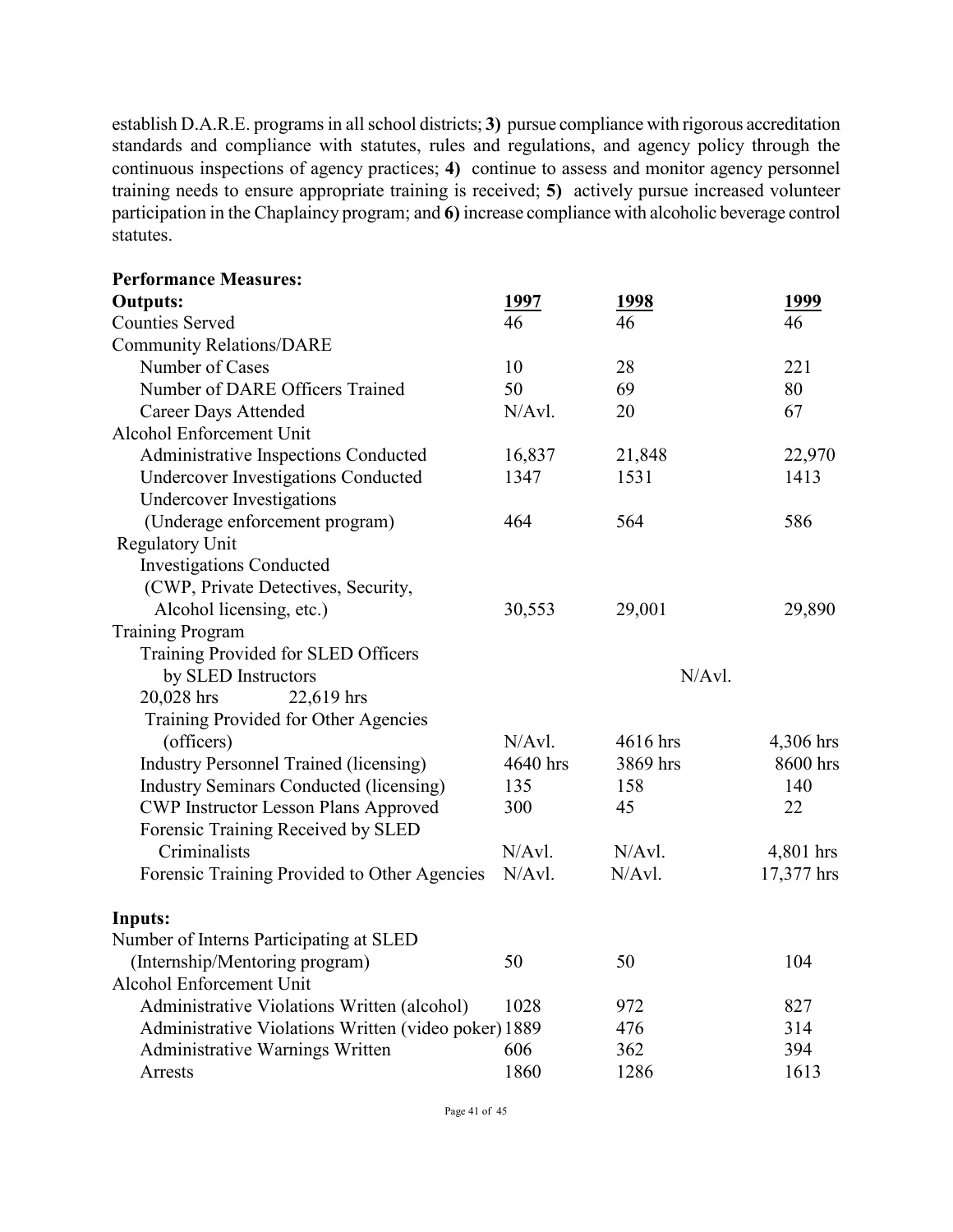| Liquor stills destroyed                 |        |        |        |
|-----------------------------------------|--------|--------|--------|
| <b>Regulatory Unit: Licenses Issued</b> | 17,452 | 17,510 | 16,839 |
| <b>Concealed Weapons Permits Issued</b> | 7523   | 5843   | 5531   |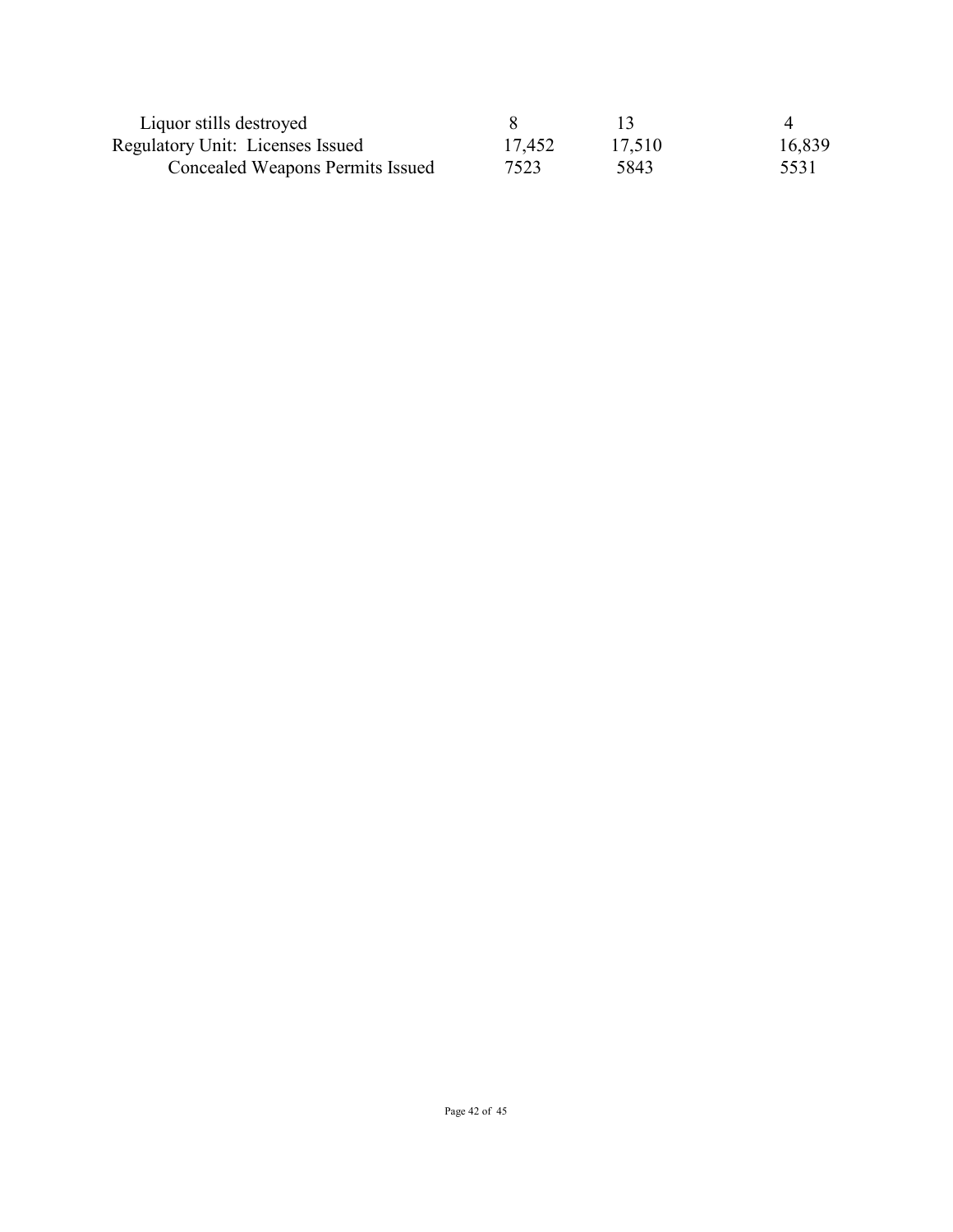| <b>Efficiency Measures:</b>            |         |     |      |
|----------------------------------------|---------|-----|------|
| 24 Hour accessibility to SLED services | Yes     | Yes | Yes  |
| <b>Outcomes:</b>                       |         |     |      |
| Approval rating by sheriffs            | 97%     | N/A | 97%  |
| Approval rating by chiefs of police    | 98%     | N/A | 99%  |
| Approval rating by solicitors          | $100\%$ | N/A | 100% |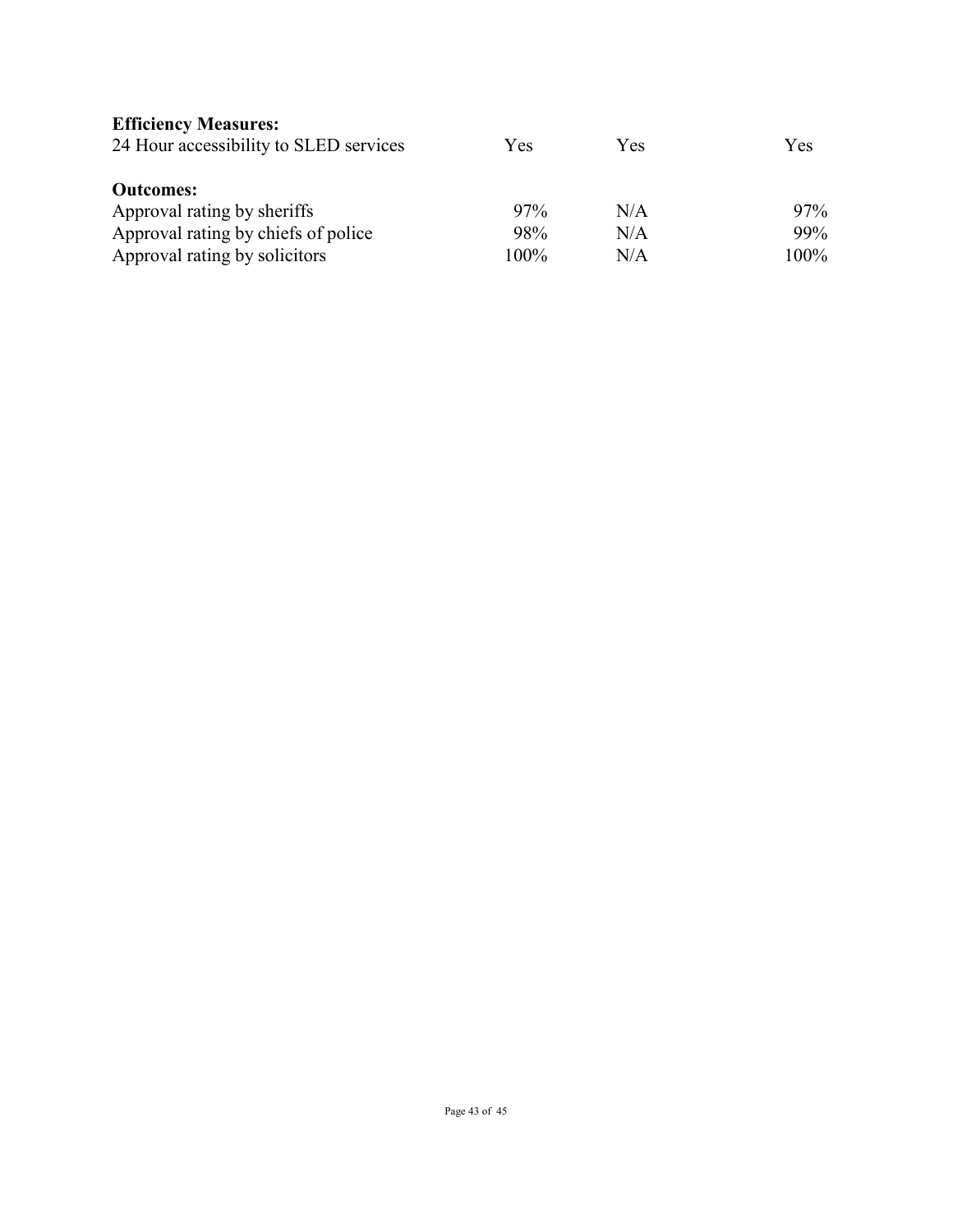| <b>Program Name:</b> | <b>Criminal Justice/Information Services</b> |             |  |
|----------------------|----------------------------------------------|-------------|--|
| <b>Program Cost:</b> | State:                                       | \$5,750,784 |  |
|                      | Federal:                                     | \$2,020,089 |  |
|                      | Earmarked:                                   | \$713,552   |  |
|                      | Total:                                       | \$8,484,426 |  |

### **Statutory Authority:**

Section 23-3-15 authorizes SLED to operate and maintain a central, statewide criminal justice data base and data communication system;

Section 23-3-110 provides for the creation and functions of a statewide criminal information and communication system;

Section 23-3-120 addresses reports of criminal data by law enforcement agencies and court officials; Section 23-3-130 provides for the determination of information to be supplied and methods of evaluation and dissemination and promulgation of rules and regulations; Section 23-3-140 addresses disclosure of information;

Section 23-3-400 authorizes the State Law Enforcement Division to operate a Sex Offender Registry. Section 23-3-420 authorizes the promulgation of rules and regulations for the Sex Offender Registry while Sections 23-3-430 through 23-3-490 outline notification and registration requirements; and, Section 23-3-1010 establishes the framework for the interstate and state-federal exchange of criminal history record information for non-criminal justice purposes.

### **Program Goals:**

Operate and maintain a central, statewide criminal justice data base and data communication system. Provide a timely, comprehensive and effective communications and information system to law enforcement and criminal justice agencies throughout the state.

### **Program Objectives:**

Provide a functional telecommunications and data processing system that supports law enforcement and criminal justice agencies with information used in solving crimes statewide. This includes the maintenance and operation of a centralized Automated Fingerprint Identification System (AFIS) network used to rapidly identify and process subjects.

| <b>Performance Measures:</b>      |      |      |              |
|-----------------------------------|------|------|--------------|
| <b>Outputs:</b>                   | 1997 | 1998 | <u> 1999</u> |
| Terminals on SLED network         | 3521 | 3887 | 4073         |
| Agencies Accessing SLED network   | 292  | 299  | 308          |
| LAN interfaces to SLED network    | 17   | 21   |              |
| Mobile Data Terminals (MDTs)      |      |      |              |
| accessing SLED mainframe computer | 747  | 975  | 1165         |